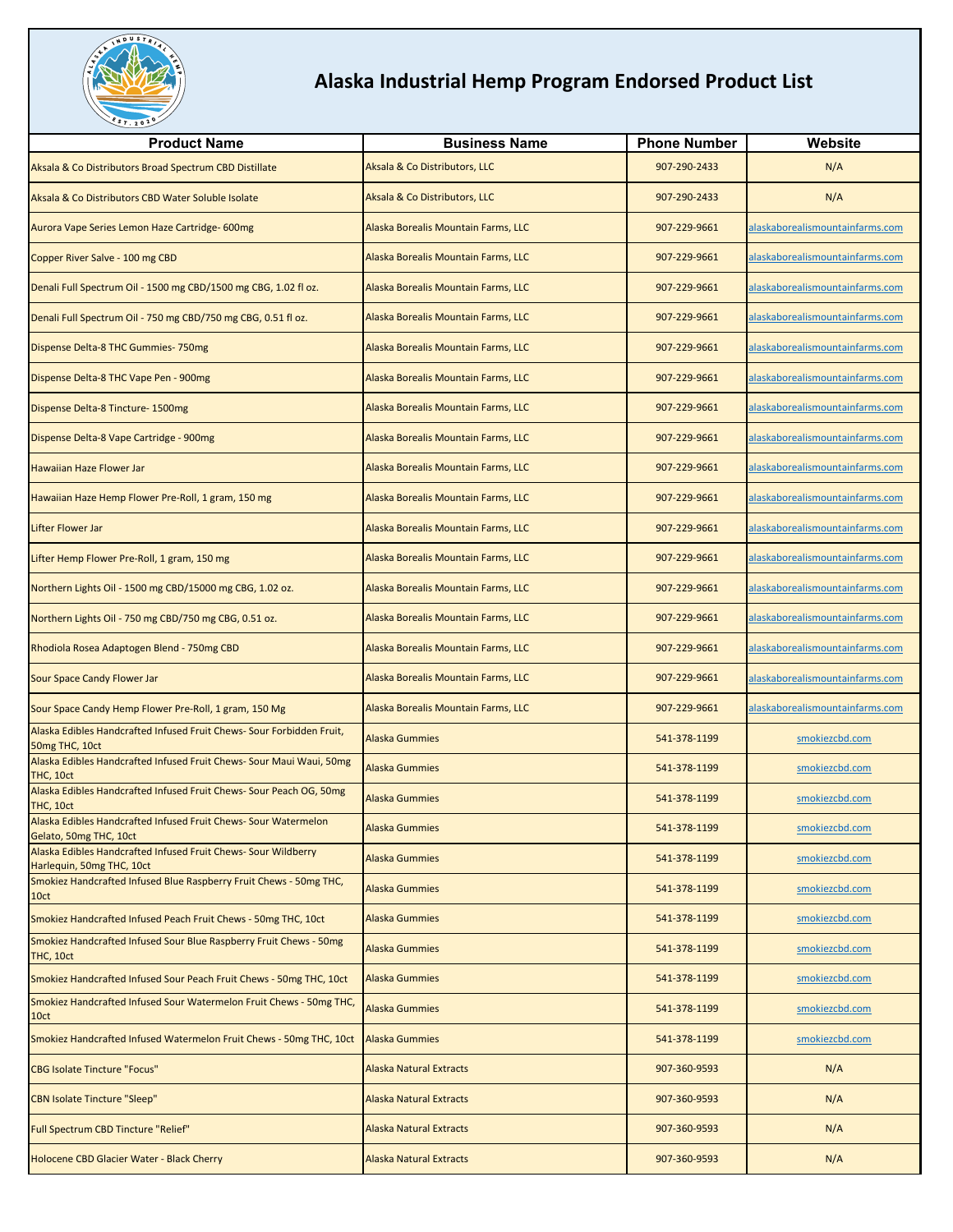

| <b>Product Name</b>                                                                     | <b>Business Name</b>                  | <b>Phone Number</b> | Website                      |
|-----------------------------------------------------------------------------------------|---------------------------------------|---------------------|------------------------------|
| Holocene CBD Glacier Water - Natural                                                    | <b>Alaska Natural Extracts</b>        | 907-360-9593        | N/A                          |
| Holocene CBD Glacier Water - Raspberry Lime                                             | <b>Alaska Natural Extracts</b>        | 907-360-9593        | N/A                          |
| Plant CBD "Relief" Tincture 750mg                                                       | <b>Alaska Natural Extracts</b>        | 907-360-9593        | N/A                          |
| Plant CBD Sparkling Water - Cranberry Lime                                              | <b>Alaska Natural Extracts</b>        | 907-360-9593        | N/A                          |
| Plant CBD Sparkling Water - Cucumber Mint                                               | <b>Alaska Natural Extracts</b>        | 907-360-9593        | N/A                          |
| Plant CBD Sparkling Water - Strawberry Rhubarb                                          | <b>Alaska Natural Extracts</b>        | 907-360-9593        | N/A                          |
| The High Expedition Chaga CBD Tincture 1000mg                                           | <b>Alaska Natural Extracts</b>        | 907-360-9593        | N/A                          |
| Alaska Shaman Blueberry Broad Spectrum CBD Cartridge 500mg                              | Alaska Shaman                         | 907-690-0091        | N/A                          |
| Alaska Shaman Fireweed Broad Spectrum CBD Cartridge 500mg                               | Alaska Shaman                         | 907-690-0091        | N/A                          |
| Alaska Shaman Lemon Honey Broad Spectrum CBD Cartridge 500mg                            | Alaska Shaman                         | 907-690-0091        | N/A                          |
| Alaska Shaman Raspberry Broad Spectrum CBD Cartridge 500mg                              | Alaska Shaman                         | 907-690-0091        | N/A                          |
| 30mg/30 Broad Spectrum CBD Softgels                                                     | <b>Balanced Health Botanicals LLC</b> | 720-805-2328        | balancedhealthbotanicals.com |
| 30mg/30ct Relief & Relax Full Spectrum Softgels - Evtra Strength                        | <b>Balanced Health Botanicals LLC</b> | 720-805-2328        | balancedhealthbotanicals.com |
| 30mg/60 Broad Spectrum CBD Softgels                                                     | <b>Balanced Health Botanicals LLC</b> | 720-805-2328        | balancedhealthbotanicals.com |
| 30mg/60ct Relief & Relax Full Spectrum Softgels - Extra Strength                        | <b>Balanced Health Botanicals LLC</b> | 720-805-2328        | balancedhealthbotanicals.com |
| Bota Age Defying Daily Eye Serum + Manuka Flower Extract                                | <b>Balanced Health Botanicals LLC</b> | 720-805-2328        | balancedhealthbotanicals.com |
| Bota Age Defying Face Lotion + Manuka Flower Extract                                    | <b>Balanced Health Botanicals LLC</b> | 720-805-2328        | balancedhealthbotanicals.com |
| Bota Age Defying Hand Lotion + Apricot Kernel                                           | <b>Balanced Health Botanicals LLC</b> | 720-805-2328        | balancedhealthbotanicals.com |
| Bota Age Defying Hyaluronic Acid Serum + Manuka Flower Extract                          | <b>Balanced Health Botanicals LLC</b> | 720-805-2328        | balancedhealthbotanicals.com |
| Bota Age Defying Night Cream + Manuka Flower Extract                                    | <b>Balanced Health Botanicals LLC</b> | 720-805-2328        | balancedhealthbotanicals.com |
| Bota Balancing Micellar Cleansing Toner + Witch Hazel                                   | <b>Balanced Health Botanicals LLC</b> | 720-805-2328        | balancedhealthbotanicals.com |
| Bota Destressing Nightly Face Cream + Lavender                                          | <b>Balanced Health Botanicals LLC</b> | 720-805-2328        | balancedhealthbotanicals.com |
| Bota Hydrating Daily Face Cream + Achiote Seed                                          | <b>Balanced Health Botanicals LLC</b> | 720-805-2328        | balancedhealthbotanicals.com |
| Bota Nourishing All Day Body Lotion + Avocado Oil                                       | <b>Balanced Health Botanicals LLC</b> | 720-805-2328        | balancedhealthbotanicals.com |
| Bota Ultra Rich Satin Body Cream + Shea Butter                                          | <b>Balanced Health Botanicals LLC</b> | 720-805-2328        | balancedhealthbotanicals.com |
| Bota Warming Muscle Melt Crème + Cinnamon Oil                                           | <b>Balanced Health Botanicals LLC</b> | 720-805-2328        | balancedhealthbotanicals.com |
| CBD--CBG--CBN ALL DAY TRIAL PACK 3X5ML TINCTURES CBDISTILLERY<br><b>HEMP SUPPLEMENT</b> | <b>Balanced Health Botanicals LLC</b> | 720-805-2328        | balancedhealthbotanicals.com |
| <b>CBDelicious CBD Isolate Powder 1g</b>                                                | <b>Balanced Health Botanicals LLC</b> | 720-805-2328        | balancedhealthbotanicals.com |
| CBDistillery CBD Relief Stick Extra Strength 1000mg (0% THC / CBD<br><b>ISOLATE)</b>    | <b>Balanced Health Botanicals LLC</b> | 720-805-2328        | balancedhealthbotanicals.com |
| CBDistillery CBD Relief Stick Regular Strength 500mg (0% THC / CBD<br><b>ISOLATE)</b>   | <b>Balanced Health Botanicals LLC</b> | 720-805-2328        | balancedhealthbotanicals.com |
| <b>CBDistillery CBDefine Skin Cream 500mg Full Spectrum</b>                             | <b>Balanced Health Botanicals LLC</b> | 720-805-2328        | balancedhealthbotanicals.com |
| <b>CBDistillery CBDelicious Formulation BSO High Purity Powder 1g</b>                   | <b>Balanced Health Botanicals LLC</b> | 720-805-2328        | balancedhealthbotanicals.com |
| <b>CBDistillery CBDelicious Formulation FSO High Purity Powder 1g</b>                   | <b>Balanced Health Botanicals LLC</b> | 720-805-2328        | balancedhealthbotanicals.com |
| <b>CBDistillery CBDol Salve 500mg Full Spectrum</b>                                     | <b>Balanced Health Botanicals LLC</b> | 720-805-2328        | balancedhealthbotanicals.com |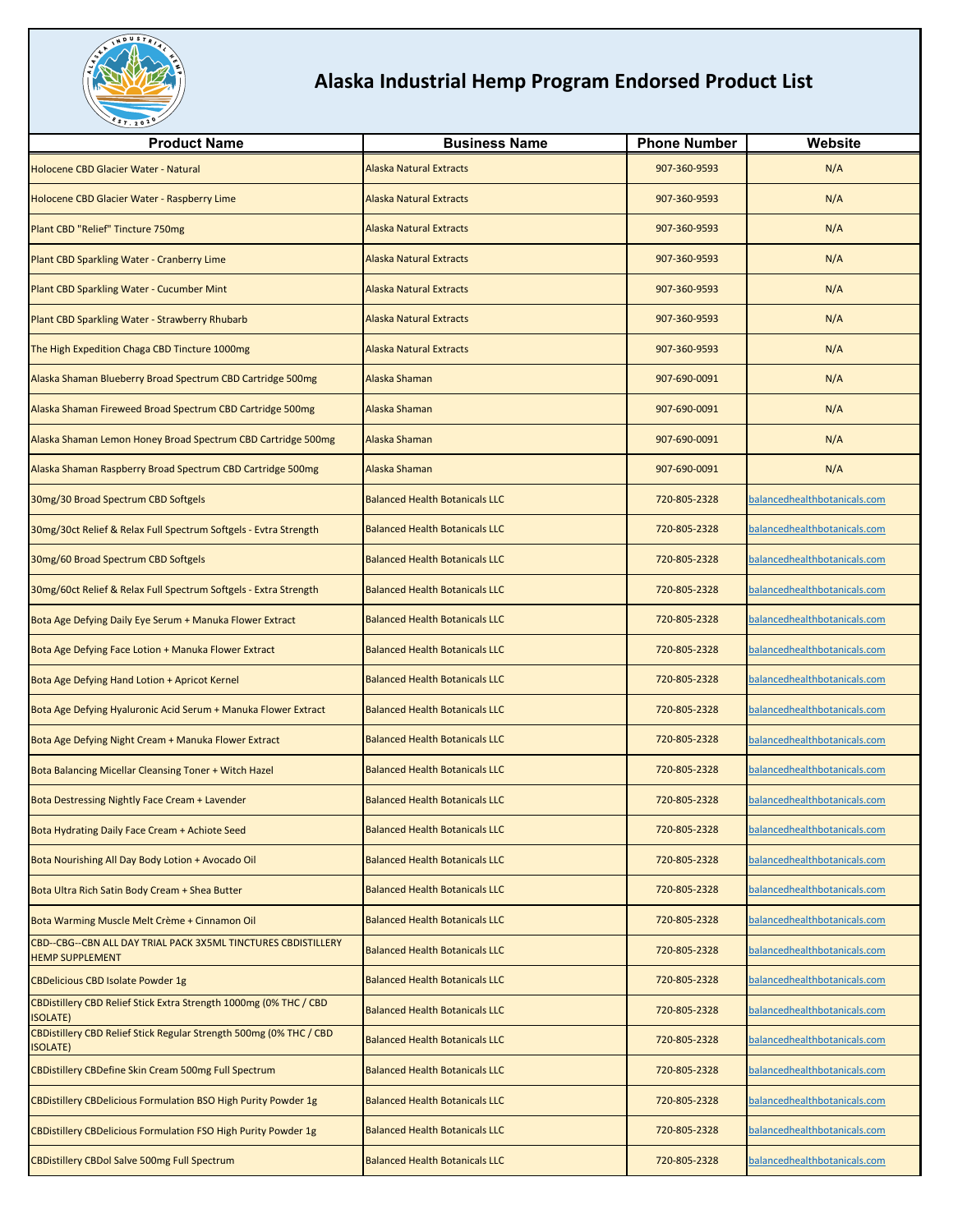

| <b>Product Name</b>                                                                       | <b>Business Name</b>                            | <b>Phone Number</b> | Website                      |
|-------------------------------------------------------------------------------------------|-------------------------------------------------|---------------------|------------------------------|
| <b>CBDistillery Cooling Cream 300mg</b>                                                   | <b>Balanced Health Botanicals LLC</b>           | 720-805-2328        | balancedhealthbotanicals.com |
| CBDistillery Raw Synergy CBDa + CBD Tincture 1000mg/30ml                                  | <b>Balanced Health Botanicals LLC</b>           | 720-805-2328        | balancedhealthbotanicals.com |
| CBDistillery Relief + Relax Full Spectrum CBD Gummies 30mg (900mg)<br>Strawberry          | <b>Balanced Health Botanicals LLC</b>           | 720-805-2328        | balancedhealthbotanicals.com |
| <b>CBDistillery Warming cream 300mg</b>                                                   | <b>Balanced Health Botanicals LLC</b>           | 720-805-2328        | balancedhealthbotanicals.com |
| CBG Isolate High Purity Powder 1 g                                                        | <b>Balanced Health Botanicals LLC</b>           | 720-805-2328        | balancedhealthbotanicals.com |
| FSO--BSO--ISO DISCOVERY TRIAL PACK 3X5ML TINCTURES CBDISTILLERY<br><b>HEMP SUPPLEMENT</b> | <b>Balanced Health Botanicals LLC</b>           | 720-805-2328        | balancedhealthbotanicals.com |
| Pet Tincture Full Spectrum 150mg/30mL                                                     | <b>Balanced Health Botanicals LLC</b>           | 720-805-2328        | balancedhealthbotanicals.com |
| Pet Tincture Full Spectrum 600mg/30mL                                                     | <b>Balanced Health Botanicals LLC</b>           | 720-805-2328        | balancedhealthbotanicals.com |
| Relax CBD Gummies - 30mg BROAD SPECTRUM (5 ct) - Tropical Fruit                           | <b>Balanced Health Botanicals LLC</b>           | 720-805-2328        | balancedhealthbotanicals.com |
| Relax CBD Gummies 30mg (900mg) Tropical Fruit                                             | <b>Balanced Health Botanicals LLC</b>           | 720-805-2328        | balancedhealthbotanicals.com |
| Relief & Relax 1000mg Full Spectrum CBD Mango Tincture - 30ml                             | <b>Balanced Health Botanicals LLC</b>           | 720-805-2328        | balancedhealthbotanicals.com |
| Relief & Relax Broad Spectrum CBD Oil Tincture 1000mg/30ml                                | <b>Balanced Health Botanicals LLC</b>           | 720-805-2328        | balancedhealthbotanicals.com |
| Relief & Relax Broad Spectrum CBD Oil Tincture 2500mg/30ml                                | <b>Balanced Health Botanicals LLC</b>           | 720-805-2328        | balancedhealthbotanicals.com |
| Relief & Relax Broad Spectrum CBD Oil Tincture 500mg/30ml                                 | <b>Balanced Health Botanicals LLC</b>           | 720-805-2328        | balancedhealthbotanicals.com |
| Relief & Relax CBG+CBD Oil Tincture 1:1 - 1000mg/30ml                                     | <b>Balanced Health Botanicals LLC</b>           | 720-805-2328        | balancedhealthbotanicals.com |
| Relief & Relax CBG+CBD Oil Tincture 1:1 - 500mg/30ml                                      | <b>Balanced Health Botanicals LLC</b>           | 720-805-2328        | balancedhealthbotanicals.com |
| Relief & Relax Full Spectrum Tincture 1000mg/30mL                                         | <b>Balanced Health Botanicals LLC</b>           | 720-805-2328        | balancedhealthbotanicals.com |
| Relief & Relax Full Spectrum Tincture 2500mg/30mL                                         | <b>Balanced Health Botanicals LLC</b>           | 720-805-2328        | balancedhealthbotanicals.com |
| Relief & Relax Full Spectrum Tincture 5000mg/30mL                                         | <b>Balanced Health Botanicals LLC</b>           | 720-805-2328        | balancedhealthbotanicals.com |
| Relief & Relax Full Spectrum Tincture 500mg/30mL                                          | <b>Balanced Health Botanicals LLC</b>           | 720-805-2328        | balancedhealthbotanicals.com |
| Relief+Relax CBD Softgels - XTRA 30mg BSO (5 ct Blister Pack - BP)                        | <b>Balanced Health Botanicals LLC</b>           | 720-805-2328        | balancedhealthbotanicals.com |
| Relief+Relax CBD Softgels - XTRA 30mg FSO (5 ct Blister Pack - BP)                        | <b>Balanced Health Botanicals LLC</b>           | 720-805-2328        | balancedhealthbotanicals.com |
| Sleep CBD Gummies + Melatonin - 30 mg (900mg) - Mixed Berry                               | <b>Balanced Health Botanicals LLC</b>           | 720-805-2328        | balancedhealthbotanicals.com |
| Sleep CBD Gummies + Melatonin - 30 mg BSO (5 ct) - Mixed Berry                            | <b>Balanced Health Botanicals LLC</b>           | 720-805-2328        | balancedhealthbotanicals.com |
| Sleep CBN + CBD 1:3 150mg CBN/450mg CBD                                                   | <b>Balanced Health Botanicals LLC</b>           | 720-805-2328        | balancedhealthbotanicals.com |
| Sleep CBN + CBD Oil CBN 300mg CBD 900mg                                                   | <b>Balanced Health Botanicals LLC</b>           | 720-805-2328        | balancedhealthbotanicals.com |
| THC Free Isolate Tincture 1000mg/30mL                                                     | <b>Balanced Health Botanicals LLC</b>           | 720-805-2328        | balancedhealthbotanicals.com |
| THC Free Isolate Tincture 2500mg/30mL                                                     | <b>Balanced Health Botanicals LLC</b>           | 720-805-2328        | balancedhealthbotanicals.com |
| THC Free Isolate Tincture 500mg/30mL                                                      | <b>Balanced Health Botanicals LLC</b>           | 720-805-2328        | balancedhealthbotanicals.com |
| Jipping CBD Ginger Beer - 12 fl oz.                                                       | <b>Beach Tribe Alaska LLC</b>                   | 907-301-0996        | beachtribealaska.com         |
| CBD Bloody Mary Mix - 1L                                                                  | BFD Florida LLC DBA Bloomers Frozen Drinks, LLC | 917-940-4646        | bloomersfrose.com            |
| <b>CBD Frose Mix - 1L</b>                                                                 | BFD Florida LLC DBA Bloomers Frozen Drinks, LLC | 917-940-4646        | bloomersfrose.com            |
| <b>CBD Margarita Mix - 1L</b>                                                             | BFD Florida LLC DBA Bloomers Frozen Drinks, LLC | 917-940-4646        | bloomersfrose.com            |
| CBD Pina Colada Mix - 1L                                                                  | BFD Florida LLC DBA Bloomers Frozen Drinks, LLC | 917-940-4646        | bloomersfrose.com            |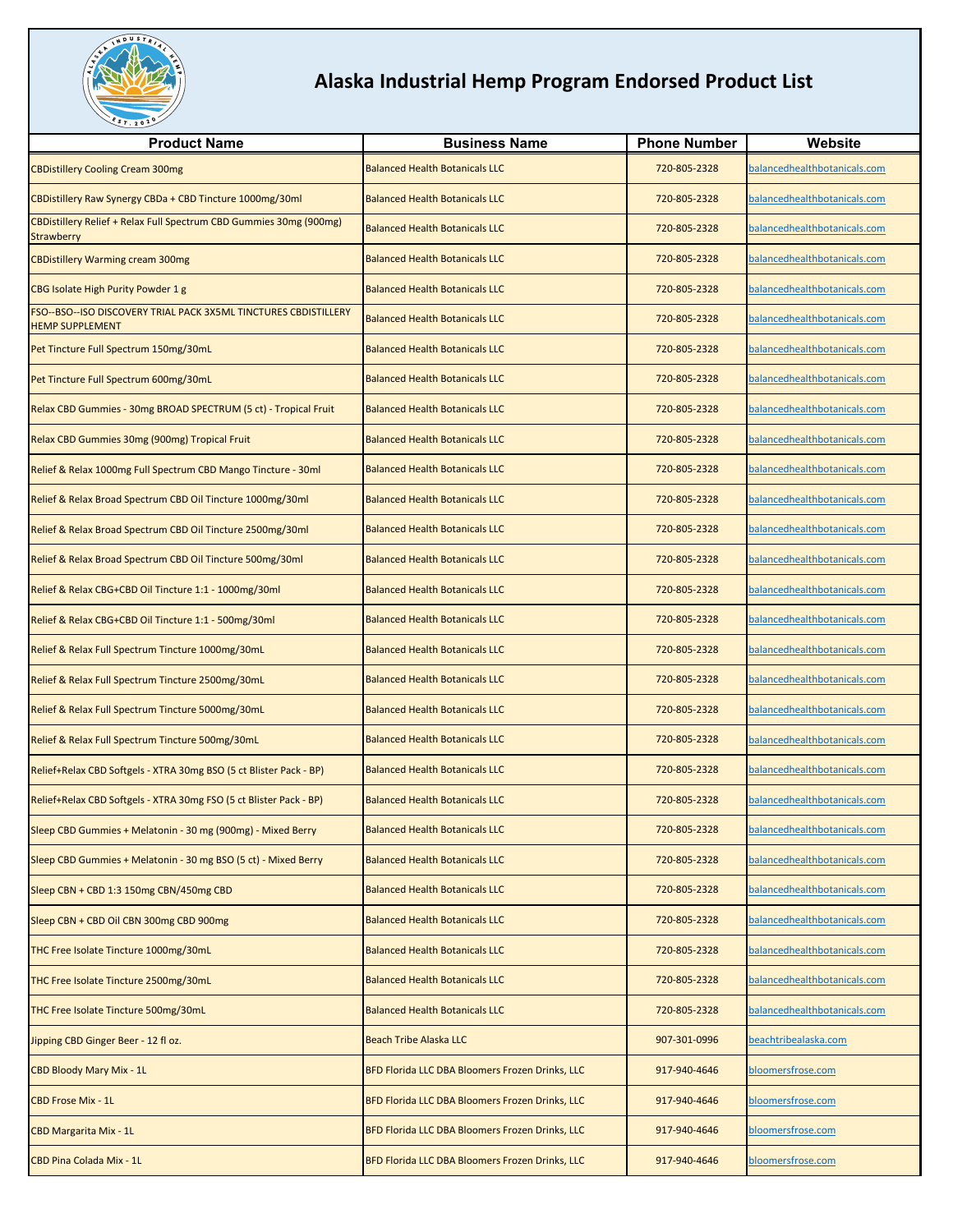

| <b>Product Name</b>                                                                                   | <b>Business Name</b>                            | <b>Phone Number</b> | Website              |
|-------------------------------------------------------------------------------------------------------|-------------------------------------------------|---------------------|----------------------|
| CBD Strawberry Daiquiri Mix - 1L                                                                      | BFD Florida LLC DBA Bloomers Frozen Drinks, LLC | 917-940-4646        | bloomersfrose.com    |
|                                                                                                       |                                                 |                     |                      |
| Canamo Concepts CBD Salve Pain Relief Cream-500mg                                                     | <b>Canamo Concepts</b>                          |                     | canamo.com           |
| Canamo Concepts CBD Shatter Crystal - 1.0g                                                            | <b>Canamo Concepts</b>                          |                     | canamo.com           |
| Canamo Concepts Dog Treats - 240mg                                                                    | <b>Canamo Concepts</b>                          |                     | canamo.com           |
| Canamo Concepts Gummies - 150mg, Peach Rings, Rainbow Bears,<br><b>Rainbow Bites</b>                  | <b>Canamo Concepts</b>                          |                     | canamo.com           |
| Canamo Concepts Pet Tincture - 500mg                                                                  | <b>Canamo Concepts</b>                          |                     | canamo.com           |
| Canamo Concepts Softgels - 750mg                                                                      | <b>Canamo Concepts</b>                          |                     | canamo.com           |
| Canamo Concepts Tincture - 450mg, Spearmint                                                           | <b>Canamo Concepts</b>                          |                     | canamo.com           |
| Canamo Concepts Vape - Raspberry Lemonade, 240mg                                                      | <b>Canamo Concepts</b>                          |                     | canamo.com           |
| Little Giant Premium Hemp Flower Pre-Roll - 45mg Total CBD, 1.0 G                                     | Canna Endeavors, Inc DBA Alaska Strong CBD      | 907-502-0112        | alaskastrongcbd.com  |
| ittle Giant Premium Hemp Flower Pre-Roll Pack - 134mg Total CBD, 3 x<br>1.0 G Pre-Rolls               | Canna Endeavors, Inc DBA Alaska Strong CBD      | 907-502-0112        | alaskastrongcbd.com  |
| Red Kross Premium Hemp Flower Pre-Roll - 29mg Total CBD, 1.0 G                                        | Canna Endeavors, Inc DBA Alaska Strong CBD      | 907-502-0112        | alaskastrongcbd.com  |
| Red Kross Premium Hemp Flower Pre-Roll Pack - 134mg Total CBD, 3 x 1.0<br><b>G Pre-Rolls</b>          | Canna Endeavors, Inc DBA Alaska Strong CBD      | 907-502-0112        | alaskastrongcbd.com  |
| Martha Stewart 10mg CBD Berry Medley Gummies, 10ct                                                    | Canopy Growth USA, LLC                          | 833-826-3223        | marthastewartCBD.com |
| Martha Stewart 10mg CBD Berry Medley Gummies, 30ct                                                    | Canopy Growth USA, LLC                          | 833-826-3223        | marthastewartCBD.com |
| Martha Stewart 10mg CBD Berry Medley Gummies, 3ct                                                     | Canopy Growth USA, LLC                          | 833-826-3223        | marthastewartCBD.com |
| Martha Stewart 10mg CBD Citrus Medley Gummies, 10ct                                                   | Canopy Growth USA, LLC                          | 833-826-3223        | marthastewartCBD.com |
| Martha Stewart 10mg CBD Citrus Medley Gummies, 30ct                                                   | Canopy Growth USA, LLC                          | 833-826-3223        | marthastewartCBD.com |
| Martha Stewart 10mg CBD Citrus Medley Gummies, 3ct                                                    | Canopy Growth USA, LLC                          | 833-826-3223        | marthastewartCBD.com |
| Martha Stewart 240mg CBD Peppermint Ribbons                                                           | Canopy Growth USA, LLC                          | 833-826-3223        | marthastewartCBD.com |
| Martha Stewart 25mg CBD Softgels, 30ct                                                                | Canopy Growth USA, LLC                          | 833-826-3223        | marthastewartCBD.com |
| Martha Stewart 750mg CBD Blood Orange Oil Dropper                                                     | Canopy Growth USA, LLC                          | 833-826-3223        | marthastewartCBD.com |
| Martha Stewart 750mg CBD Meyer Lemon Oil Dropper                                                      | <b>Canopy Growth USA, LLC</b>                   | 833-826-3223        | marthastewartCBD.com |
| Martha Stewart 750mg CBD Unflavored Oil Dropper                                                       | Canopy Growth USA, LLC                          | 833-826-3223        | marthastewartCBD.com |
| Martha Stewart CBD Calm Chicken and Cranberry Flavor Soft Baked<br>Chews: Large, 30ct, 7ct            | <b>Canopy Growth USA, LLC</b>                   | 833-826-3223        | marthastewartCBD.com |
| Martha Stewart CBD Calm Chicken and Cranberry Flavor Soft Baked<br>Chews: Small/Medium, 30ct, 7ct     | Canopy Growth USA, LLC                          | 833-826-3223        | marthastewartCBD.com |
| Martha Stewart CBD Mobility Chicken and Blueberry Flavor Soft Baked<br>Chews: Large, 30ct, 7ct        | Canopy Growth USA, LLC                          | 833-826-3223        | marthastewartCBD.com |
| Martha Stewart CBD Mobility Chicken and Blueberry Flavor Soft Baked<br>Chews: Small/Medium, 30ct, 7ct | Canopy Growth USA, LLC                          | 833-826-3223        | marthastewartCBD.com |
| Martha Stewart CBD Well Drops Chicken Flavor Oil Drops                                                | Canopy Growth USA, LLC                          | 833-826-3223        | marthastewartCBD.com |
| Martha Stewart CBD Wellness Chicken and Blueberry Flavor Soft Baked<br>Chews: Large, 30ct, 7ct        | Canopy Growth USA, LLC                          | 833-826-3223        | marthastewartCBD.com |
| Martha Stewart CBD Wellness Chicken and Blueberry Flavor Soft Baked<br>Chews: Small/Medium, 30ct, 7ct | Canopy Growth USA, LLC                          | 833-826-3223        | marthastewartCBD.com |
| Martha Stewart Gift Box Gummies, 10mg CBD, 60ct                                                       | Canopy Growth USA, LLC                          | 833-826-3223        | marthastewartCBD.com |
| Martha Stewart Holiday Gift Box Gummies, 10mg CBD, 72ct                                               | Canopy Growth USA, LLC                          | 833-826-3223        | marthastewartCBD.com |
| <b>CENTR Instant-Balance 10pk</b>                                                                     | <b>CENTR Brands USA LLC</b>                     | 917-882-7837        | findyourcentr.com    |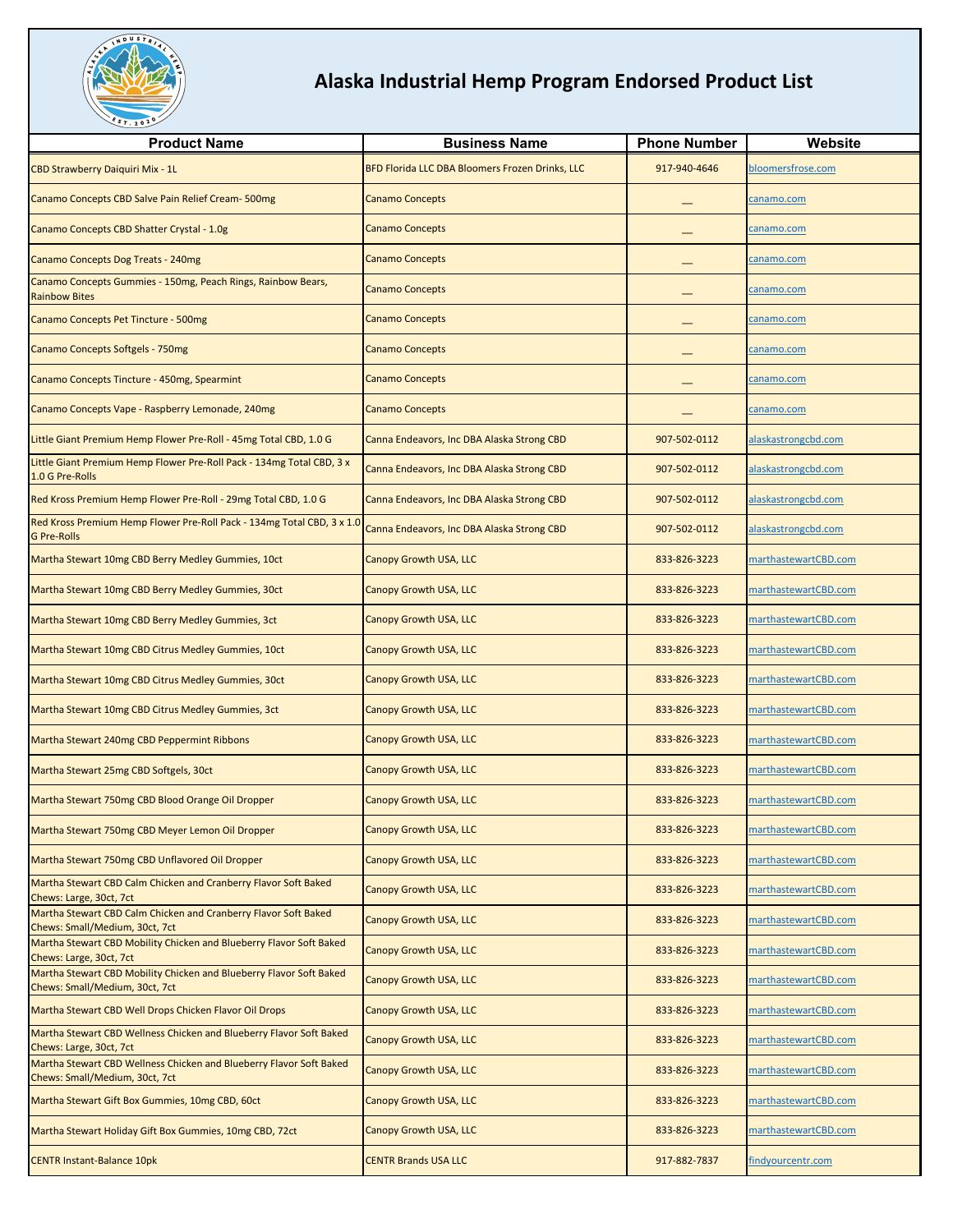

| <b>Product Name</b>                                                | <b>Business Name</b>        | <b>Phone Number</b> | Website           |
|--------------------------------------------------------------------|-----------------------------|---------------------|-------------------|
| <b>CENTR Instant-Recover 10pk</b>                                  | <b>CENTR Brands USA LLC</b> | 917-882-7837        | findyourcentr.com |
| <b>CENTR Instant-Relax 10pk</b>                                    | <b>CENTR Brands USA LLC</b> | 917-882-7837        | findyourcentr.com |
| CENTR Sparkling Citrus CBD Drink - 30mg CBD, 12 fl. oz.            | <b>CENTR Brands USA LLC</b> | 917-882-7837        | findyourcentr.com |
| CENTR Sugar Free Sparkling Citrus CBD Drink - 30mg CBD, 12 fl. oz. | <b>CENTR Brands USA LLC</b> | 917-882-7837        | findyourcentr.com |
| 15 mg Liquid Capsules 30 ct                                        | Charlotte's Web, Inc.       | 855-790-8169        | charlottesweb.com |
| 15 mg Liquid Capsules 60 ct                                        | Charlotte's Web, Inc.       | 855-790-8169        | charlottesweb.com |
| 15 mg Liquid Capsules 7 ct                                         | Charlotte's Web, Inc.       | 855-790-8169        | charlottesweb.com |
| 15 mg Liquid Capsules 90 ct                                        | Charlotte's Web, Inc.       | 855-790-8169        | charlottesweb.com |
| 17 mg Lemon Twist 30mL                                             | Charlotte's Web, Inc.       | 855-790-8169        | charlottesweb.com |
| 17 mg Mint Chocolate 100mL                                         | Charlotte's Web, Inc.       | 855-790-8169        | charlottesweb.com |
| 17 mg Mint Chocolate 10mL                                          | Charlotte's Web, Inc.       | 855-790-8169        | charlottesweb.com |
| 17 mg Mint Chocolate 30mL                                          | Charlotte's Web, Inc.       | 855-790-8169        | charlottesweb.com |
| 17 mg Olive Oil 100mL                                              | Charlotte's Web, Inc.       | 855-790-8169        | charlottesweb.com |
| 17 mg Olive Oil 30mL                                               | Charlotte's Web, Inc.       | 855-790-8169        | charlottesweb.com |
| 17 mg Orange Blossom 30mL                                          | Charlotte's Web, Inc.       | 855-790-8169        | charlottesweb.com |
| 20 mg Isolate 30mL                                                 | Charlotte's Web, Inc.       | 855-790-8169        | charlottesweb.com |
| 25 mg Liquid Capsules 30 ct                                        | Charlotte's Web, Inc.       | 855-790-8169        | charlottesweb.com |
| 25 mg Liquid Capsules 60 ct                                        | Charlotte's Web, Inc.       | 855-790-8169        | charlottesweb.com |
| 25 mg Liquid Capsules 90 ct                                        | Charlotte's Web, Inc.       | 855-790-8169        | charlottesweb.com |
| 25 mg THC Free Mint Chocolate 10mL                                 | Charlotte's Web, Inc.       | 855-790-8169        | charlottesweb.com |
| 25 mg THC Free Mint Chocolate 30mL                                 | Charlotte's Web, Inc.       | 855-790-8169        | charlottesweb.com |
| 50 mg Mint Chocolate 100mL                                         | Charlotte's Web, Inc.       | 855-790-8169        | charlottesweb.com |
| 50 mg Mint Chocolate 10mL                                          | Charlotte's Web, Inc.       | 855-790-8169        | charlottesweb.com |
| 50 mg Mint Chocolate 30mL                                          | Charlotte's Web, Inc.       | 855-790-8169        | charlottesweb.com |
| 50 mg Olive Oil 100mL                                              | Charlotte's Web, Inc.       | 855-790-8169        | charlottesweb.com |
| 50 mg Olive Oil 30mL                                               | Charlotte's Web, Inc.       | 855-790-8169        | charlottesweb.com |
| 60 mg Lemon Twist 30mL                                             | Charlotte's Web, Inc.       | 855-790-8169        | charlottesweb.com |
| 60 mg Mint Chocolate 100mL                                         | Charlotte's Web, Inc.       | 855-790-8169        | charlottesweb.com |
| 60 mg Mint Chocolate 10mL                                          | Charlotte's Web, Inc.       | 855-790-8169        | charlottesweb.com |
| 60 mg Mint Chocolate 30mL                                          | Charlotte's Web, Inc.       | 855-790-8169        | charlottesweb.com |
| 60 mg Orange Blossom 30mL                                          | Charlotte's Web, Inc.       | 855-790-8169        | charlottesweb.com |
| 7 mg Lemon Twist 30mL                                              | Charlotte's Web, Inc.       | 855-790-8169        | charlottesweb.com |
| 7 mg Mint Chocolate Oil 100mL                                      | Charlotte's Web, Inc.       | 855-790-8169        | charlottesweb.com |
| 7 mg Mint Chocolate Oil 30mL                                       | Charlotte's Web, Inc.       | 855-790-8169        | charlottesweb.com |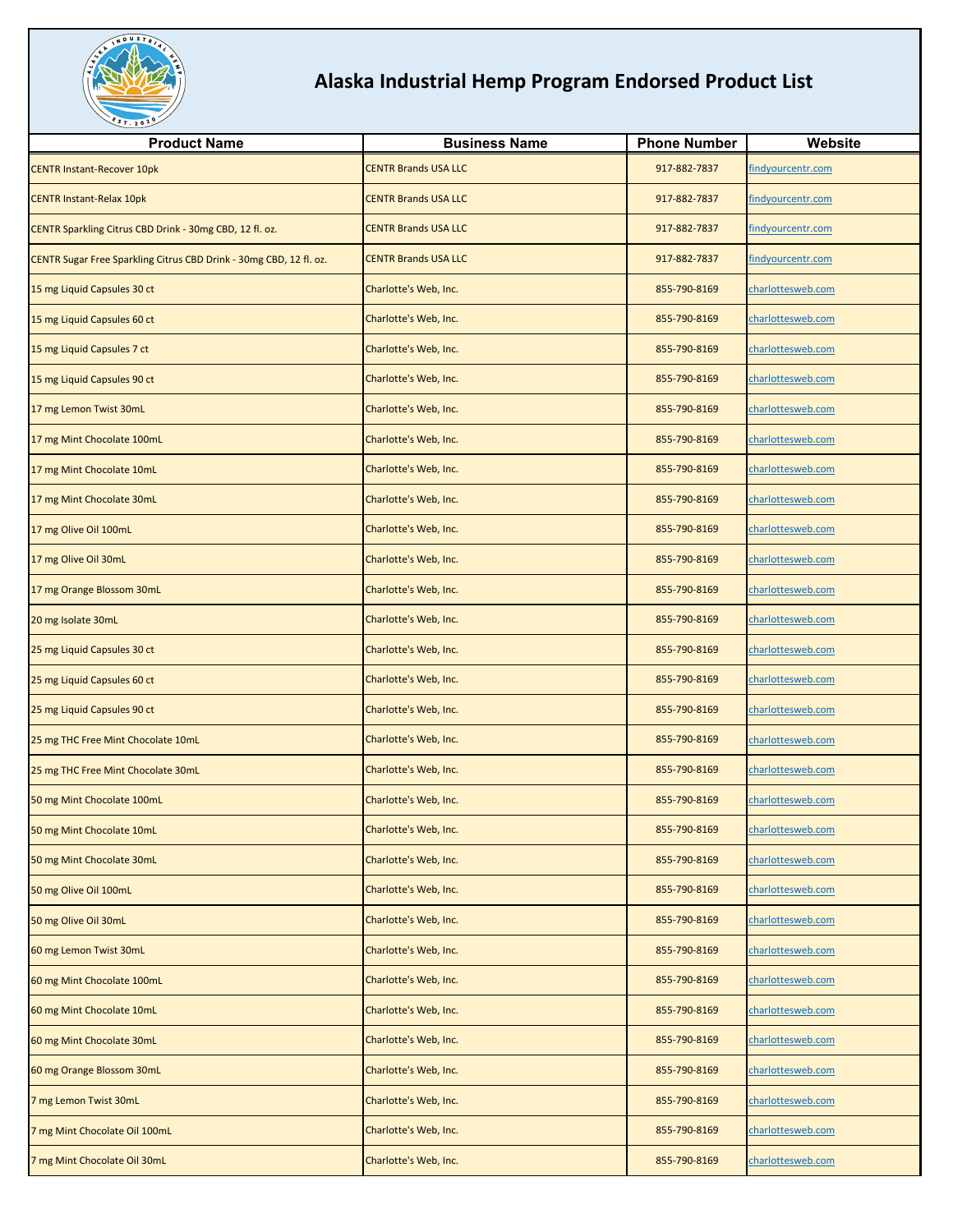

| <b>Product Name</b>                                   | <b>Business Name</b>  | <b>Phone Number</b> | Website           |
|-------------------------------------------------------|-----------------------|---------------------|-------------------|
| 7 mg Olive Oil 100mL                                  | Charlotte's Web, Inc. | 855-790-8169        | charlottesweb.com |
| 7 mg Olive Oil 30mL                                   | Charlotte's Web, Inc. | 855-790-8169        | charlottesweb.com |
| 7 mg Orange Blossom 30mL                              | Charlotte's Web, Inc. | 855-790-8169        | charlottesweb.com |
| Benefits You CBD Bath Bomb 30mg, 4ct                  | Charlotte's Web, Inc. | 855-790-8169        | charlottesweb.com |
| <b>Benefits You Cooling Lotion 500mg</b>              | Charlotte's Web, Inc. | 855-790-8169        | charlottesweb.com |
| Benefits You Cooling Roll-On 500mg                    | Charlotte's Web, Inc. | 855-790-8169        | charlottesweb.com |
| <b>Benefits You Cooling Spray 500mg</b>               | Charlotte's Web, Inc. | 855-790-8169        | charlottesweb.com |
| Calm Gummies 30 ct                                    | Charlotte's Web, Inc. | 855-790-8169        | charlottesweb.com |
| Calm Gummies 60 ct                                    | Charlotte's Web, Inc. | 855-790-8169        | charlottesweb.com |
| CBD Clinic Level 03 Deep Rub Pain Relief Oil, 12fl oz | Charlotte's Web, Inc. | 855-790-8169        | charlottesweb.com |
| CBD Clinic Level 03 Deep Rub Pain Relief Oil, 64fl oz | Charlotte's Web, Inc. | 855-790-8169        | charlottesweb.com |
| CBD Clinic Level 03 Pain Relief Cream, 1.55fl oz      | Charlotte's Web, Inc. | 855-790-8169        | charlottesweb.com |
| CBD Clinic Level 03 Pain Relief Cream, 7.05fl oz      | Charlotte's Web, Inc. | 855-790-8169        | charlottesweb.com |
| CBD Clinic Level 04 Pain Relief Ointment, 1.55fl oz   | Charlotte's Web, Inc. | 855-790-8169        | charlottesweb.com |
| CBD Clinic Level 04 Pain Relief Ointment, 7.05fl oz   | Charlotte's Web, Inc. | 855-790-8169        | charlottesweb.com |
| CBD Clinic Level 05 Deep Rub Pain Relief Oil, 12fl oz | Charlotte's Web, Inc. | 855-790-8169        | charlottesweb.com |
| CBD Clinic Level 05 Deep Rub Pain Relief Oil, 64fl oz | Charlotte's Web, Inc. | 855-790-8169        | charlottesweb.com |
| CBD Clinic Level 05 Pain Relief Ointment, 1.55fl oz   | Charlotte's Web, Inc. | 855-790-8169        | charlottesweb.com |
| CBD Clinic Level 05 Pain Relief Ointment, 7.05fl oz   | Charlotte's Web, Inc. | 855-790-8169        | charlottesweb.com |
| CBD Clinic Level 05 Pain Relief Stick, 1.41fl oz      | Charlotte's Web, Inc. | 855-790-8169        | charlottesweb.com |
| <b>CBD Medic Active Sport Pain Relief Stick</b>       | Charlotte's Web, Inc. | 855-790-8169        | charlottesweb.com |
| CBD Medic Arthritis Aches & Pain Relief Cream         | Charlotte's Web, Inc. | 855-790-8169        | charlottesweb.com |
| CBD Medic Arthritis Aches & Pain Relief Ointment      | Charlotte's Web, Inc. | 855-790-8169        | charlottesweb.com |
| CBD Medic Back & Neck Pain Relief Ointment            | Charlotte's Web, Inc. | 855-790-8169        | charlottesweb.com |
| CBD Medic Muscle & Joint Pain Relief Spray            | Charlotte's Web, Inc. | 855-790-8169        | charlottesweb.com |
| Charlotte's Web Calm Mouth Spray 10mL                 | Charlotte's Web, Inc. | 855-790-8169        | charlottesweb.com |
| Charlotte's Web Daily Wellness 15mg Gummy 60ct        | Charlotte's Web, Inc. | 855-790-8169        | charlottesweb.com |
| Charlotte's Web Daily Wellness 25mg Gummy 60ct        | Charlotte's Web, Inc. | 855-790-8169        | charlottesweb.com |
| Charlotte's Web Immunity Gummy 10mg 60ct              | Charlotte's Web, Inc. | 855-790-8169        | charlottesweb.com |
| Charlotte's Web Sleep Mouth Spray 10mL                | Charlotte's Web, Inc. | 855-790-8169        | charlottesweb.com |
| Charlotte's Web THC-Free 15mg Gummy 60ct              | Charlotte's Web, Inc. | 855-790-8169        | charlottesweb.com |
| Charlotte's Web THC-Free 25mg Gummy 60ct              | Charlotte's Web, Inc. | 855-790-8169        | charlottesweb.com |
| <b>Feist Chill Out Capsules 60ct</b>                  | Charlotte's Web, Inc. | 855-790-8169        | charlottesweb.com |
| Feist Chill Out Gummies 60ct                          | Charlotte's Web, Inc. | 855-790-8169        | charlottesweb.com |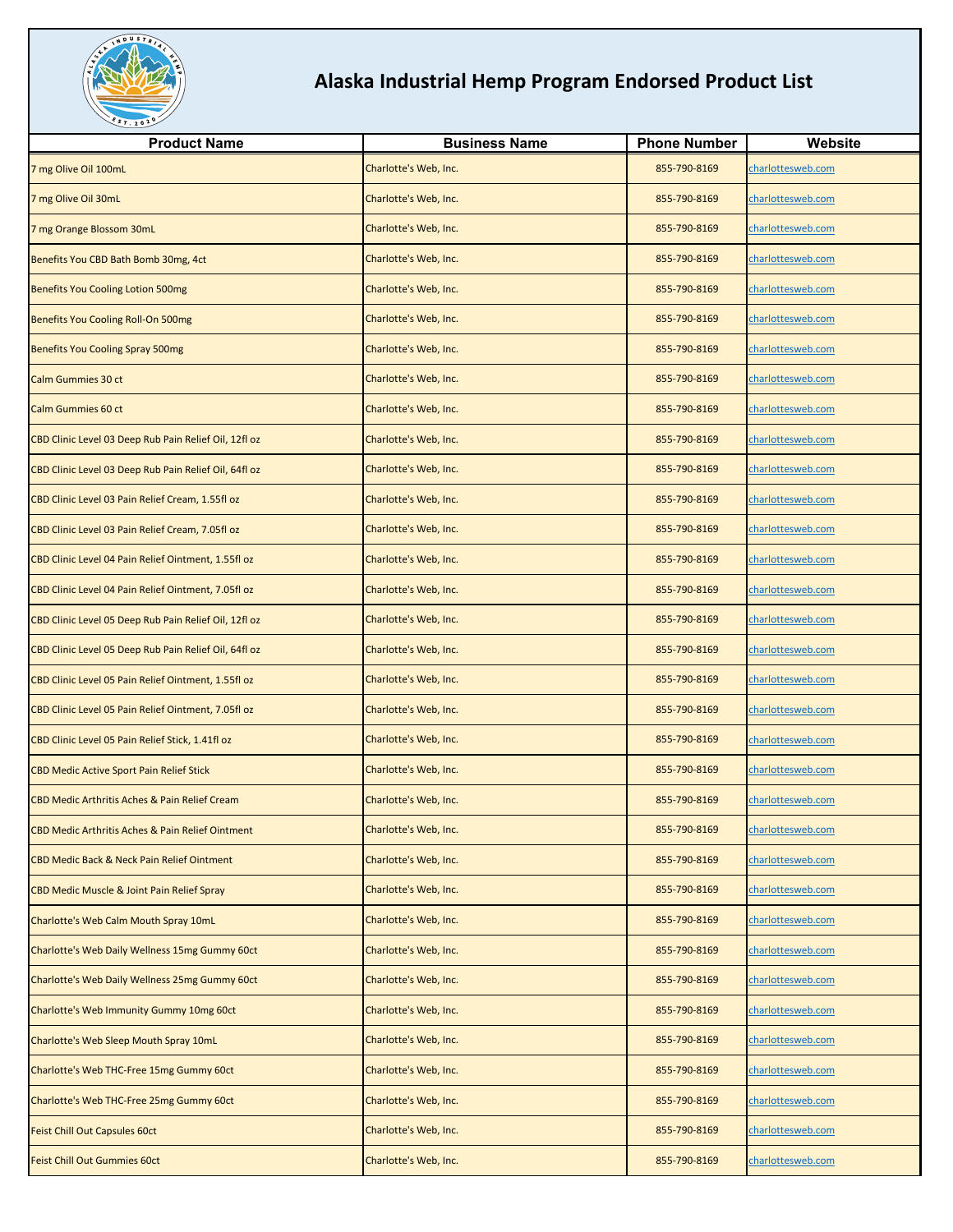

| <b>Product Name</b>                                        | <b>Business Name</b>  | <b>Phone Number</b> | Website           |
|------------------------------------------------------------|-----------------------|---------------------|-------------------|
| Feist Chill Out Mouth Spray 10ml                           | Charlotte's Web, Inc. | 855-790-8169        | charlottesweb.com |
| Feist Dream Maker Capsules 60ct                            | Charlotte's Web, Inc. | 855-790-8169        | charlottesweb.com |
| <b>Feist Dream Maker Gummies 60ct</b>                      | Charlotte's Web, Inc. | 855-790-8169        | charlottesweb.com |
| Feist Dream Maker Mouth Spray 10ml                         | Charlotte's Web, Inc. | 855-790-8169        | charlottesweb.com |
| <b>Feist Full Charge Capsules 60ct</b>                     | Charlotte's Web, Inc. | 855-790-8169        | charlottesweb.com |
| <b>Feist Resist Gummies 60ct</b>                           | Charlotte's Web, Inc. | 855-790-8169        | charlottesweb.com |
| Feist Turn On Capsules 60ct                                | Charlotte's Web, Inc. | 855-790-8169        | charlottesweb.com |
| Harmony Hemp Bath Bomb 4 Count Lavender 30mg               | Charlotte's Web, Inc. | 855-790-8169        | charlottesweb.com |
| Harmony Hemp Bath Bomb Individual Lavender 10mg CBD        | Charlotte's Web, Inc. | 855-790-8169        | charlottesweb.com |
| Harmony Hemp Colling Roll On 500mg                         | Charlotte's Web, Inc. | 855-790-8169        | charlottesweb.com |
| Harmony Hemp Cooling Gel 500mg                             | Charlotte's Web, Inc. | 855-790-8169        | charlottesweb.com |
| <b>Harmony Hemp Cooling Lotion 500mg</b>                   | Charlotte's Web, Inc. | 855-790-8169        | charlottesweb.com |
| <b>Harmony Hemp Cooling Spray 500mg</b>                    | Charlotte's Web, Inc. | 855-790-8169        | charlottesweb.com |
| Harmony Hemp Essential Hydration Lotion Lavendar 300mg CBD | Charlotte's Web, Inc. | 855-790-8169        | charlottesweb.com |
| Harmony Hemp Flexible Pain Relief Gel 1000mg               | Charlotte's Web, Inc. | 855-790-8169        | charlottesweb.com |
| Harmony Hemp Flexible Pain Relief Gel 500mg                | Charlotte's Web, Inc. | 855-790-8169        | charlottesweb.com |
| Harmony Hemp Flexible Pain Relief Lotion 500mg             | Charlotte's Web, Inc. | 855-790-8169        | charlottesweb.com |
| Harmony Hemp Flexible Pain Relief Roll-On 1000mg           | Charlotte's Web, Inc. | 855-790-8169        | charlottesweb.com |
| Harmony Hemp Flexible Pain Relief Roll-On 500mg            | Charlotte's Web, Inc. | 855-790-8169        | charlottesweb.com |
| Harmony Hemp Flexible Pain Relief Spray 500mg              | Charlotte's Web, Inc. | 855-790-8169        | charlottesweb.com |
| Harmony Hemp Himalayan Bath Salts Lavender 12 oz           | Charlotte's Web, Inc. | 855-790-8169        | charlottesweb.com |
| Harmony Hemp Lavender Oats Soap Bar 35mg                   | Charlotte's Web, Inc. | 855-790-8169        | charlottesweb.com |
| Harmony Hemp NeuroComfort Pain Relief Gel 1000mg           | Charlotte's Web, Inc. | 855-790-8169        | charlottesweb.com |
| Harmony Hemp NeuroComfort Pain Relief Gel 500mg            | Charlotte's Web, Inc. | 855-790-8169        | charlottesweb.com |
| Harmony Hemp NeuroComfort Pain Relief Lotion 500mg         | Charlotte's Web, Inc. | 855-790-8169        | charlottesweb.com |
| Harmony Hemp NeuroComfort Pain Relief Roll-On 1000mg       | Charlotte's Web, Inc. | 855-790-8169        | charlottesweb.com |
| Harmony Hemp NeuroComfort Pain Relief Roll-On 500mg        | Charlotte's Web, Inc. | 855-790-8169        | charlottesweb.com |
| Harmony Hemp NeuroComfort Pain Relief Spray 500mg          | Charlotte's Web, Inc. | 855-790-8169        | charlottesweb.com |
| Harmony Hemp Signature Massage Body Oil 8 oz               | Charlotte's Web, Inc. | 855-790-8169        | charlottesweb.com |
| Infused Balm Stick 1.75 oz                                 | Charlotte's Web, Inc. | 855-790-8169        | charlottesweb.com |
| Infused Balm Tin 0.5 oz                                    | Charlotte's Web, Inc. | 855-790-8169        | charlottesweb.com |
| Infused Balm Tin 1.5 oz                                    | Charlotte's Web, Inc. | 855-790-8169        | charlottesweb.com |
| Infused Cooling Gel 1.7 oz                                 | Charlotte's Web, Inc. | 855-790-8169        | charlottesweb.com |
| Infused Cream 1 oz                                         | Charlotte's Web, Inc. | 855-790-8169        | charlottesweb.com |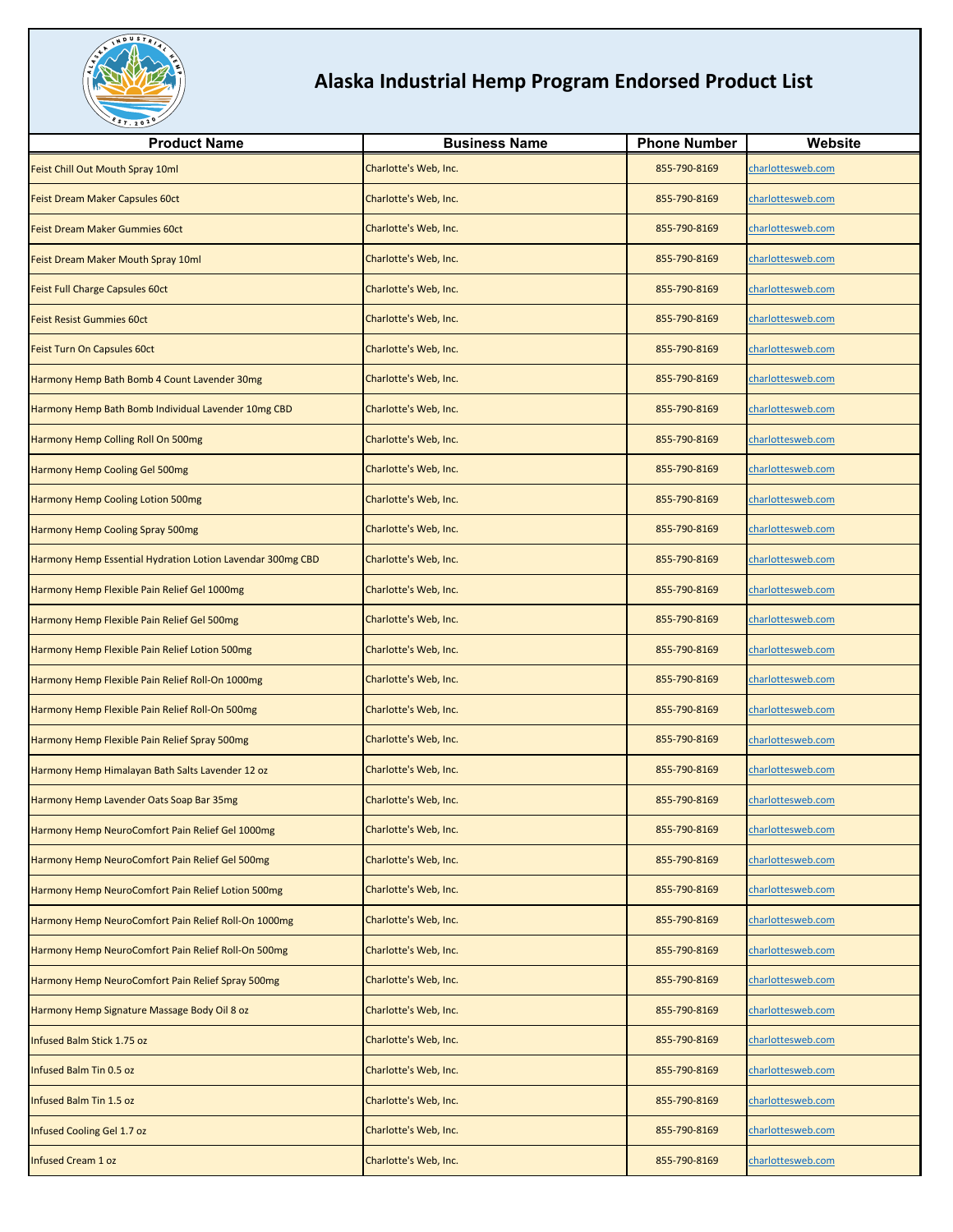

| <b>Product Name</b>                                                                    | <b>Business Name</b>  | <b>Phone Number</b> | Website           |
|----------------------------------------------------------------------------------------|-----------------------|---------------------|-------------------|
| <b>Infused Cream 2.5 oz</b>                                                            | Charlotte's Web, Inc. | 855-790-8169        | charlottesweb.com |
| Infused Roll-On Lavender Scent 0.34 oz                                                 | Charlotte's Web, Inc. | 855-790-8169        | charlottesweb.com |
| Infused Roll-On Peppermint Scent 0.34 oz                                               | Charlotte's Web, Inc. | 855-790-8169        | charlottesweb.com |
| Pet 17mg Chicken 100mL                                                                 | Charlotte's Web, Inc. | 855-790-8169        | charlottesweb.com |
| Pet 17mg Chicken 30mL                                                                  | Charlotte's Web, Inc. | 855-790-8169        | charlottesweb.com |
| Pet 17mg Unflavored 1000mL                                                             | Charlotte's Web, Inc. | 855-790-8169        | charlottesweb.com |
| Pet 17mg Unflavored 30mL                                                               | Charlotte's Web, Inc. | 855-790-8169        | charlottesweb.com |
| Pet 7mg Chicken 30mL                                                                   | Charlotte's Web, Inc. | 855-790-8169        | charlottesweb.com |
| Pet Calming Chew 30ct                                                                  | Charlotte's Web, Inc. | 855-790-8169        | charlottesweb.com |
| Pet Calming Chew 60ct                                                                  | Charlotte's Web, Inc. | 855-790-8169        | charlottesweb.com |
| Pet Chew Calming 6ct                                                                   | Charlotte's Web, Inc. | 855-790-8169        | charlottesweb.com |
| Pet Chew Hip & Joint 30ct                                                              | Charlotte's Web, Inc. | 855-790-8169        | charlottesweb.com |
| Pet Chew Hip & Joint 60ct                                                              | Charlotte's Web, Inc. | 855-790-8169        | charlottesweb.com |
| Pet Chew Hip & Joint 6ct                                                               | Charlotte's Web, Inc. | 855-790-8169        | charlottesweb.com |
| Pet Chew Senior 30ct                                                                   | Charlotte's Web, Inc. | 855-790-8169        | charlottesweb.com |
| Pet Chew Senior 60ct                                                                   | Charlotte's Web, Inc. | 855-790-8169        | charlottesweb.com |
| Pet Chew Skin Health & Allergy Support 30ct, 60ct                                      | Charlotte's Web, Inc. | 855-790-8169        | charlottesweb.com |
| <b>Recovery Gummies 30ct</b>                                                           | Charlotte's Web, Inc. | 855-790-8169        | charlottesweb.com |
| <b>Recovery Gummies 60ct</b>                                                           | Charlotte's Web, Inc. | 855-790-8169        | charlottesweb.com |
| <b>Sleep Gummies 30ct</b>                                                              | Charlotte's Web, Inc. | 855-790-8169        | charlottesweb.com |
| <b>Sleep Gummies 60ct</b>                                                              | Charlotte's Web, Inc. | 855-790-8169        | charlottesweb.com |
| Lime Chill CBD Sparkling Water                                                         | CJ2, LLC DBA Zentopia | 503-869-7259        | zentopia.com      |
| Mango Chill CBD Sparkling Water                                                        | CJ2, LLC DBA Zentopia | 503-869-7259        | zentopia.com      |
| Peach Boost CBD Caffeinated Black Tea                                                  | CJ2, LLC DBA Zentopia | 503-869-7259        | zentopia.com      |
| Pineapple Chill CBD Sparkling Water                                                    | CJ2, LLC DBA Zentopia | 503-869-7259        | zentopia.com      |
| Raspberry Boost CBD Caffeinated Black Tea                                              | CJ2, LLC DBA Zentopia | 503-869-7259        | zentopia.com      |
| <b>Watermelon Chill CBD Sparkling Water</b>                                            | CJ2, LLC DBA Zentopia | 503-869-7259        | zentopia.com      |
| PlusCBD Calm Gummies - 10mg, Strawberry Lemonade 30ct                                  | CV Sciences, Inc.     | 855-758-7223        | pluscbdoil.com    |
| PlusCBD Extra Strength Gummies - 10mg Cherry Mango 30ct                                | CV Sciences, Inc.     | 855-758-7223        | pluscbdoil.com    |
| PlusCBD Extra Strength Gummies - 10mg Cherry Mango 60ct                                | CV Sciences, Inc.     | 855-758-7223        | pluscbdoil.com    |
| PlusCBD Extra Strength Gummies - 10mg Citrus Punch 30ct                                | CV Sciences, Inc.     | 855-758-7223        | pluscbdoil.com    |
| PlusCBD Extra Strength Gummies - 10mg Citrus Punch 60ct                                | CV Sciences, Inc.     | 855-758-7223        | pluscbdoil.com    |
| PlusCBD Gold ES Balm-37 g 100mg                                                        | CV Sciences, Inc.     | 855-758-7223        | pluscbdoil.com    |
| PlusCBD Maximum Strength Liquid- 25mg Peppermint, 1.86 fl oz, 1500mg CV Sciences, Inc. |                       | 855-758-7223        | pluscbdoil.com    |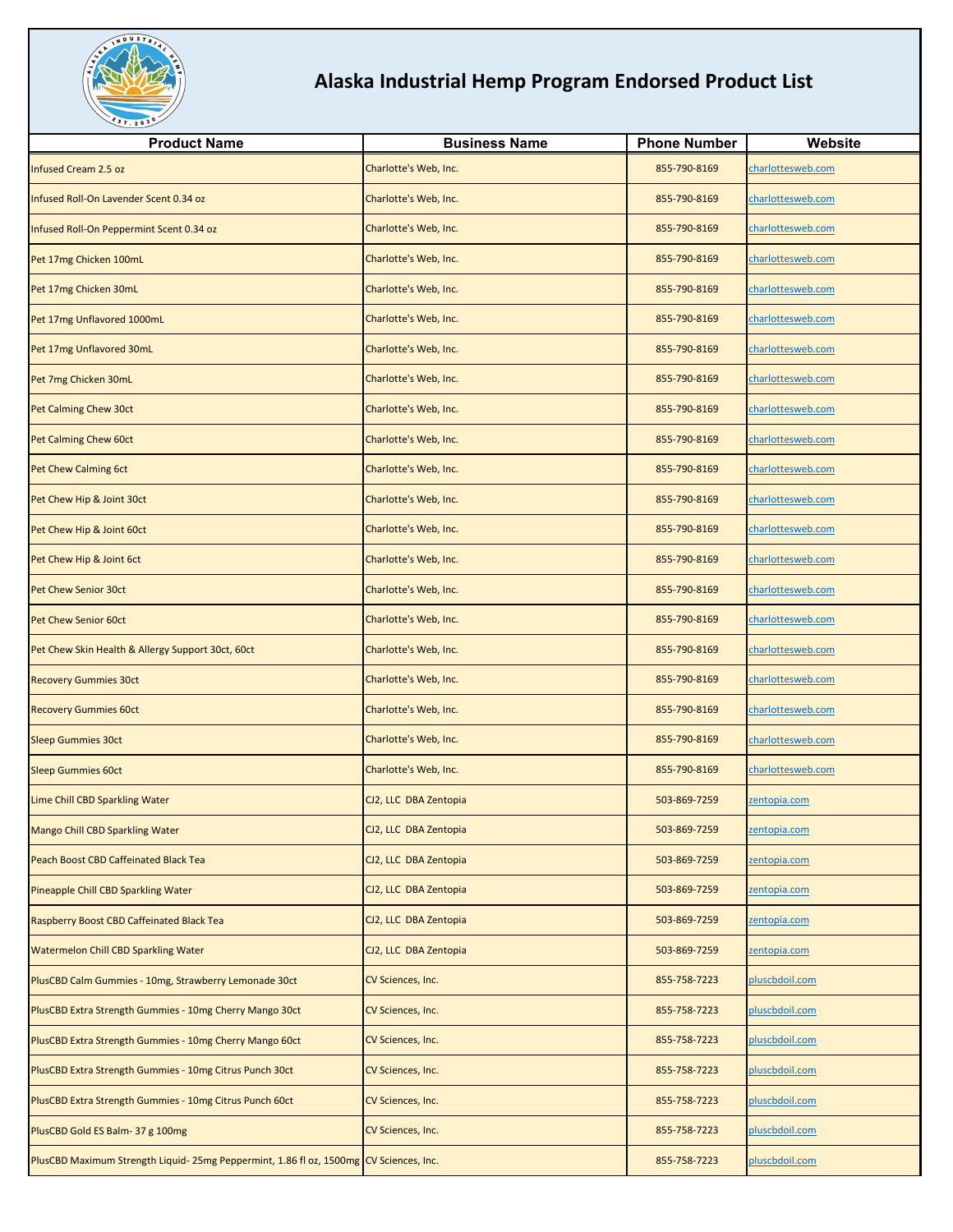

| <b>Product Name</b>                                                              | <b>Business Name</b>                    | <b>Phone Number</b> | Website             |
|----------------------------------------------------------------------------------|-----------------------------------------|---------------------|---------------------|
| PlusCBD Maximum Strength Liquid- 25mg with Monk Fruit, 1.86 fl oz,               | CV Sciences, Inc.                       | 855-758-7223        | pluscbdoil.com      |
| 1500 <sub>mg</sub><br>PlusCBD Original Liquid- 5mg Peppermint, 1.86 fl oz, 500mg | CV Sciences, Inc.                       | 855-758-7223        | pluscbdoil.com      |
| PlusCBD Sleep Gummies - 10mg, Raspberry 30ct                                     | CV Sciences, Inc.                       | 855-758-7223        | pluscbdoil.com      |
| Marley Berry Prickly Pear CBD Wellness Shot                                      | DB One, LLC DBA Docklight Brands        | 206-258-2673        | docklightbrands.com |
| <b>Marley Coconut Vanilla CBD Gummies</b>                                        | DB One, LLC DBA Docklight Brands        | 206-258-2673        | docklightbrands.com |
| Marley Herbal Honey CBD Tea                                                      | DB One, LLC DBA Docklight Brands        | 206-258-2673        | docklightbrands.com |
| Marley Island Punch CBD Gummies                                                  | DB One, LLC DBA Docklight Brands        | 206-258-2673        | docklightbrands.com |
| Marley Lemon Raspberry CBD Tea                                                   | DB One, LLC DBA Docklight Brands        | 206-258-2673        | docklightbrands.com |
| Marley Peach Raspberry CBD Tea                                                   | DB One, LLC DBA Docklight Brands        | 206-258-2673        | docklightbrands.com |
| Marley Pineapple Coconut CBD Wellness Shot                                       | <b>DB One, LLC DBA Docklight Brands</b> | 206-258-2673        | docklightbrands.com |
| <b>Marley Spiced Pineapple CBD Gummies</b>                                       | DB One, LLC DBA Docklight Brands        | 206-258-2673        | docklightbrands.com |
| Body Comfort 15mg capsulesw/Boswellia                                            | <b>Elixinol LLC</b>                     | 844-804-3504        | elixinol.com        |
| CBD Hemp Balm 125mg (4 oz tube) (CVS Only)                                       | <b>Elixinol LLC</b>                     | 844-804-3504        | elixinol.com        |
| CBD Hemp Balm 250mg (2 oz jar)                                                   | <b>Elixinol LLC</b>                     | 844-804-3504        | elixinol.com        |
| CBD Hemp Balm 250mg (4 oz tube) (CVS Only)                                       | <b>Elixinol LLC</b>                     | 844-804-3504        | elixinol.com        |
| CBD Hemp Balm 500mg (2 oz jar)                                                   | <b>Elixinol LLC</b>                     | 844-804-3504        | elixinol.com        |
| CBD Hemp Balm 50mg (1 oz tube)                                                   | <b>Elixinol LLC</b>                     | 844-804-3504        | elixinol.com        |
| <b>CBD Lip Balm 5mg</b>                                                          | <b>Elixinol LLC</b>                     | 844-804-3504        | elixinol.com        |
| CBD Sports Gel 1000mg (pump)                                                     | <b>Elixinol LLC</b>                     | 844-804-3504        | elixinol.com        |
| Daily Balance 15mg capsules - Natural                                            | <b>Elixinol LLC</b>                     | 844-804-3504        | elixinol.com        |
| Daily Balance Cinnamint Flavor CBD Tincture- 1000mg                              | <b>Elixinol LLC</b>                     | 844-804-3504        | elixinol.com        |
| Daily Balance Cinnamint Flavor CBD Tincture-133mg                                | <b>Elixinol LLC</b>                     | 844-804-3504        | elixinol.com        |
| Daily Balance Cinnamint Flavor CBD Tincture- 4000mg                              | <b>Elixinol LLC</b>                     | 844-804-3504        | <u>elixinol.com</u> |
| Daily Balance Cinnamint Flavor CBD Tincture- 500mg                               | <b>Elixinol LLC</b>                     | 844-804-3504        | elixinol.com        |
| Daily Balance Natural Flavor CBD Tincture- 1000mg                                | <b>Elixinol LLC</b>                     | 844-804-3504        | elixinol.com        |
| Daily Balance Natural Flavor CBD Tincture-133mg                                  | <b>Elixinol LLC</b>                     | 844-804-3504        | elixinol.com        |
| Daily Balance Natural Flavor CBD Tincture- 4000mg                                | <b>Elixinol LLC</b>                     | 844-804-3504        | elixinol.com        |
| Daily Balance Natural Flavor CBD Tincture-500mg                                  | <b>Elixinol LLC</b>                     | 844-804-3504        | elixinol.com        |
| Daily Balance Winter Mint Flavor CBD Tincture- 1000mg                            | <b>Elixinol LLC</b>                     | 844-804-3504        | elixinol.com        |
| Daily Balance Winter Mint Flavor CBD Tincture-133mg                              | <b>Elixinol LLC</b>                     | 844-804-3504        | elixinol.com        |
| Daily Balance Winter Mint Flavor CBD Tincture- 4000mg                            | <b>Elixinol LLC</b>                     | 844-804-3504        | elixinol.com        |
| Daily Balance Winter Mint Flavor CBD Tincture-500mg                              | <b>Elixinol LLC</b>                     | 844-804-3504        | elixinol.com        |
| Everyday Rapid Reset Citrus Twist Flavor CBD Liposome-300mg                      | <b>Elixinol LLC</b>                     | 844-804-3504        | elixinol.com        |
| Good Mood CBD Gummies 10mg, 30 ct (Jar) Assorted                                 | <b>Elixinol LLC</b>                     | 844-804-3504        | elixinol.com        |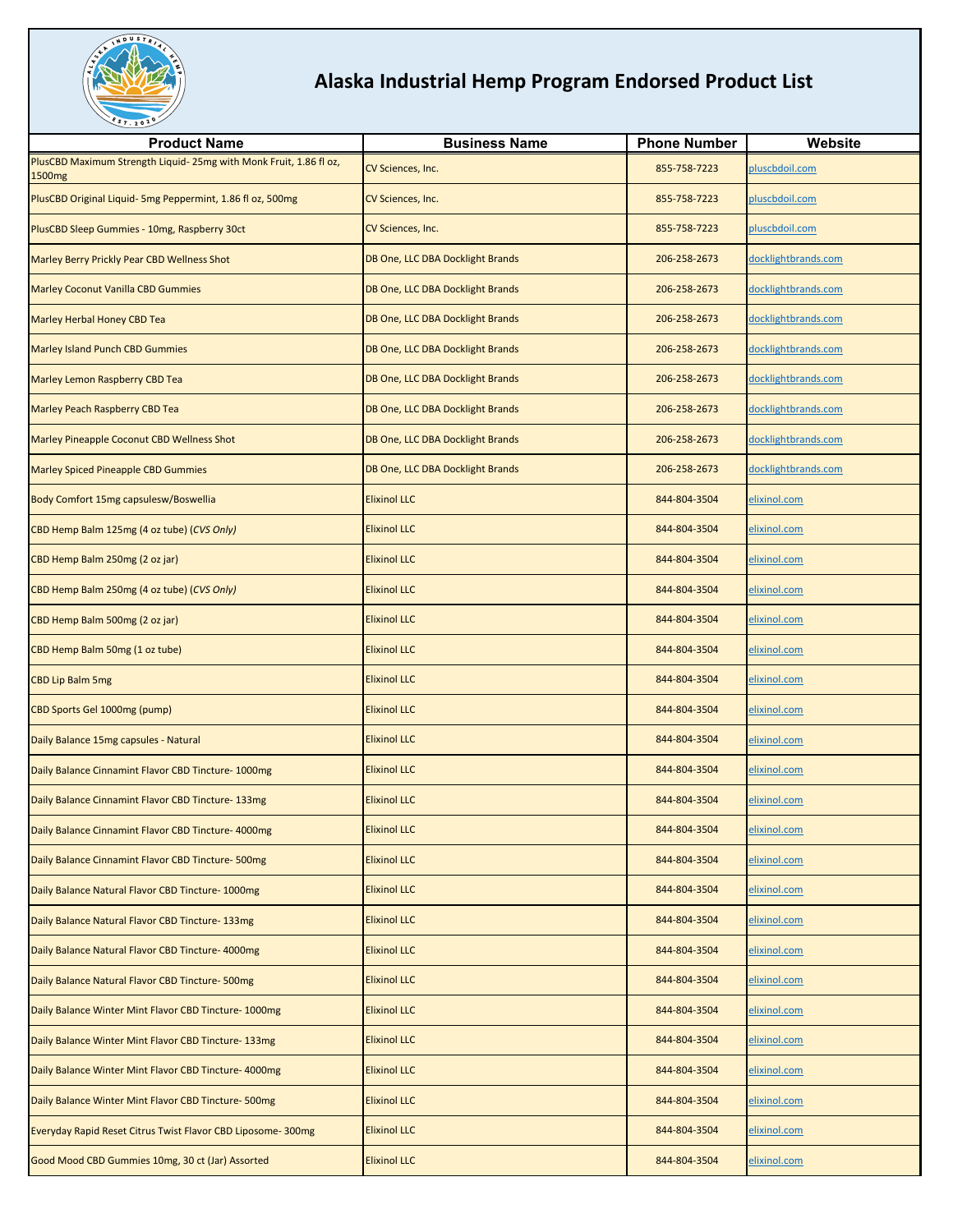

| <b>Product Name</b>                                          | <b>Business Name</b>                         | <b>Phone Number</b> | Website                |
|--------------------------------------------------------------|----------------------------------------------|---------------------|------------------------|
| Good Mood CBD Gummies 10mg, 30 ct (Jar) Mixed Berry          | <b>Elixinol LLC</b>                          | 844-804-3504        | elixinol.com           |
| Good Mood CBD Gummies 10mg, 30 ct (Jar) Passion Fruit        | <b>Elixinol LLC</b>                          | 844-804-3504        | elixinol.com           |
| Good Mood CBD Gummies 10mg, 30 ct (Jar) Pineapple            | <b>Elixinol LLC</b>                          | 844-804-3504        | elixinol.com           |
| Good Mood CBD Gummies 10mg, 4-pk Sachet Assorted             | <b>Elixinol LLC</b>                          | 844-804-3504        | elixinol.com           |
| Good Mood CBD Gummies 10mg, 4-pk Sachet Mixed Berry          | <b>Elixinol LLC</b>                          | 844-804-3504        | elixinol.com           |
| Good Mood CBD Gummies 10mg, 4-pk Sachet Passion Fruit        | <b>Elixinol LLC</b>                          | 844-804-3504        | elixinol.com           |
| Good Mood CBD Gummies 10mg, 4-pk Sachet Pineapple            | <b>Elixinol LLC</b>                          | 844-804-3504        | elixinol.com           |
| Good Night 15mg capsules w/Melatonin                         | <b>Elixinol LLC</b>                          | 844-804-3504        | elixinol.com           |
| Gut Health 15mg capsules w/Ginger (Ginfort)                  | <b>Elixinol LLC</b>                          | 844-804-3504        | elixinol.com           |
| Omega Turmeric 15mg capsules w/Turmeric & DHA                | <b>Elixinol LLC</b>                          | 844-804-3504        | elixinol.com           |
| Organic Balance Natural Flavor CBD Tincture-300mg            | <b>Elixinol LLC</b>                          | 844-804-3504        | elixinol.com           |
| Stress Support 15mg capsules w/Ashwagandha                   | <b>Elixinol LLC</b>                          | 844-804-3504        | elixinol.com           |
| Epione CBD Cartridge - 1000mg, 1ml                           | Epione                                       | 702-983-4015        | epionecbd.org          |
| Epione CBD Infused Gummies - 200mg, 20ct.                    | <b>Epione</b>                                | 702-983-4015        | epionecbd.org          |
| Epione CBD Oil - 1000mg, 30ml                                | Epione                                       | 702-983-4015        | epionecbd.org          |
| Epione CBD Oil - 1500mg, 30ml                                | Epione                                       | 702-983-4015        | epionecbd.org          |
| Epione CBD Oil - 2000mg, 30ml                                | <b>Epione</b>                                | 702-983-4015        | epionecbd.org          |
| Epione CBD Oil - 500mg, 30ml                                 | <b>Epione</b>                                | 702-983-4015        | epionecbd.org          |
| Epione Muscle & Joint Relief - 300mg                         | Epione                                       | 702-983-4015        | epionecbd.org          |
| Epione Soft Gel Capsules - 1500mg, 60ct.                     | <b>Epione</b>                                | 702-983-4015        | epionecbd.org          |
| Epione Soft Gel Capsules - 750mg, 30ct.                      | <b>Epione</b>                                | 702-983-4015        | epionecbd.org          |
| <b>Five CBD 15mg Rosin Gummies</b>                           | <b>Five CBD</b>                              | 402-880-2494        | ivecbd.com             |
| <b>Five CBD 15mg Rosin Sleep Gummies</b>                     | <b>Five CBD</b>                              | 402-880-2494        | fivecbd.com            |
| <b>Five CBD 25mg Sleep Gummies</b>                           | <b>Five CBD</b>                              | 402-880-2494        | fivecbd.com            |
| Five CBD 500mg Full Spectrum Original Milk Chocolate Squares | <b>Five CBD</b>                              | 402-880-2494        | fivecbd.com            |
| Five CBD 500mg Full Spectrum Sea Salt Dark Chocolate Squares | <b>Five CBD</b>                              | 402-880-2494        | fivecbd.com            |
| <b>Adaptive Stress Softgels</b>                              | Gaia Botanicals, LLC dba Bluebird Botanicals | 720-726-5132        | oluebirdbotanicals.com |
| <b>CBD Gummies</b>                                           | Gaia Botanicals, LLC dba Bluebird Botanicals | 720-726-5132        | bluebirdbotanicals.com |
| <b>CBD Isolate</b>                                           | Gaia Botanicals, LLC dba Bluebird Botanicals | 720-726-5132        | bluebirdbotanicals.com |
| <b>CBG Boost</b>                                             | Gaia Botanicals, LLC dba Bluebird Botanicals | 720-726-5132        | bluebirdbotanicals.com |
| <b>CBN Boost</b>                                             | Gaia Botanicals, LLC dba Bluebird Botanicals | 720-726-5132        | bluebirdbotanicals.com |
| <b>Chocolate Flavored CBD Oil</b>                            | Gaia Botanicals, LLC dba Bluebird Botanicals | 720-726-5132        | oluebirdbotanicals.com |
| Clarify CBC + CBD Oil                                        | Gaia Botanicals, LLC dba Bluebird Botanicals | 720-726-5132        | bluebirdbotanicals.com |
| Classic                                                      | Gaia Botanicals, LLC dba Bluebird Botanicals | 720-726-5132        | bluebirdbotanicals.com |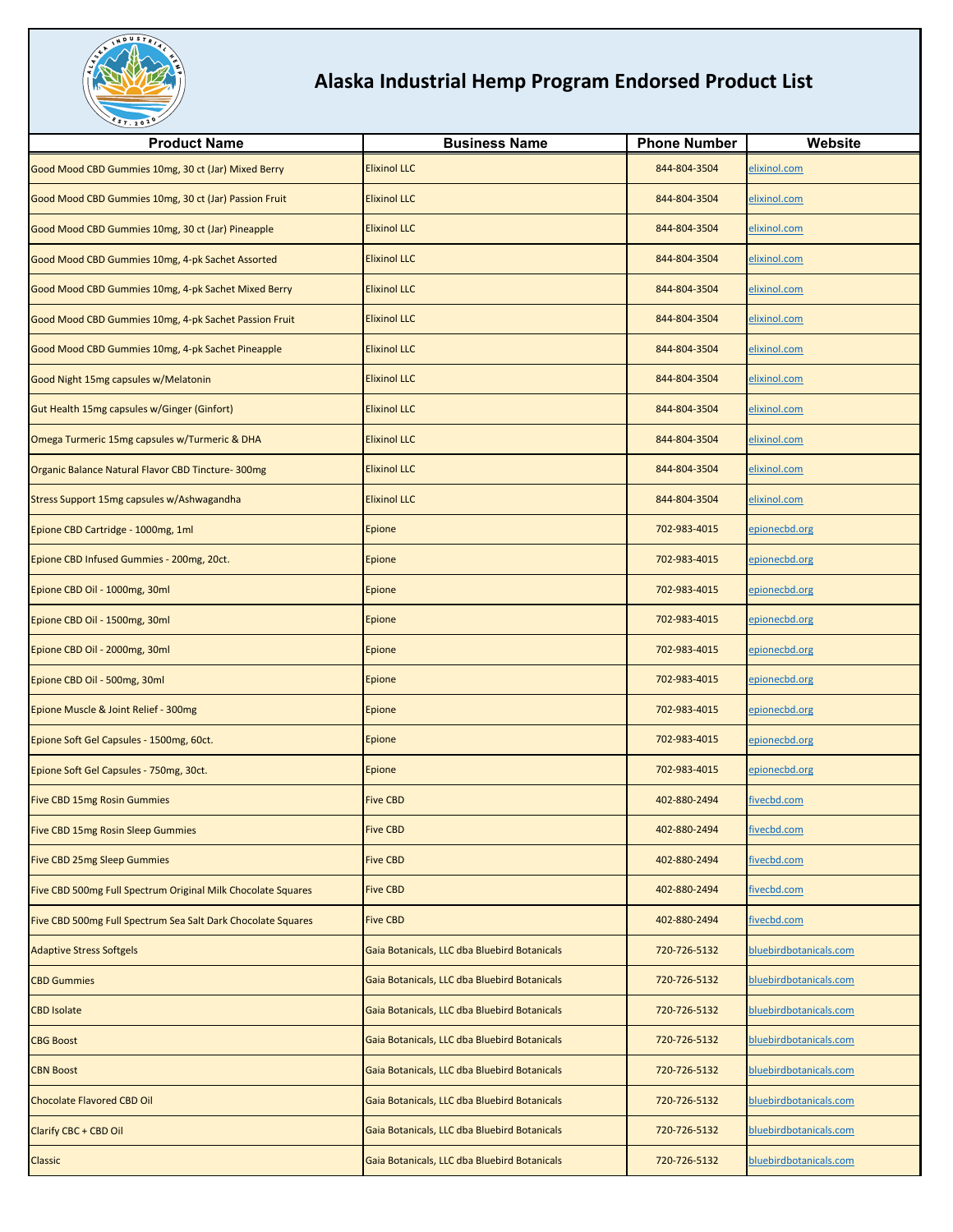

| <b>Product Name</b>                            | <b>Business Name</b>                          | <b>Phone Number</b> | Website                |
|------------------------------------------------|-----------------------------------------------|---------------------|------------------------|
| Classic CBD Oil - 10mg                         | Gaia Botanicals, LLC dba Bluebird Botanicals  | 720-726-5132        | bluebirdbotanicals.com |
| Classic CBD Oil - 15mg                         | Gaia Botanicals, LLC dba Bluebird Botanicals  | 720-726-5132        | bluebirdbotanicals.com |
| <b>Classic Concentrated</b>                    | Gaia Botanicals, LLC dba Bluebird Botanicals  | 720-726-5132        | bluebirdbotanicals.com |
| <b>Classic Concentrated Softgels</b>           | Gaia Botanicals, LLC dba Bluebird Botanicals  | 720-726-5132        | bluebirdbotanicals.com |
| Companion                                      | Gaia Botanicals, LLC dba Bluebird Botanicals  | 720-726-5132        | bluebirdbotanicals.com |
| <b>Companion CBD Oil-15mg</b>                  | Gaia Botanicals, LLC dba Bluebird Botanicals  | 720-726-5132        | bluebirdbotanicals.com |
| <b>Companion Concentrated Softgels</b>         | Gaia Botanicals, LLC dba Bluebird Botanicals  | 720-726-5132        | bluebirdbotanicals.com |
| Complete                                       | Gaia Botanicals, LLC dba Bluebird Botanicals  | 720-726-5132        | bluebirdbotanicals.com |
| Complete CBD Oil - 10 mg                       | Gaia Botanicals, LLC dba Bluebird Botanicals  | 720-726-5132        | bluebirdbotanicals.com |
| Complete CBD Oil - 15mg                        | Gaia Botanicals, LLC dba Bluebird Botanicals  | 720-726-5132        | bluebirdbotanicals.com |
| <b>Complete Concentrated</b>                   | Gaia Botanicals, LLC dba Bluebird Botanicals  | 720-726-5132        | bluebirdbotanicals.com |
| <b>Complete Concentrated Softgels</b>          | Gaia Botanicals, LLC dba Bluebird Botanicals  | 720-726-5132        | bluebirdbotanicals.com |
| Cooling Pain Relief 3% Menthol Cream           | Gaia Botanicals, LLC dba Bluebird Botanicals  | 720-726-5132        | bluebirdbotanicals.com |
| Downshift CBN + CBD Oil                        | Gaia Botanicals, LLC dba Bluebird Botanicals  | 720-726-5132        | bluebirdbotanicals.com |
| <b>Dynamic Immune Softgels</b>                 | Gaia Botanicals, LLC dba Bluebird Botanicals  | 720-726-5132        | bluebirdbotanicals.com |
| <b>Essential CBD Lotion</b>                    | Gaia Botanicals, LLC dba Bluebird Botanicals  | 720-726-5132        | bluebirdbotanicals.com |
| <b>Hibiscus Rose Flavored CBD Oil</b>          | Gaia Botanicals, LLC dba Bluebird Botanicals  | 720-726-5132        | bluebirdbotanicals.com |
| Lemon Flavored CBD Oil - 10 mg                 | Gaia Botanicals, LLC dba Bluebird Botanicals  | 720-726-5132        | bluebirdbotanicals.com |
| Lemon Ginger Flavored CBD Oil                  | Gaia Botanicals, LLC dba Bluebird Botanicals  | 720-726-5132        | bluebirdbotanicals.com |
| Organic CBD Oil - 15mg                         | Gaia Botanicals, LLC dba Bluebird Botanicals  | 720-726-5132        | bluebirdbotanicals.com |
| Signature                                      | Gaia Botanicals, LLC dba Bluebird Botanicals  | 720-726-5132        | bluebirdbotanicals.com |
| Signature CBD Oil - 15mg                       | Gaia Botanicals, LLC dba Bluebird Botanicals  | 720-726-5132        | bluebirdbotanicals.com |
| <b>Signature Concentrated</b>                  | Gaia Botanicals, LLC dba Bluebird Botanicals  | 720-726-5132        | bluebirdbotanicals.com |
| <b>Signature Concentrated Softgels</b>         | Gaia Botanicals, LLC dba Bluebird Botanicals  | 720-726-5132        | bluebirdbotanicals.com |
| <b>Silk CBD Lotion</b>                         | Gaia Botanicals, LLC dba Bluebird Botanicals  | 720-726-5132        | bluebirdbotanicals.com |
| <b>Snooze Support Softgels-15mg</b>            | Gaia Botanicals, LLC dba Bluebird Botanicals  | 720-726-5132        | bluebirdbotanicals.com |
| <b>Sport CBD Lotion</b>                        | Gaia Botanicals, LLC dba Bluebird Botanicals  | 720-726-5132        | bluebirdbotanicals.com |
| THC Free CBD Oil                               | Gaia Botanicals, LLC dba Bluebird Botanicals  | 720-726-5132        | bluebirdbotanicals.com |
| Uplift CBG + CBD Oil                           | Gaia Botanicals, LLC dba Bluebird Botanicals  | 720-726-5132        | bluebirdbotanicals.com |
| Vitamin D3 & CBD Oil- 5mg                      | Gaia Botanicals, LLC dba Bluebird Botanicals  | 720-726-5132        | bluebirdbotanicals.com |
| Vitamin D3+CBD Oil - 15mg                      | Gaia Botanicals, LLC dba Bluebird Botanicals  | 720-726-5132        | bluebirdbotanicals.com |
| <b>Precision Botanical Alert* CBD Capsules</b> | Gaia Botanicals, LLC dba Precision Botanicals | 720-726-5132        | precisionbotanical.com |
| Precision Botanical Calm* CBD Capsules         | Gaia Botanicals, LLC dba Precision Botanicals | 720-726-5132        | precisionbotanical.com |
| Precision Botanical Calm* CBD Oil - 10mg       | Gaia Botanicals, LLC dba Precision Botanicals | 720-726-5132        | precisionbotanical.com |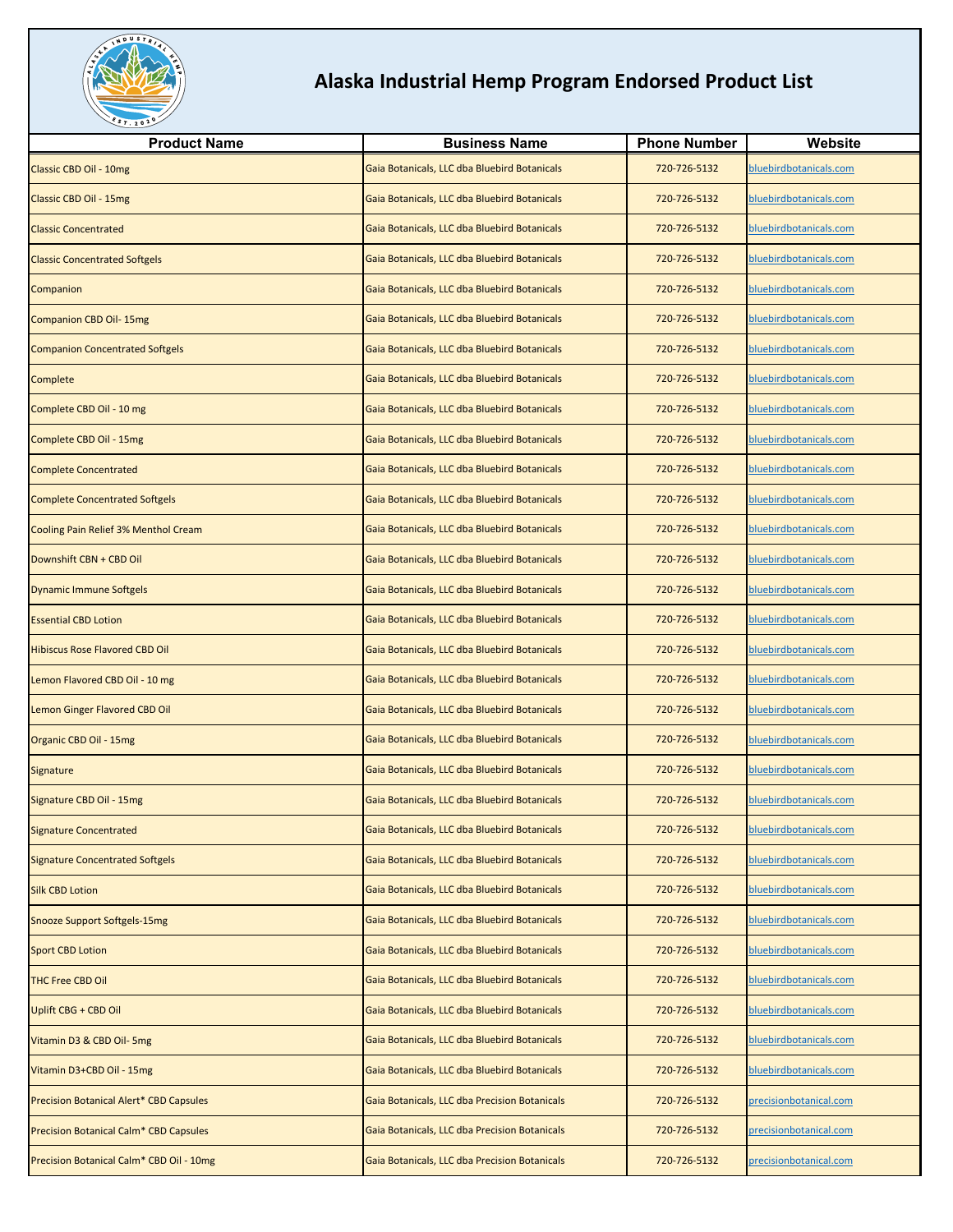

| <b>Product Name</b>                                  | <b>Business Name</b>                          | <b>Phone Number</b> | Website                |
|------------------------------------------------------|-----------------------------------------------|---------------------|------------------------|
| Precision Botanical Calm* CBD Oil - 25mg             | Gaia Botanicals, LLC dba Precision Botanicals | 720-726-5132        | precisionbotanical.com |
| <b>Precision Botanical CBD Gummies</b>               | Gaia Botanicals, LLC dba Precision Botanicals | 720-726-5132        | precisionbotanical.com |
| <b>Precision Botanical CBD Lotion</b>                | Gaia Botanicals, LLC dba Precision Botanicals | 720-726-5132        | precisionbotanical.com |
| <b>Precision Botanical CBD Stick</b>                 | Gaia Botanicals, LLC dba Precision Botanicals | 720-726-5132        | precisionbotanical.com |
| Precision Botanical Soothe* CBD Roll-On              | Gaia Botanicals, LLC dba Precision Botanicals | 720-726-5132        | precisionbotanical.com |
| Precision Botanical Soothe* CBD Salve                | Gaia Botanicals, LLC dba Precision Botanicals | 720-726-5132        | precisionbotanical.com |
| Precision Botanical Soothe* CBD Salve with Menthol   | Gaia Botanicals, LLC dba Precision Botanicals | 720-726-5132        | precisionbotanical.com |
| Precision Botanical Soothe* CBD Stick with Menthol   | Gaia Botanicals, LLC dba Precision Botanicals | 720-726-5132        | precisionbotanical.com |
| Full Spectrum Bliss-250mg, 500mg, 1000mg, 2400mg     | GD Sales LLC dba Hempire-CO                   | 907-521-1493        | hempire-co.com         |
| Full Spectrum Boost-250mg, 500mg, 1000mg, 2400mg     | GD Sales LLC dba Hempire-CO                   | 907-521-1493        | nempire-co.com         |
| Full Spectrum Custom-250mg, 500mg, 1000mg, 2400mg    | GD Sales LLC dba Hempire-CO                   | 907-521-1493        | nempire-co.com         |
| Full Spectrum Happy-250mg, 500mg, 1000mg, 2400mg     | GD Sales LLC dba Hempire-CO                   | 907-521-1493        | nempire-co.com         |
| Full Spectrum Tropical Salve- 250mg, 500mg, 1000mg   | GD Sales LLC dba Hempire-CO                   | 907-521-1493        | nempire-co.com         |
| <b>Full Spectrum Beard Oil 250mg</b>                 | GD Sales LLC dba Hempire-CO                   | 907-521-1493        | hempire-co.com         |
| Full Spectrum Elevate - 250mg, 500mg, 1000mg, 2400mg | GD Sales LLC dba Hempire-CO                   | 907-521-1493        | nempire-co.com         |
| Full Spectrum Original- 250mg, 500mg, 1000mg, 2400mg | GD Sales LLC dba Hempire-CO                   | 907-521-1493        | nempire-co.com         |
| Full Spectrum Original Salve - 250mg, 500mg, 1000mg  | GD Sales LLC dba Hempire-CO                   | 907-521-1493        | hempire-co.com         |
| Full Spectrum Relax-250mg, 500mg, 1000mg, 2400mg     | GD Sales LLC dba Hempire-CO                   | 907-521-1493        | nempire-co.com         |
| Full Spectrum Remission-250mg, 500mg, 1000mg, 2400mg | GD Sales LLC dba Hempire-CO                   | 907-521-1493        | nempire-co.com         |
| Full Spectrum Sample Salve-250mg, 1000mg             | GD Sales LLC dba Hempire-CO                   | 907-521-1493        | nempire-co.com         |
| Full Spectrum-Serenity Massage Oil Additive 2400mg   | GD Sales LLC dba Hempire-CO                   | 907-521-1493        | nempire-co.com         |
| Full Spectrum Softgel- Bliss 900mg                   | GD Sales LLC dba Hempire-CO                   | 907-521-1493        | nempire-co.com         |
| Full Spectrum Softgel- Boost 900mg                   | GD Sales LLC dba Hempire-CO                   | 907-521-1493        | hempire-co.com         |
| Full Spectrum Softgel- Elevate 900mg                 | <b>GD Sales LLC dba Hempire-CO</b>            | 907-521-1493        | nempire-co.com         |
| Full Spectrum Softgel- Happy 900mg                   | GD Sales LLC dba Hempire-CO                   | 907-521-1493        | hempire-co.com         |
| Full Spectrum Softgel- Original 900mg                | GD Sales LLC dba Hempire-CO                   | 907-521-1493        | nempire-co.com         |
| Full Spectrum Softgel- Relax 900mg                   | GD Sales LLC dba Hempire-CO                   | 907-521-1493        | nempire-co.com         |
| Full Spectrum Softgel- Remission 900mg               | GD Sales LLC dba Hempire-CO                   | 907-521-1493        | nempire-co.com         |
| Full Spectrum-Tattoo Aftercare 250mg                 | GD Sales LLC dba Hempire-CO                   | 907-521-1493        | nempire-co.com         |
| Lavender & Ylang Ylang Bath Bomb - 100mg             | GD Sales LLC dba Hempire-CO                   | 907-521-1493        | empire-co.com          |
| Lavender & Ylang Ylang Epsom Soak - 100mg            | GD Sales LLC dba Hempire-CO                   | 907-521-1493        | nempire-co.com         |
| Lemon Rosemary Bath Bomb - 100mg                     | GD Sales LLC dba Hempire-CO                   | 907-521-1493        | nempire-co.com         |
| Lemon Rosemary Epsom Soak - 100mg                    | GD Sales LLC dba Hempire-CO                   | 907-521-1493        | nempire-co.com         |
| Lemongrass Bath Bomb - 100mg                         | GD Sales LLC dba Hempire-CO                   | 907-521-1493        | nempire-co.com         |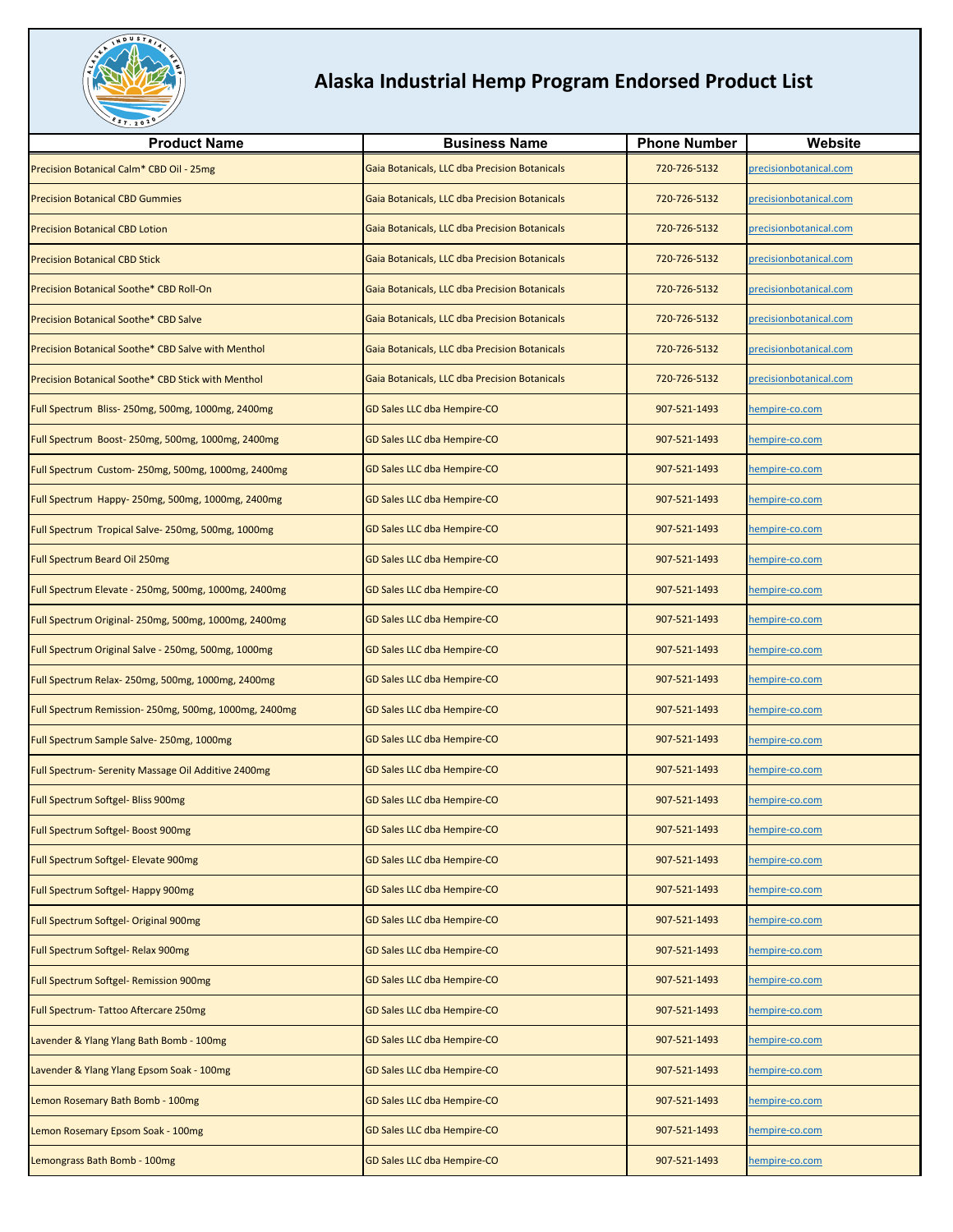

| <b>Product Name</b>                                                            | <b>Business Name</b>        | <b>Phone Number</b> | Website        |
|--------------------------------------------------------------------------------|-----------------------------|---------------------|----------------|
| Lemongrass Epsom Soak - 100mg                                                  | GD Sales LLC dba Hempire-CO | 907-521-1493        | hempire-co.com |
| Nano CBD- Water Souble Drink Additive 300mg                                    | GD Sales LLC dba Hempire-CO | 907-521-1493        | hempire-co.com |
| Orange Creamsicle Bath Bomb - 100mg                                            | GD Sales LLC dba Hempire-CO | 907-521-1493        | empire-co.com  |
| Orange Creamsicle Epsom Soak - 100mg                                           | GD Sales LLC dba Hempire-CO | 907-521-1493        | hempire-co.com |
| Peppermint Vanilla Bath Bomb - 100mg                                           | GD Sales LLC dba Hempire-CO | 907-521-1493        | hempire-co.com |
| Peppermint Vanilla Epsom Soak - 100mg                                          | GD Sales LLC dba Hempire-CO | 907-521-1493        | hempire-co.com |
| Pet Blend Full Spectrum Oil - 250mg, 500mg, 1000mg, 2400mg                     | GD Sales LLC dba Hempire-CO | 907-521-1493        | nempire-co.com |
| Pure CBD- Beard Oil 250mg                                                      | GD Sales LLC dba Hempire-CO | 907-521-1493        | empire-co.com  |
| Pure CBD- Custom 250mg, 500mg, 1000mg, 2400mg                                  | GD Sales LLC dba Hempire-CO | 907-521-1493        | nempire-co.com |
| Pure CBD Oil- Bliss 250mg, 500mg, 1000mg, 2400mg                               | GD Sales LLC dba Hempire-CO | 907-521-1493        | hempire-co.com |
| Pure CBD Oil- Boost 250mg, 500mg, 1000mg, 2400mg                               | GD Sales LLC dba Hempire-CO | 907-521-1493        | hempire-co.com |
| Pure CBD Oil- Elevate 250mg, 500mg, 1000mg, 2400mg                             | GD Sales LLC dba Hempire-CO | 907-521-1493        | nempire-co.com |
| Pure CBD Oil- Happy 250mg, 500mg, 1000mg, 2400mg                               | GD Sales LLC dba Hempire-CO | 907-521-1493        | nempire-co.com |
| Pure CBD Oil- Original 250mg, 500mg, 1000mg, 2400mg                            | GD Sales LLC dba Hempire-CO | 907-521-1493        | hempire-co.com |
| Pure CBD Oil- Relax 250mg, 500mg, 1000mg, 2400mg                               | GD Sales LLC dba Hempire-CO | 907-521-1493        | hempire-co.com |
| Pure CBD Oil- Remission 250mg,500mg,1000mg, 2400mg                             | GD Sales LLC dba Hempire-CO | 907-521-1493        | nempire-co.com |
| Pure CBD Salve-Tattoo Aftercare 250mg                                          | GD Sales LLC dba Hempire-CO | 907-521-1493        | nempire-co.com |
| Pure CBD- Serenity Massage Oil Additive 2400mg                                 | GD Sales LLC dba Hempire-CO | 907-521-1493        | empire-co.com  |
| Pure CBD Softgel- Bliss 900mg                                                  | GD Sales LLC dba Hempire-CO | 907-521-1493        | hempire-co.com |
| Pure CBD Softgel- Boost 900mg                                                  | GD Sales LLC dba Hempire-CO | 907-521-1493        | nempire-co.com |
| Pure CBD Softgel- Elevate 900mg                                                | GD Sales LLC dba Hempire-CO | 907-521-1493        | empire-co.com  |
| Pure CBD Softgel- Happy 900mg                                                  | GD Sales LLC dba Hempire-CO | 907-521-1493        | hempire-co.com |
| Pure CBD Softgel- Original 900mg                                               | GD Sales LLC dba Hempire-CO | 907-521-1493        | hempire-co.com |
| Pure CBD Softgel- Relax 900mg                                                  | GD Sales LLC dba Hempire-CO | 907-521-1493        | hempire-co.com |
| Pure CBD Softgel-Remission 900mg                                               | GD Sales LLC dba Hempire-CO | 907-521-1493        | nempire-co.com |
| Pure Salve- Original 250mg, 500mg, 1000mg, 2500mg                              | GD Sales LLC dba Hempire-CO | 907-521-1493        | hempire-co.com |
| Pure Salve- Tropical Topical 250mg, 500mg, 1000mg, 2500mg                      | GD Sales LLC dba Hempire-CO | 907-521-1493        | hempire-co.com |
| White Cherry Vanilla Bath Bomb - 100mg                                         | GD Sales LLC dba Hempire-CO | 907-521-1493        | hempire-co.com |
| <b>White Cherry Vanilla Epsom Soak - 100mg</b>                                 | GD Sales LLC dba Hempire-CO | 907-521-1493        | empire-co.com  |
| Green Gruff Ease Joint & Hip - Coconut Pumpkin Flavor, 24 chews                | Green Gruff USA Inc.        | 888-621-5565        | greengruff.com |
| Green Gruff Ease Joint & Hip - Coconut Pumpkin Flavor, 90 chews                | Green Gruff USA Inc.        | 888-621-5565        | greengruff.com |
| Green Gruff Ease Joint & Hip - Coconut Pumpkin Flavor, Trial Pack, 12<br>chews | Green Gruff USA Inc.        | 888-621-5565        | greengruff.com |
| Green Gruff Relax Calming- Coconut Pumpkin Flavor, 24 chews                    | Green Gruff USA Inc.        | 888-621-5565        | greengruff.com |
| Green Gruff Relax Calming- Coconut Pumpkin Flavor, 90 chews                    | Green Gruff USA Inc.        | 888-621-5565        | greengruff.com |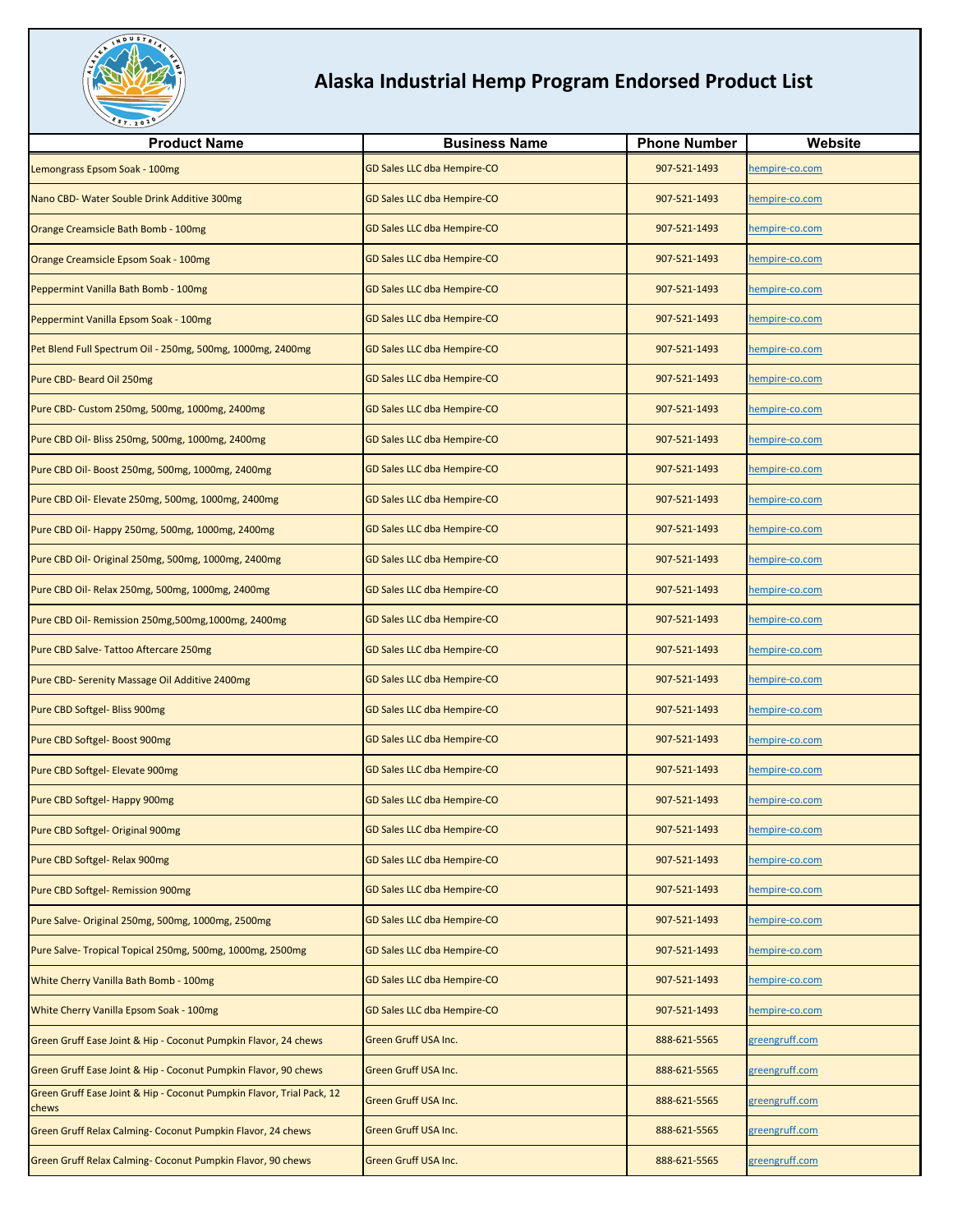

| <b>Product Name</b>                                                                          | <b>Business Name</b>                       | <b>Phone Number</b> | Website               |
|----------------------------------------------------------------------------------------------|--------------------------------------------|---------------------|-----------------------|
| Green Gruff Relax Calming- Coconut Pumpkin Flavor, Trial Pack, 12 chews Green Gruff USA Inc. |                                            | 888-621-5565        | greengruff.com        |
| Green Gruff Soothe Skin & Coat-Salmon Flavor, 24 chews                                       | Green Gruff USA Inc.                       | 888-621-5565        | greengruff.com        |
| Green Gruff Soothe Skin & Coat-Salmon Flavor, 90 chews                                       | Green Gruff USA Inc.                       | 888-621-5565        | greengruff.com        |
| Green Gruff Soothe Skin & Coat-Salmon Flavor, Trial Pack, 12 chews                           | Green Gruff USA Inc.                       | 888-621-5565        | greengruff.com        |
| 150mg, 350mg, & 750mg Cool Relief Roll-On                                                    | <b>Green Roads</b>                         | 833-462-8922        | greenroads.com        |
| 150mg, 350mg, & 750mg Heat Relief Roll-On                                                    | <b>Green Roads</b>                         | 833-462-8922        | greenroads.com        |
| 150mg, 350mg, & 750mg Muscle and Joint Relief Cream                                          | <b>Green Roads</b>                         | 833-462-8922        | <u>greenroads.com</u> |
| 300mg, 750mg, & 1500mg BS Oil                                                                | Green Roads                                | 833-462-8922        | <u>greenroads.com</u> |
| 300mg, 750mg, & 1500mg BS Oil Apple Kiwi Bliss                                               | <b>Green Roads</b>                         | 833-462-8922        | greenroads.com        |
| 300mg, 750mg, & 1500mg BS Oil Mint Breeze                                                    | <b>Green Roads</b>                         | 833-462-8922        | greenroads.com        |
| 300mg, 750mg, & 1500mg Original CBD Oil                                                      | <b>Green Roads</b>                         | 833-462-8922        | <u>reenroads.com</u>  |
| 300mg, 750mg, 1500mg FS Oil                                                                  | <b>Green Roads</b>                         | 833-462-8922        | <u>greenroads.com</u> |
| Arthritis Pain Relief Cream Roll-On                                                          | <b>Green Roads</b>                         | 833-462-8922        | greenroads.com        |
| CBD Chocolate Bar, 12 pieces                                                                 | <b>Green Roads</b>                         | 833-462-8922        | greenroads.com        |
| CBD Pet Products (Small, Medium, & Large)                                                    | <b>Green Roads</b>                         | 833-462-8922        | greenroads.com        |
| CBD Relax Capsules, 30ct.                                                                    | Green Roads                                | 833-462-8922        | <u>greenroads.com</u> |
| CBD Sleep Capsules, 30ct.                                                                    | <b>Green Roads</b>                         | 833-462-8922        | <u>greenroads.com</u> |
| CBD Softgel Capsules, 30ct.                                                                  | <b>Green Roads</b>                         | 833-462-8922        | greenroads.com        |
| Hemp Flower Coffee (Founder's Blend, French Vanilla, & Hazelnut)                             | <b>Green Roads</b>                         | 833-462-8922        | greenroads.com        |
| <b>Relax Bears</b>                                                                           | <b>Green Roads</b>                         | 833-462-8922        | <u>greenroads.com</u> |
| Rise N' Shine Immune Support Gummies, 30ct.                                                  | <b>Green Roads</b>                         | 833-462-8922        | <u>greenroads.com</u> |
| <b>Sleepy Z's Gummies</b>                                                                    | <b>Green Roads</b>                         | 833-462-8922        | greenroads.com        |
| <b>Sweet Sleep Oil</b>                                                                       | <b>Green Roads</b>                         | 833-462-8922        | greenroads.com        |
| Liquid Gummies Delta-9 Sample Pack Gummies 45mg - 3ct.                                       | <b>GWM Distribution DBA Liquid Gummies</b> | 845-787-4325        | iquidgummies.com      |
| Liquid Gummies Delta-9 Sativa Sample Pack Gummies 45mg - 3ct.                                | <b>GWM Distribution DBA Liquid Gummies</b> | 845-787-4325        | iquidgummies.com      |
| <b>Wellphoria Nourishing Conditioner</b>                                                     | <b>Henkel Corporation</b>                  | 203-875-9233        | wellphoriabeauty.com  |
| <b>Wellphoria Nourishing Hair &amp; Scalp Oil</b>                                            | <b>Henkel Corporation</b>                  | 203-875-9233        | wellphoriabeauty.com  |
| <b>Wellphoria Nourishing Hand &amp; Body Lotion</b>                                          | <b>Henkel Corporation</b>                  | 203-875-9233        | wellphoriabeauty.com  |
| <b>Wellphoria Nourishing Intensive Treatment Masque</b>                                      | <b>Henkel Corporation</b>                  | 203-875-9233        | wellphoriabeauty.com  |
| <b>Wellphoria Nourishing Shampoo</b>                                                         | <b>Henkel Corporation</b>                  | 203-875-9233        | wellphoriabeauty.com  |
| Higher Altitude Bath Bomb - Chill & Relax, Lavender & Vanilla, 100mg                         | <b>Hollyweed 907</b>                       | 907-315-2428        | akhollyweed907.com    |
| Higher Altitude Bath Bomb - Pamper & Sooth, Rose & Vanilla, 100mg                            | Hollyweed 907                              | 907-315-2428        | akhollyweed907.com    |
| Higher Altitude Bath Bomb - Rest & Relief, Peppermint & Vanilla, 250mg                       | <b>Hollyweed 907</b>                       | 907-315-2428        | akhollyweed907.com    |
| Higher Altitude Cherry Lime CBD Chapstick - 50mg CBD                                         | <b>Hollyweed 907</b>                       | 907-315-2428        | akhollyweed907.com    |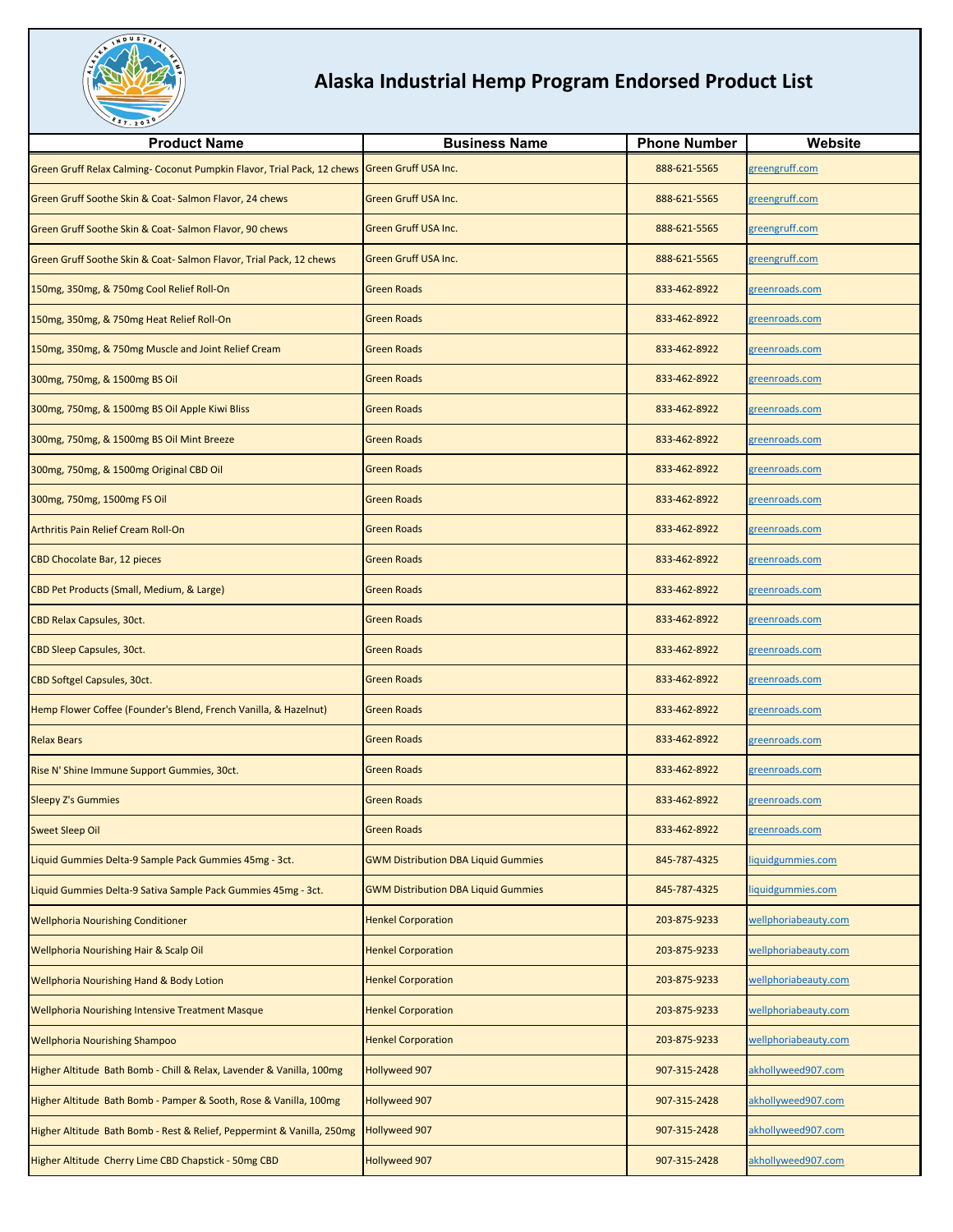

| <b>Product Name</b>                                                                    | <b>Business Name</b> | <b>Phone Number</b> | Website            |
|----------------------------------------------------------------------------------------|----------------------|---------------------|--------------------|
| Higher Altitude Maui Wowie - 100mg                                                     | Hollyweed 907        | 907-315-2428        | akhollyweed907.com |
| Higher Altitude Bad Booch - Blueberry and Black Currant, 100mg                         | Hollyweed 907        | 907-315-2428        | akhollyweed907.com |
| Higher Altitude Basic Booch - Strawberry Rhubarb, 100mg                                | Hollyweed 907        | 907-315-2428        | akhollyweed907.com |
| Higher Altitude Blueberry Haze Soap - 100mg                                            | Hollyweed 907        | 907-315-2428        | akhollyweed907.com |
| Higher Altitude Body Butter - Chill & Relax, Lavender & Vanilla, 250mg                 | Hollyweed 907        | 907-315-2428        | akhollyweed907.com |
| Higher Altitude Body Butter - Pamper & Sooth, Rose & Vanilla, 250mg                    | Hollyweed 907        | 907-315-2428        | akhollyweed907.com |
| Higher Altitude Body Butter - Rest & Relief, Peppermint & Vanilla, 250mg Hollyweed 907 |                      | 907-315-2428        | akhollyweed907.com |
| Higher Altitude Booch Face - Guava Lychee, 100mg                                       | Hollyweed 907        | 907-315-2428        | akhollyweed907.com |
| Higher Altitude CBD Body Butter - 1000mg                                               | Hollyweed 907        | 907-315-2428        | akhollyweed907.com |
| Higher Altitude CBD Infused Gummies - Assorted Berry                                   | Hollyweed 907        | 907-315-2428        | akhollyweed907.com |
| Higher Altitude CBD Infused Gummies - Assorted Classic                                 | <b>Hollyweed 907</b> | 907-315-2428        | akhollyweed907.com |
| Higher Altitude CBD Infused Gummies - Assorted Tropical                                | Hollyweed 907        | 907-315-2428        | akhollyweed907.com |
| Higher Altitude CBD Infused Suckers - Black Cherry                                     | Hollyweed 907        | 907-315-2428        | akhollyweed907.com |
| Higher Altitude CBD Infused Suckers - Blackberry                                       | Hollyweed 907        | 907-315-2428        | akhollyweed907.com |
| Higher Altitude CBD Infused Suckers - Blueberry                                        | Hollyweed 907        | 907-315-2428        | akhollyweed907.com |
| Higher Altitude CBD Infused Suckers - Butter Ram                                       | Hollyweed 907        | 907-315-2428        | akhollyweed907.com |
| Higher Altitude CBD Infused Suckers - Cotton Candy                                     | Hollyweed 907        | 907-315-2428        | akhollyweed907.com |
| Higher Altitude CBD Infused Suckers - Green Apple                                      | <b>Hollyweed 907</b> | 907-315-2428        | akhollyweed907.com |
| Higher Altitude CBD Infused Suckers - Raspberry                                        | Hollyweed 907        | 907-315-2428        | akhollyweed907.com |
| Higher Altitude CBD Infused Suckers - Root Beer                                        | Hollyweed 907        | 907-315-2428        | akhollyweed907.com |
| Higher Altitude CBD Infused Suckers - Strawberry                                       | Hollyweed 907        | 907-315-2428        | akhollyweed907.com |
| Higher Altitude CBD Infused Suckers - Strawberry Banana                                | Hollyweed 907        | 907-315-2428        | akhollyweed907.com |
| Higher Altitude CBD Infused Suckers - Strawberry Cheesecake                            | <b>Hollyweed 907</b> | 907-315-2428        | akhollyweed907.com |
| Higher Altitude CBD Infused Suckers - Watermelon                                       | Hollyweed 907        | 907-315-2428        | akhollyweed907.com |
| Higher Altitude Chocolope Soap - 100mg                                                 | Hollyweed 907        | 907-315-2428        | akhollyweed907.com |
| Higher Altitude Happy Booch - Pineapple and Tangerine Flavored<br>Kombucha, 100mg      | Hollyweed 907        | 907-315-2428        | akhollyweed907.com |
| Higher Altitude Honey Banana CBD Chapstick - 50mg CBD                                  | Hollyweed 907        | 907-315-2428        | akhollyweed907.com |
| Higher Altitude Lavender CBD Chapstick - 50mg CBD                                      | Hollyweed 907        | 907-315-2428        | akhollyweed907.com |
| Higher Altitude Peppermint CBD Chapstick - 50mg CBD                                    | Hollyweed 907        | 907-315-2428        | akhollyweed907.com |
| Higher Altitude Personal Lubricant Strawberry 100mg                                    | Hollyweed 907        | 907-315-2428        | akhollyweed907.com |
| Higher Altitude Personal Lubricant Watermelon 100mg                                    | Hollyweed 907        | 907-315-2428        | akhollyweed907.com |
| Higher Altitude Pineapple Mango CBD Chapstick - 50mg CBD                               | Hollyweed 907        | 907-315-2428        | akhollyweed907.com |
| Higher Altitude Rose Hip CBD Chapstick - 50mg CBD                                      | Hollyweed 907        | 907-315-2428        | akhollyweed907.com |
| Higher Altitude Strawberry Watermelon CBD Chapstick - 50mg CBD                         | Hollyweed 907        | 907-315-2428        | akhollyweed907.com |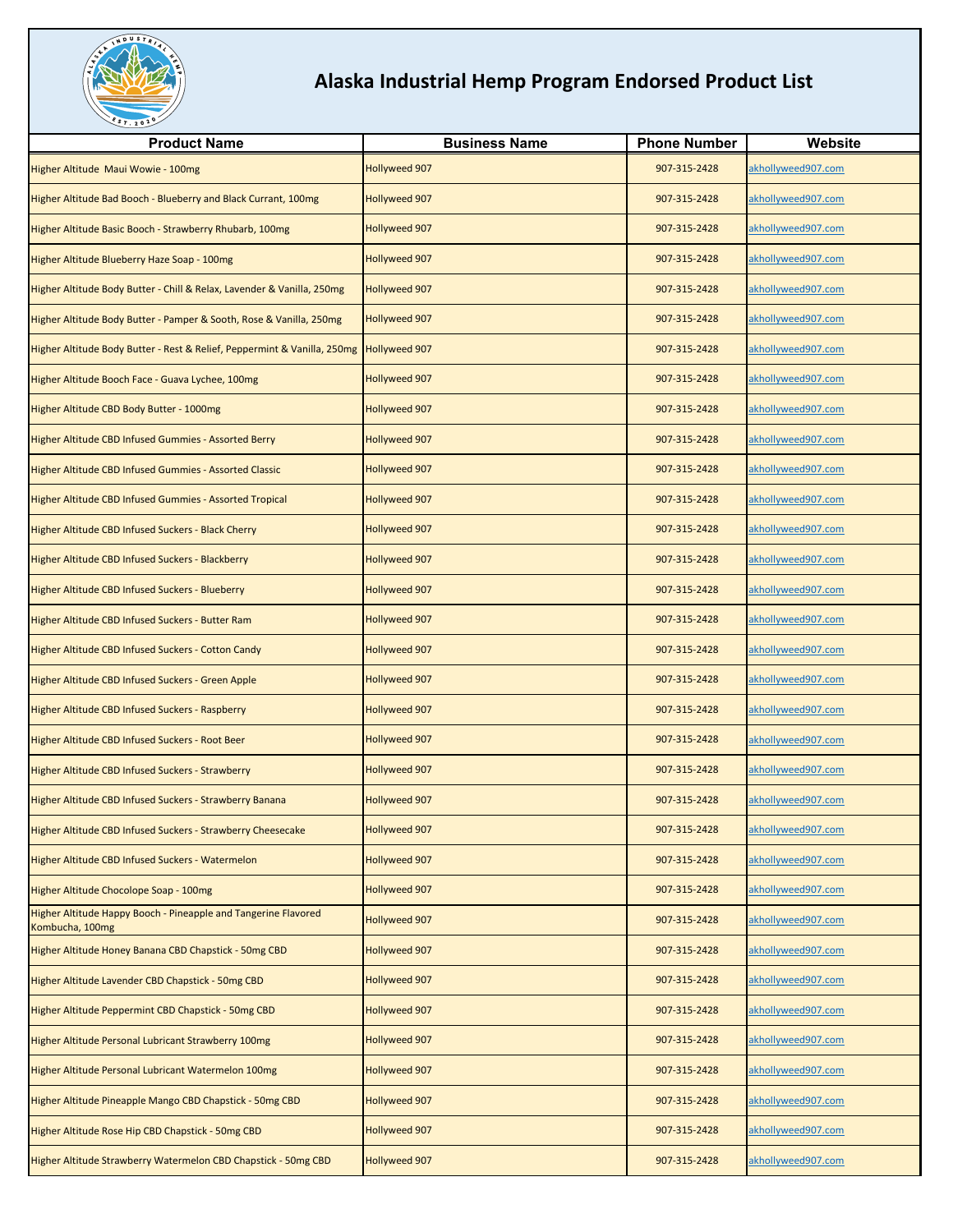

| <b>Product Name</b>                                              | <b>Business Name</b>                                        | <b>Phone Number</b> | Website            |
|------------------------------------------------------------------|-------------------------------------------------------------|---------------------|--------------------|
| Higher Altitude Sweet Mint CBD Chapstick - 50mg CBD              | Hollyweed 907                                               | 907-315-2428        | akhollyweed907.com |
| Higher Altitude Tahitian Vanilla CBD Chapstick - 50mg CBD        | Hollyweed 907                                               | 907-315-2428        | akhollyweed907.com |
| BioNan-X Cool Relief Transdermal Cream (1500 mg / 1 oz)          | <b>IHS, Inc. DBA BioNan-X Medical</b>                       | 949-504-5075        | bionanxcbd.com     |
| BioNan-X Cool Relief Transdermal Cream (7500 mg / 5 oz)          | IHS, Inc. DBA BioNan-X Medical                              | 949-504-5075        | bionanxcbd.com     |
| <b>BioNan-X Serenity Nano Drops</b>                              | IHS, Inc. DBA BioNan-X Medical                              | 949-504-5075        | bionanxcbd.com     |
| Innov8tive Feel Gr8 Patch-50mg CBD per patch, 1500mg per package | <b>Innov8tive Nutrition</b>                                 | 206-941-8553        | nnov8tive.com      |
| Social CBD 12 oz. Body Lotion 300mg - Lavender                   | Kadenwood Personal & Pet Care LLC DBA Social CBD            | N/A                 | socialcbd.com      |
| Social CBD Blackberry Mint Sleep Gummy - 125mg - 10ct            | <b>Cadenwood Personal &amp; Pet Care LLC DBA Social CBD</b> | N/A                 | socialcbd.com      |
| Social CBD Blackberry Mint Sleep Gummy - 750mg - 60ct            | Kadenwood Personal & Pet Care LLC DBA Social CBD            | N/A                 | socialcbd.com      |
| Social CBD Chill Lemon Berry Gummy - 750mg - 60ct                | Kadenwood Personal & Pet Care LLC DBA Social CBD            | N/A                 | socialcbd.com      |
| <b>Social CBD Cooling Roll-On</b>                                | <b>Cadenwood Personal &amp; Pet Care LLC DBA Social CBD</b> | N/A                 | socialcbd.com      |
| Social CBD Drops 2000mg - Lemon Ginger                           | <b>Cadenwood Personal &amp; Pet Care LLC DBA Social CBD</b> | N/A                 | socialcbd.com      |
| Social CBD Drops 2000mg - Peppermint                             | <b>Cadenwood Personal &amp; Pet Care LLC DBA Social CBD</b> | N/A                 | socialcbd.com      |
| Social CBD Drops 2000mg - Unflavored                             | Kadenwood Personal & Pet Care LLC DBA Social CBD            | N/A                 | socialcbd.com      |
| Social CBD Lemon Berry Chill Gummy - 125mg - 10ct                | <b>Cadenwood Personal &amp; Pet Care LLC DBA Social CBD</b> | N/A                 | socialcbd.com      |
| Social CBD Lip Balm 15mg                                         | <b>Kadenwood Personal &amp; Pet Care LLC DBA Social CBD</b> | N/A                 | socialcbd.com      |
| Social CBD Muscle Balm Stick 400mg 2.64 - Lavender               | <b>Cadenwood Personal &amp; Pet Care LLC DBA Social CBD</b> | N/A                 | socialcbd.com      |
| Social CBD Muscle Balm Stick 400mg 2.64 - Mint                   | <b>Cadenwood Personal &amp; Pet Care LLC DBA Social CBD</b> | N/A                 | socialcbd.com      |
| Social CBD Muscle Rub 250mg                                      | Kadenwood Personal & Pet Care LLC DBA Social CBD            | N/A                 | socialcbd.com      |
| Social CBD Patch - 100mg - 1 pack                                | <b>Cadenwood Personal &amp; Pet Care LLC DBA Social CBD</b> | N/A                 | socialcbd.com      |
| Social CBD Patch - 100mg - 3 pack                                | <b>Kadenwood Personal &amp; Pet Care LLC DBA Social CBD</b> | N/A                 | socialcbd.com      |
| Social CBD Patch - 60mg - 1 pack                                 | <b>Cadenwood Personal &amp; Pet Care LLC DBA Social CBD</b> | N/A                 | socialcbd.com      |
| Social CBD Patch - 60mg - 3 pack                                 | Kadenwood Personal & Pet Care LLC DBA Social CBD            | N/A                 | socialcbd.com      |
| Social CBD Peach Mango Gummy - 125mg - 10ct                      | Kadenwood Personal & Pet Care LLC DBA Social CBD            | N/A                 | socialcbd.com      |
| Social CBD Peach Mango Gummy - 750mg - 60ct                      | Kadenwood Personal & Pet Care LLC DBA Social CBD            | N/A                 | socialcbd.com      |
| Social CBD Pets 750mg - Bacon                                    | <b>Cadenwood Personal &amp; Pet Care LLC DBA Social CBD</b> | N/A                 | socialcbd.com      |
| Social CBD Pets 750mg - Chicken                                  | <b>Cadenwood Personal &amp; Pet Care LLC DBA Social CBD</b> | N/A                 | socialcbd.com      |
| Social CBD Pets 750mg - Peanut Butter                            | Kadenwood Personal & Pet Care LLC DBA Social CBD            | N/A                 | socialcbd.com      |
| Social CBD Pets 750mg - Unflavored                               | <b>Cadenwood Personal &amp; Pet Care LLC DBA Social CBD</b> | N/A                 | socialcbd.com      |
| Social CBD Pets Paw Balm 200mg                                   | Kadenwood Personal & Pet Care LLC DBA Social CBD            | N/A                 | socialcbd.com      |
| Social CBD Red Raspberry Gummy - 125mg - 10ct                    | <b>Cadenwood Personal &amp; Pet Care LLC DBA Social CBD</b> | N/A                 | socialcbd.com      |
| Social CBD Red Raspberry Gummy - 750mg - 60ct                    | Kadenwood Personal & Pet Care LLC DBA Social CBD            | N/A                 | socialcbd.com      |
| Social CBD Soft Gel Capsule 2 ct - Balance                       | Kadenwood Personal & Pet Care LLC DBA Social CBD            | N/A                 | socialcbd.com      |
| Social CBD Soft Gel Capsule 2 ct - Recover                       | Kadenwood Personal & Pet Care LLC DBA Social CBD            | N/A                 | socialcbd.com      |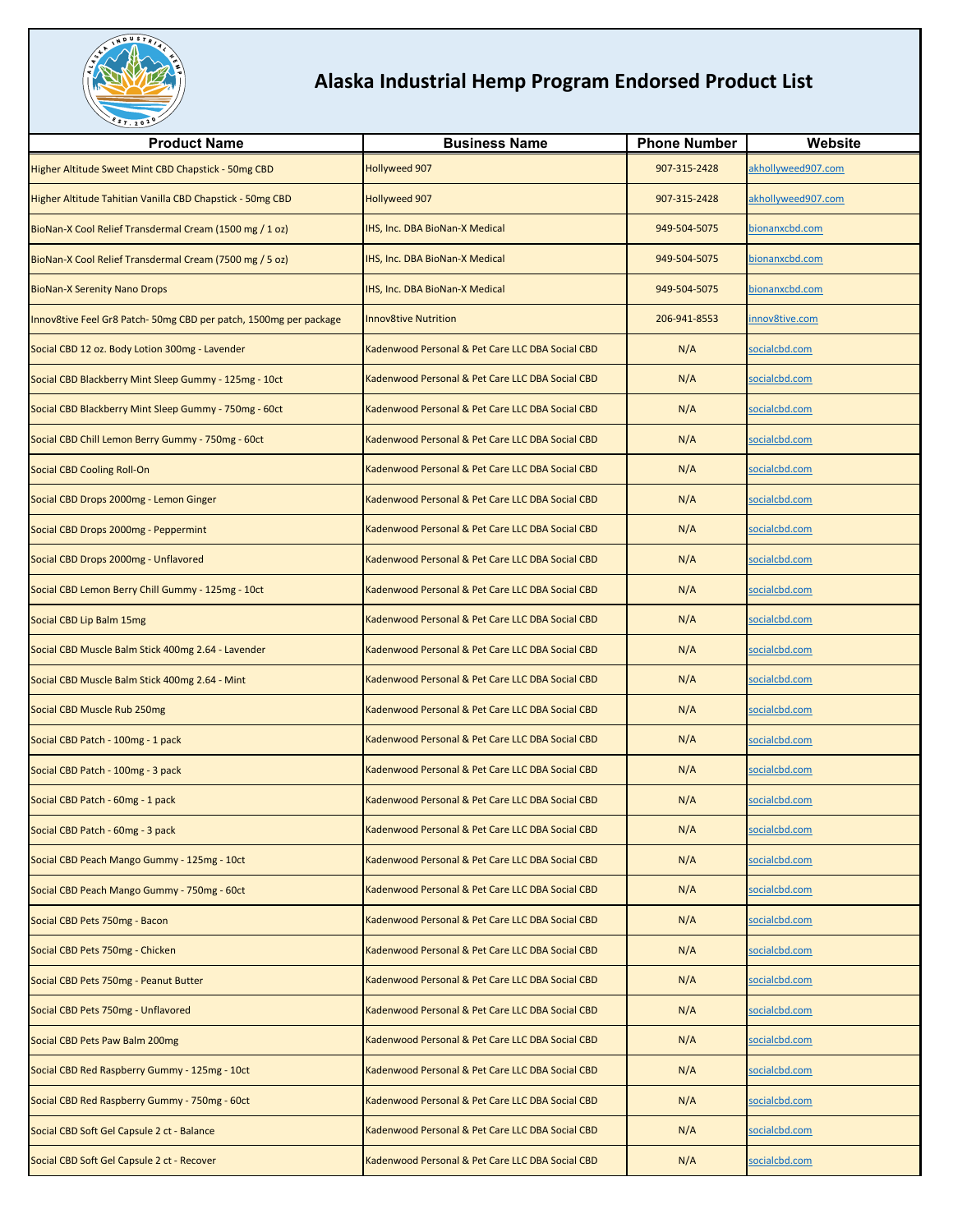

| <b>Product Name</b>                                                           | <b>Business Name</b>                             | <b>Phone Number</b> | Website                 |
|-------------------------------------------------------------------------------|--------------------------------------------------|---------------------|-------------------------|
| Social CBD Soft Gel Capsule 2 ct - Rest                                       | Kadenwood Personal & Pet Care LLC DBA Social CBD | N/A                 | socialcbd.com           |
| Social CBD Soft Gel Capsule 2ct - Boost                                       | Kadenwood Personal & Pet Care LLC DBA Social CBD | N/A                 | socialcbd.com           |
| Social CBD Soft Gel Capsule 30 ct Bottle - Balance                            | Kadenwood Personal & Pet Care LLC DBA Social CBD | N/A                 | socialcbd.com           |
| Social CBD Soft Gel Capsule 30 ct Bottle - Boost                              | Kadenwood Personal & Pet Care LLC DBA Social CBD | N/A                 | socialcbd.com           |
| Social CBD Soft Gel Capsule 30 ct Bottle - Recover                            | Kadenwood Personal & Pet Care LLC DBA Social CBD | N/A                 | socialcbd.com           |
| Social CBD Soft Gel Capsule 30 ct Bottle - Rest                               | Kadenwood Personal & Pet Care LLC DBA Social CBD | N/A                 | socialcbd.com           |
| Social Naturals CBG Drops 1500mg - Unflavored                                 | Kadenwood Personal & Pet Care LLC DBA Social CBD | N/A                 | socialcbd.com           |
| 5:1 Oracle High Spirits Seltzer                                               | Kairos Ventru Group DBA Trojan Horse Cannabis    | 888-862-4563        | trojanhorsecannabis.com |
| 5:1 Underworld High Spirits Seltzer                                           | Kairos Ventru Group DBA Trojan Horse Cannabis    | 888-862-4563        | trojanhorsecannabis.com |
| Trojan Horse Cannabis Tropical Punch 10:1 Drink Mix - 100mg CBD /<br>10mg THC | Kairos Ventru Group DBA Trojan Horse Cannabis    | 888-862-4563        | trojanhorsecannabis.com |
| Kill Cliff CBD Flaming Joe                                                    | <b>Kill Cliff LLC</b>                            | 855-552-5433        | killcliffcbd.com        |
| Kill Cliff CBD Mango Tango                                                    | <b>Kill Cliff LLC</b>                            | 855-552-5433        | killcliffcbd.com        |
| Kill Cliff CBD Orange Crush                                                   | <b>Kill Cliff LLC</b>                            | 855-552-5433        | killcliffcbd.com        |
| Kill Cliff CBD Strawberry Daze                                                | <b>Kill Cliff LLC</b>                            | 855-552-5433        | killcliffcbd.com        |
| Kill Cliff CBD The G.O.A.T.                                                   | <b>Kill Cliff LLC</b>                            | 855-552-5433        | killcliffcbd.com        |
| <b>Bath Tea</b>                                                               | <b>Kind Topicals LLC</b>                         | 907-278-1180        | kindtopicals.com        |
| <b>Bi-Phase Squalene Cleanser</b>                                             | <b>Kind Topicals LLC</b>                         | 907-278-1180        | kindtopicals.com        |
| From the Earth Exfoliating Dry Mask                                           | <b>Kind Topicals LLC</b>                         | 907-278-1180        | kindtopicals.com        |
| <b>Hyaluronic Acid Serum</b>                                                  | <b>Kind Topicals LLC</b>                         | 907-278-1180        | kindtopicals.com        |
| <b>Love Myself Lotion</b>                                                     | <b>Kind Topicals LLC</b>                         | 907-278-1180        | kindtopicals.com        |
| Mountain Mend Pain Stick-200mg                                                | <b>Kind Topicals LLC</b>                         | 907-278-1180        | kindtopicals.com        |
| <b>Rhythm Body Oil</b>                                                        | <b>Kind Topicals LLC</b>                         | 907-278-1180        | kindtopicals.com        |
| Ritual Face and Body Oil- 0.5oz and 1oz                                       | <b>Kind Topicals LLC</b>                         | 907-278-1180        | kindtopicals.com        |
| Summit Strength Pain Stick-500mg                                              | <b>Kind Topicals LLC</b>                         | 907-278-1180        | kindtopicals.com        |
| <b>Toner</b>                                                                  | <b>Kind Topicals LLC</b>                         | 907-278-1180        | kindtopicals.com        |
| <b>Kreative Konfections Divines</b>                                           | <b>Kreative Konfections LLC</b>                  | 907-529-5047        | N/A                     |
| <b>Kreative Konfections Heavenlys</b>                                         | <b>Kreative Konfections LLC</b>                  | 907-529-5047        | N/A                     |
| <b>Kreative Konfections Karamels</b>                                          | <b>Kreative Konfections LLC</b>                  | 907-529-5047        | N/A                     |
| Coffee - Dark Blend 8 oz Ground                                               | LHC, Inc. DBA Willie's Remedy                    | 207-838-8245        | williesremedy.com       |
| Coffee - Dark Blend 8 oz Whole Bean                                           | LHC, Inc. DBA Willie's Remedy                    | 207-838-8245        | williesremedy.com       |
| Coffee - Light Blend 8 oz Ground                                              | LHC, Inc. DBA Willie's Remedy                    | 207-838-8245        | williesremedy.com       |
| Coffee - Light Blend 8 oz Whole Bean                                          | LHC, Inc. DBA Willie's Remedy                    | 207-838-8245        | williesremedy.com       |
| Coffee - Medium Blend 8 oz Ground                                             | LHC, Inc. DBA Willie's Remedy                    | 207-838-8245        | williesremedy.com       |
| Coffee - Medium Blend 8 oz Whole Bean                                         | LHC, Inc. DBA Willie's Remedy                    | 207-838-8245        | williesremedy.com       |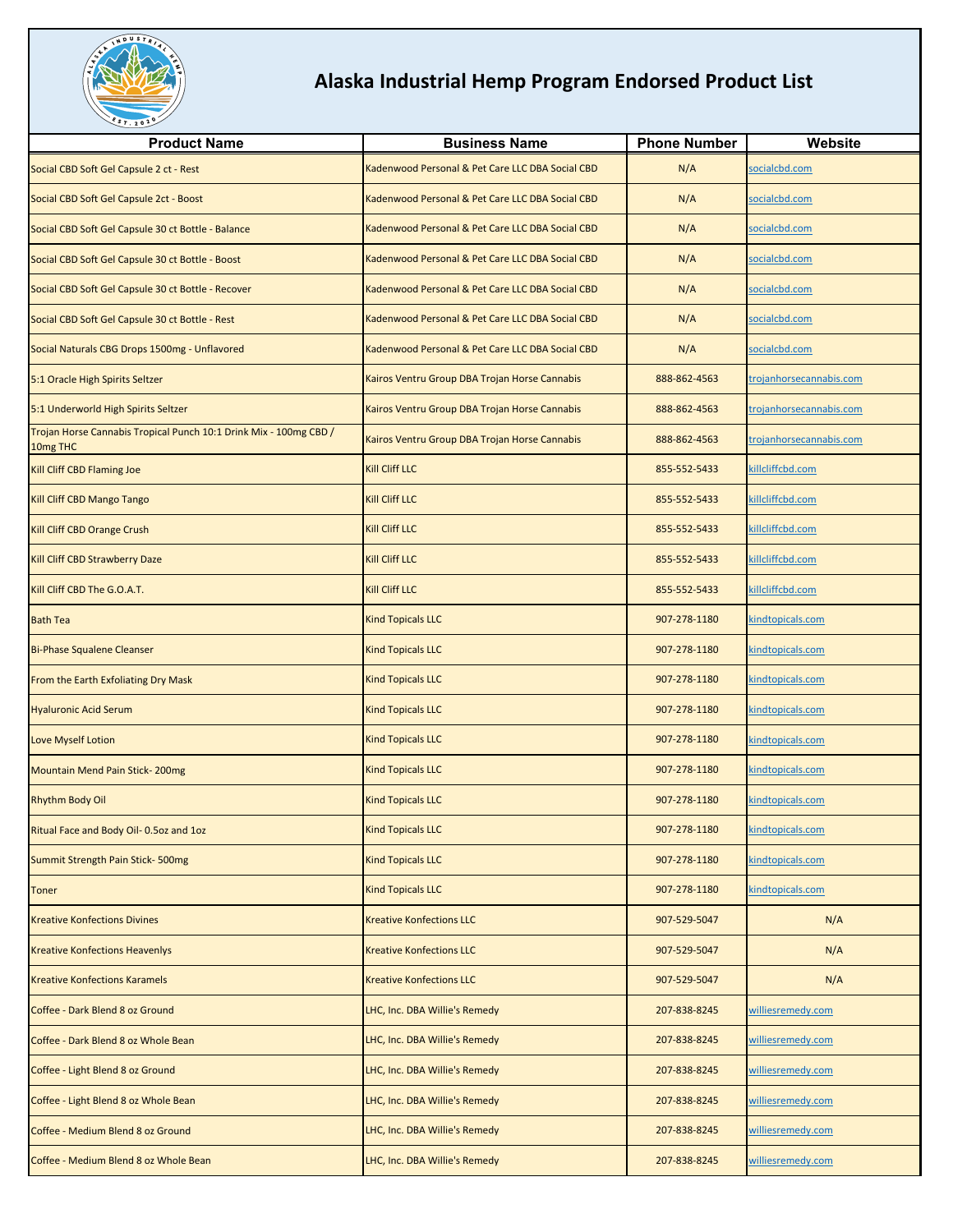

| <b>Product Name</b>                                              | <b>Business Name</b>          | <b>Phone Number</b> | Website           |
|------------------------------------------------------------------|-------------------------------|---------------------|-------------------|
| Loose Tea - Black 3 oz Tin                                       | LHC, Inc. DBA Willie's Remedy | 207-838-8245        | williesremedy.com |
| Loose Tea - Chamomile 1.5 oz Tin                                 | LHC, Inc. DBA Willie's Remedy | 207-838-8245        | williesremedy.com |
| Loose Tea - Green 3 oz Tin                                       | LHC, Inc. DBA Willie's Remedy | 207-838-8245        | williesremedy.com |
| Loose Tea - Hibiscus 3 oz Tin                                    | LHC, Inc. DBA Willie's Remedy | 207-838-8245        | williesremedy.com |
| Loose Tea - Peppermint 1.5 oz Tin                                | LHC, Inc. DBA Willie's Remedy | 207-838-8245        | williesremedy.com |
| Pyramid Tea - Breakfast Blend 200 mg                             | LHC, Inc. DBA Willie's Remedy | 207-838-8245        | williesremedy.com |
| Pyramid Tea - Chamomile 200 mg                                   | LHC, Inc. DBA Willie's Remedy | 207-838-8245        | williesremedy.com |
| Pyramid Tea - Classic Green 200 mg                               | LHC, Inc. DBA Willie's Remedy | 207-838-8245        | williesremedy.com |
| Pyramid Tea - Hibiscus 200 mg                                    | LHC, Inc. DBA Willie's Remedy | 207-838-8245        | williesremedy.com |
| Pyramid Tea - Peppermint 200 mg                                  | LHC, Inc. DBA Willie's Remedy | 207-838-8245        | williesremedy.com |
| Tincture - 1000 mg (1 fl oz)                                     | LHC, Inc. DBA Willie's Remedy | 207-838-8245        | williesremedy.com |
| Tincture - 250 mg (1 fl oz)                                      | LHC, Inc. DBA Willie's Remedy | 207-838-8245        | williesremedy.com |
| Tincture - 2500 mg (1 fl oz)                                     | LHC, Inc. DBA Willie's Remedy | 207-838-8245        | williesremedy.com |
| Tincture - 500 mg (1 fl oz)                                      | LHC, Inc. DBA Willie's Remedy | 207-838-8245        | williesremedy.com |
| Citrus Elderberry Body + Mind Wellness Boost, 50 mg Hemp Extract | Mad Tasty, LLC                | 323-944-1200        | madtasty.com      |
| Grapefruit Pure Sparkling Water, 20 mg Hemp Extract              | Mad Tasty, LLC                | 323-944-1200        | madtasty.com      |
| Mango Ginger Body + Mind Wellness Boost, 50 mg Hemp Extract      | Mad Tasty, LLC                | 323-944-1200        | madtasty.com      |
| Unicorn Tears Pure Sparkling Water, 20 mg Hemp Extract           | Mad Tasty, LLC                | 323-944-1200        | madtasty.com      |
| Watermelon Kiwi Pure Sparkling Water, 20 mg Hemp Extract         | Mad Tasty, LLC                | 323-944-1200        | madtasty.com      |
| Yuzu Citrus Pure Sparkling Water 20 mg Hemp Extract              | Mad Tasty, LLC                | 323-944-1200        | madtasty.com      |
| MADO CBG Flower - 1/4 oz., 7 g.                                  | <b>MADO</b>                   | 310-927-6922        | N/A               |
| MADO ESTER GOLD CBD Oil - 250mg Full Spectrum                    | <b>MADO</b>                   | 310-927-6922        | N/A               |
| <b>MADO GROUNDS CBD pre-roll</b>                                 | <b>MADO</b>                   | 310-927-6922        | N/A               |
| <b>MADO LIFTS CBG pre-roll</b>                                   | <b>MADO</b>                   | 310-927-6922        | N/A               |
| Medterra CBD + Manuka Honey Cream, 125mg, 1oz                    | Medterra                      | 949-241-9715        | medterracbd.com   |
| Medterra CBD + Manuka Honey Cream, 250mg, 2oz                    | Medterra                      | 949-241-9715        | medterracbd.com   |
| Medterra CBD Cooling Cream, 250mg, 1.7oz                         | Medterra                      | 949-241-9715        | medterracbd.com   |
| Medterra CBD Cooling Cream, 500mg, 1.7oz                         | <b>Medterra</b>               | 949-241-9715        | medterracbd.com   |
| Medterra CBD Cooling Cream, 750mg, 3.4oz                         | Medterra                      | 949-241-9715        | medterracbd.com   |
| Medterra CBD Cooling Roll-on, 250mg, 2oz                         | Medterra                      | 949-241-9715        | medterracbd.com   |
| Medterra CBD Cooling Roll-on, 500mg, 2oz                         | Medterra                      | 949-241-9715        | medterracbd.com   |
| Medterra CBD Gel Caps, 25mg                                      | Medterra                      | 949-241-9715        | medterracbd.com   |
| Medterra CBD Gel Caps, 50mg                                      | Medterra                      | 949-241-9715        | medterracbd.com   |
| Medterra CBD Gum 20mg, Spearmint                                 | Medterra                      | 949-241-9715        | medterracbd.com   |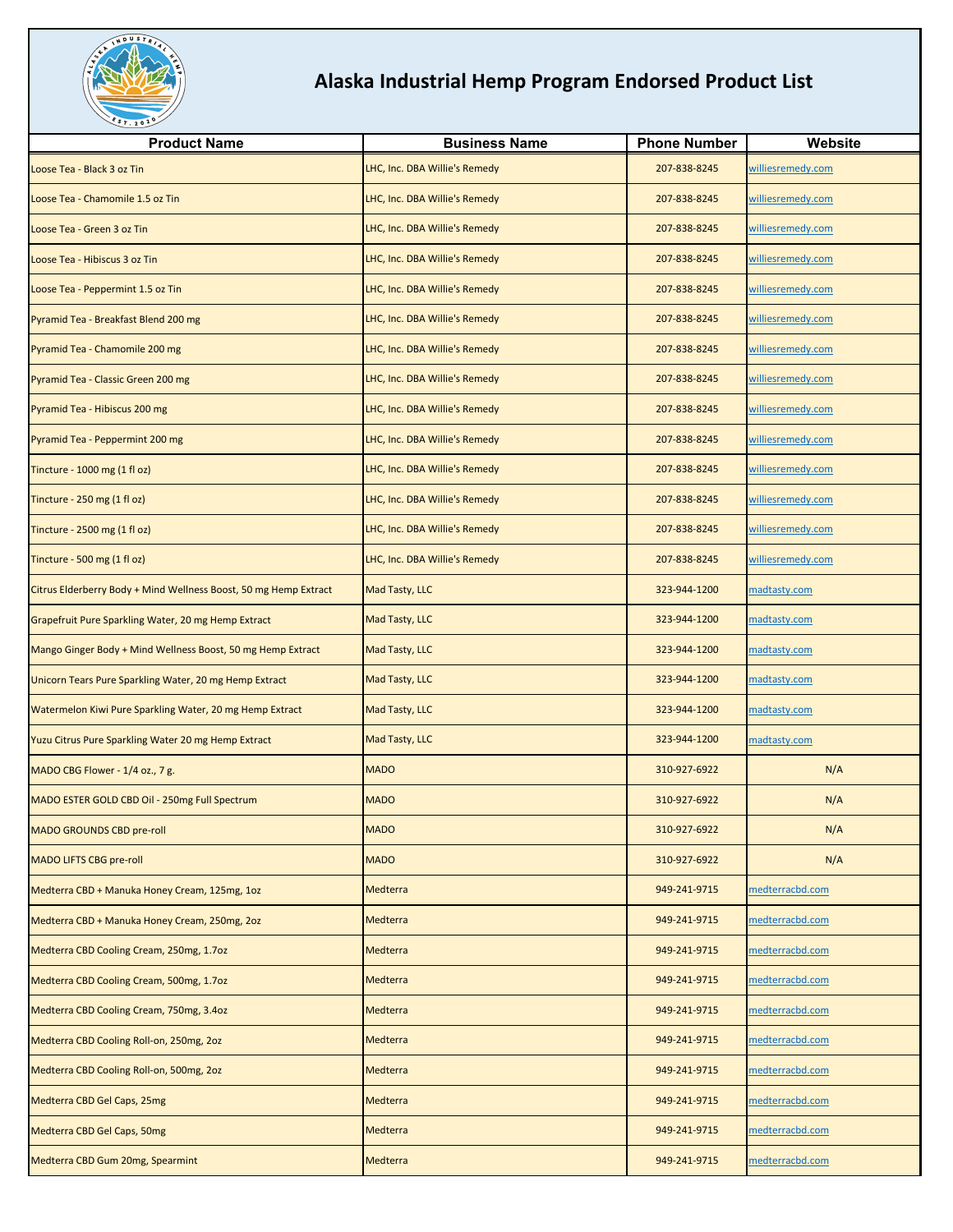

| <b>Product Name</b>                                       | <b>Business Name</b>    | <b>Phone Number</b> | Website             |
|-----------------------------------------------------------|-------------------------|---------------------|---------------------|
| Medterra CBD Immune Boost Gummies, 25mg, 30ct             | Medterra                | 949-241-9715        | medterracbd.com     |
| Medterra CBD Keep Calm Tropical Fruit Gummies, 25mg, 30ct | Medterra                | 949-241-9715        | medterracbd.com     |
| Medterra CBD Liposomal Good Morning, 25mg, 30ct           | Medterra                | 949-241-9715        | medterracbd.com     |
| Medterra CBD Liposomal Good Night, 25mg, 30ct             | Medterra                | 949-241-9715        | medterracbd.com     |
| Medterra CBD Menthol Pain Relief Cream, 1000mg, 1.7oz     | Medterra                | 949-241-9715        | medterracbd.com     |
| Medterra CBD Menthol Pain Relief Cream, 500mg, 1.7oz      | Medterra                | 949-241-9715        | medterracbd.com     |
| Medterra CBD Sleep Tight Strawberry Gummies, 25mg, 30ct   | Medterra                | 949-241-9715        | medterracbd.com     |
| Medterra CBD Sleep Tight Strawberry Gummies, 50mg, 30ct   | Medterra                | 949-241-9715        | medterracbd.com     |
| Medterra CBD Stay Alert Citrus Punch Gummies, 25mg, 30ct  | Medterra                | 949-241-9715        | medterracbd.com     |
| Medterra CBD Tincture Drops 1000mg, 30 mL                 | Medterra                | 949-241-9715        | medterracbd.com     |
| Medterra CBD Tincture Drops 3000mg, 30 mL                 | Medterra                | 949-241-9715        | medterracbd.com     |
| Medterra CBD Tincture Drops 500mg, 30 mL                  | Medterra                | 949-241-9715        | medterracbd.com     |
| Medterra CBG+CBD Tincture Drops, Citrus, 1000mg, 30 mL    | Medterra                | 949-241-9715        | medterracbd.com     |
| Medterra CBG+CBD Tincture Drops, Citrus, 2000mg, 30 mL    | Medterra                | 949-241-9715        | medterracbd.com     |
| Medterra Immune Boost Drops, 750mg, 30mL                  | Medterra                | 949-241-9715        | medterracbd.com     |
| Medterra Ultra Broad Spectrum Liquid Capsule, 50mg, 30ct  | Medterra                | 949-241-9715        | medterracbd.com     |
| Muscle MX 1000mg CBD Drops: Berry                         | <b>Muscle MX</b>        | 801-565-4718        | musclemx.com        |
| Muscle MX 1000mg CBD Drops: Coffee                        | <b>Muscle MX</b>        | 801-565-4718        | musclemx.com        |
| Muscle MX 1000mg CBD Drops: Natural                       | <b>Muscle MX</b>        | 801-565-4718        | musclemx.com        |
| Muscle MX Activate CBD Balm Mini                          | <b>Muscle MX</b>        | 801-565-4718        | musclemx.com        |
| Muscle MX Activate CBD Balm Stick                         | <b>Muscle MX</b>        | 801-565-4718        | musclemx.com        |
| Muscle MX Activate CBD Balm Tub                           | <b>Muscle MX</b>        | 801-565-4718        | nusclemx.com        |
| Muscle MX Activate+ CBD Balm Stick                        | <b>Muscle MX</b>        | 801-565-4718        | <u>musclemx.com</u> |
| <b>Muscle MX Energy CBD Gummies</b>                       | <b>Muscle MX</b>        | 801-565-4718        | musclemx.com        |
| Muscle MX Recovery CBD Balm Mini                          | <b>Muscle MX</b>        | 801-565-4718        | musclemx.com        |
| Muscle MX Recovery CBD Balm Stick                         | <b>Muscle MX</b>        | 801-565-4718        | musclemx.com        |
| Muscle MX Recovery CBD Balm Tub                           | <b>Muscle MX</b>        | 801-565-4718        | musclemx.com        |
| Muscle MX Recovery+ CBD Balm Stick                        | <b>Muscle MX</b>        | 801-565-4718        | musclemx.com        |
| <b>Muscle MX Relax CBD Gummies</b>                        | <b>Muscle MX</b>        | 801-565-4718        | musclemx.com        |
| <b>Muscle MX Restore CBD Lotion</b>                       | Muscle MX               | 801-565-4718        | musclemx.com        |
| Lion's Mind-Lion' Mane + Nano CBD, 60 capsules            | <b>Myco TEK LLC</b>     | 907-795-5828        | mycotekcbd.com      |
| Shield Tek- Red Reishi + Nano CBD, 60 capsules            | <b>Myco TEK LLC</b>     | 907-795-5828        | mycotekcbd.com      |
| New You Majic Intensive Skin Conditioner                  | <b>New You Majic</b>    | 907-373-4175        | newyoumajic.net     |
| CBDfx - ACV Gummy - 60ct Bottle - 1500mg                  | Newhere, Inc. DBA CBDfx | 888-991-7471        | cbdfx.com           |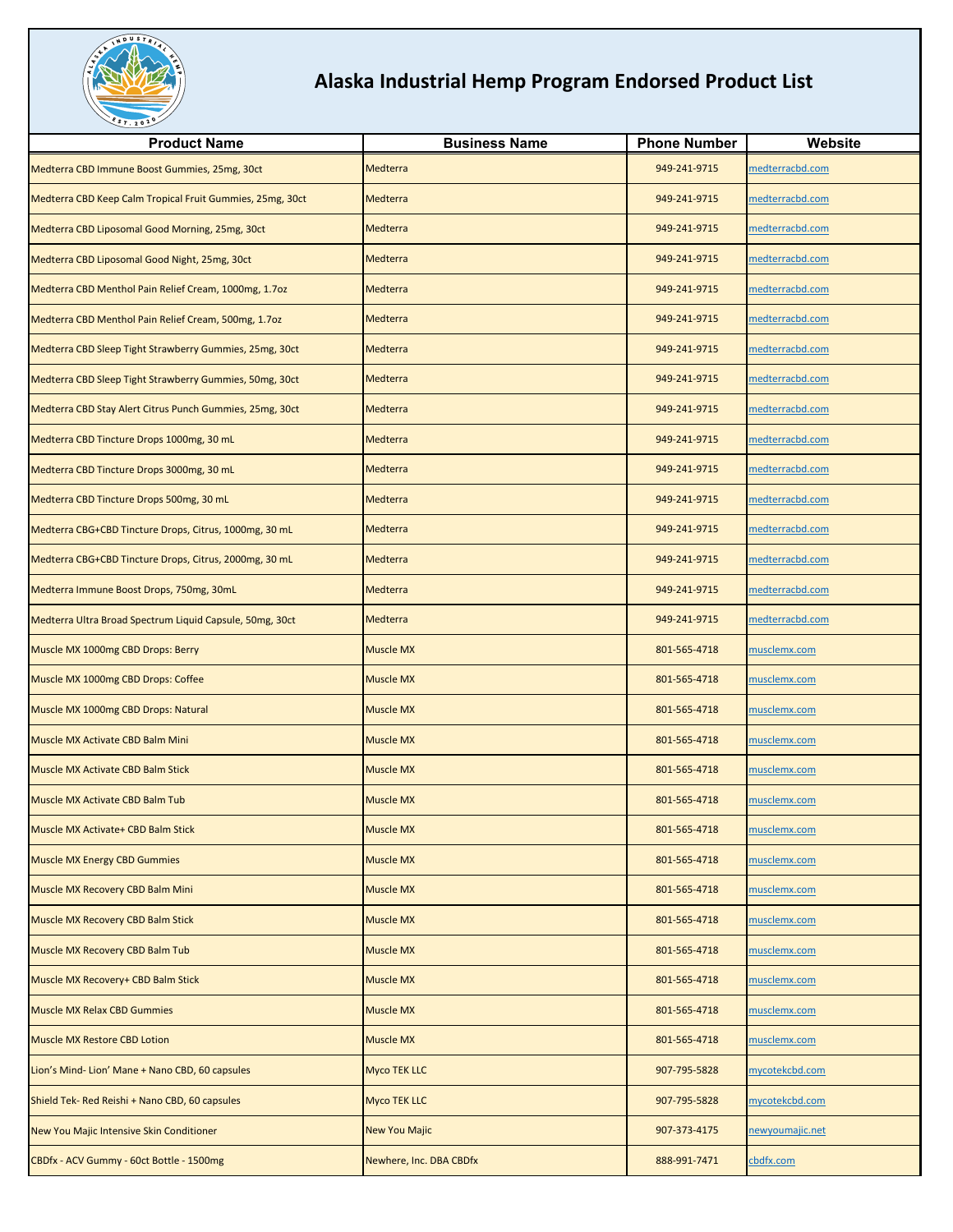

| <b>Product Name</b>                                      | <b>Business Name</b>    | <b>Phone Number</b> | Website          |
|----------------------------------------------------------|-------------------------|---------------------|------------------|
| CBDfx - ACV Gummy - 8ct Pouch - 200mg                    | Newhere, Inc. DBA CBDfx | 888-991-7471        | cbdfx.com        |
| CBDfx - Balm Stick - Calming & Moisturizing - 3000mg     | Newhere, Inc. DBA CBDfx | 888-991-7471        | cbdfx.com        |
| CBDfx - Balm Stick - Calming & Moisturizing - 750mg      | Newhere, Inc. DBA CBDfx | 888-991-7471        | cbdfx.com        |
| CBDfx - Balm Stick - Muscle & Joint - 3000mg             | Newhere, Inc. DBA CBDfx | 888-991-7471        | cbdfx.com        |
| CBDfx - Balm Stick - Muscle & Joint - 750mg              | Newhere, Inc. DBA CBDfx | 888-991-7471        | cbdfx.com        |
| CBDfx - Calming Tincture - 1000mg - 30ml                 | Newhere, Inc. DBA CBDfx | 888-991-7471        | cbdfx.com        |
| CBDfx - Calming Tincture - 2000mg - 30ml                 | Newhere, Inc. DBA CBDfx | 888-991-7471        | cbdfx.com        |
| CBDfx - Calming Tincture - 4000mg - 60ml                 | Newhere, Inc. DBA CBDfx | 888-991-7471        | cbdfx.com        |
| CBDfx - Calming Tincture - 500mg - 30ml                  | Newhere, Inc. DBA CBDfx | 888-991-7471        | cbdfx.com        |
| CBDfx - Calming Tincture - 6000mg - 60ml                 | Newhere, Inc. DBA CBDfx | 888-991-7471        | cbdfx.com        |
| CBDfx - Capsules - AM Morning Capsules - 60ct - 900mg    | Newhere, Inc. DBA CBDfx | 888-991-7471        | cbdfx.com        |
| CBDfx - Capsules - PM Night Capsules - 60ct - 900mg      | Newhere, Inc. DBA CBDfx | 888-991-7471        | cbdfx.com        |
| CBDfx - Capsules - Softgel 30ct Bottle - 750mg           | Newhere, Inc. DBA CBDfx | 888-991-7471        | cbdfx.com        |
| CBDfx - Capsules - Softgel 60ct Bottle - 1500mg          | Newhere, Inc. DBA CBDfx | 888-991-7471        | cbdfx.com        |
| CBDfx - Cream - Muscle & Joint - 50ml -1000mg            | Newhere, Inc. DBA CBDfx | 888-991-7471        | cbdfx.com        |
| CBDfx - Cream - Muscle & Joint - 50ml -3000mg            | Newhere, Inc. DBA CBDfx | 888-991-7471        | cbdfx.com        |
| CBDfx - Cream - Muscle & Joint - 50ml -500mg             | Newhere, Inc. DBA CBDfx | 888-991-7471        | cbdfx.com        |
| CBDfx - Melatonin Gummy - 60ct Bottle - 1500mg           | Newhere, Inc. DBA CBDfx | 888-991-7471        | cbdfx.com        |
| CBDfx - Melatonin Gummy - 8ct Pouch - 200mg              | Newhere, Inc. DBA CBDfx | 888-991-7471        | cbdfx.com        |
| CBDfx - Men's Multi Vitamin Gummy - 60ct Bottle - 1500mg | Newhere, Inc. DBA CBDfx | 888-991-7471        | cbdfx.com        |
| CBDfx - Men's Multi Vitamin Gummy - 8ct Pouch - 200mg    | Newhere, Inc. DBA CBDfx | 888-991-7471        | cbdfx.com        |
| CBDfx - Mixed Berry Gummy - 60ct Bottle - 1500mg         | Newhere, Inc. DBA CBDfx | 888-991-7471        | cbdfx.com        |
| CBDfx - Mixed Berry Gummy - 8ct Pouch - 200mg            | Newhere, Inc. DBA CBDfx | 888-991-7471        | <u>cbdfx.com</u> |
| CBDfx - Sleep Tincture - 1000mg - 30ml                   | Newhere, Inc. DBA CBDfx | 888-991-7471        | cbdfx.com        |
| CBDfx - Sleep Tincture - 2000mg - 60ml                   | Newhere, Inc. DBA CBDfx | 888-991-7471        | cbdfx.com        |
| CBDfx - Sleep Tincture - 4000mg - 120ml                  | Newhere, Inc. DBA CBDfx | 888-991-7471        | cbdfx.com        |
| CBDfx - Turmeric Gummy - 60ct Bottle - 1500mg            | Newhere, Inc. DBA CBDfx | 888-991-7471        | cbdfx.com        |
| CBDfx - Turmeric Gummy - 8ct Pouch - 200mg               | Newhere, Inc. DBA CBDfx | 888-991-7471        | cbdfx.com        |
| CBDfx - Vape Pen - Blue Raspberry - 250mg                | Newhere, Inc. DBA CBDfx | 888-991-7471        | cbdfx.com        |
| CBDfx - Vape Pen - Fresh Mint - 250mg                    | Newhere, Inc. DBA CBDfx | 888-991-7471        | cbdfx.com        |
| CBDfx - Vape Pen - OG Kush - 250mg                       | Newhere, Inc. DBA CBDfx | 888-991-7471        | cbdfx.com        |
| CBDfx - Vape Pen - Strawberry Lemonade - 250mg           | Newhere, Inc. DBA CBDfx | 888-991-7471        | cbdfx.com        |
| CBDfx - Vape Pen - Tropical Breeze - 250mg               | Newhere, Inc. DBA CBDfx | 888-991-7471        | cbdfx.com        |
| CBDfx - Vape Pen - Pineapple Express - 250mg             | Newhere, Inc. DBA CBDfx | 888-991-7471        | cbdfx.com        |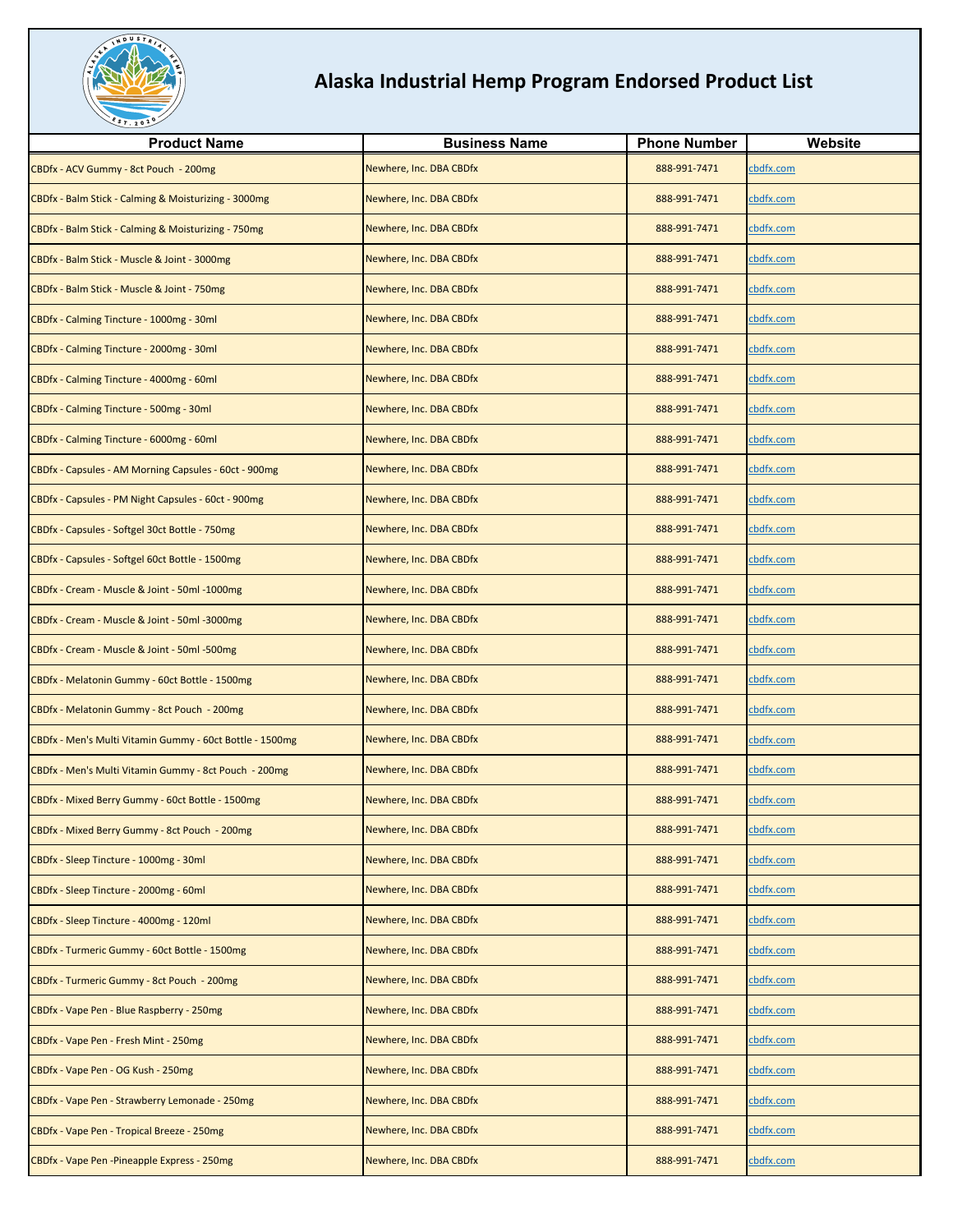

| <b>Product Name</b>                                                                        | <b>Business Name</b>                      | <b>Phone Number</b> | Website            |
|--------------------------------------------------------------------------------------------|-------------------------------------------|---------------------|--------------------|
| CBDfx - Wellness Tincture - 1000mg - 30ml                                                  | Newhere, Inc. DBA CBDfx                   | 888-991-7471        | cbdfx.com          |
| CBDfx - Wellness Tincture - 2000mg - 30ml                                                  | Newhere, Inc. DBA CBDfx                   | 888-991-7471        | cbdfx.com          |
| CBDfx - Wellness Tincture - 4000mg - 60ml                                                  | Newhere, Inc. DBA CBDfx                   | 888-991-7471        | cbdfx.com          |
| CBDfx - Wellness Tincture - 500mg - 30ml                                                   | Newhere, Inc. DBA CBDfx                   | 888-991-7471        | cbdfx.com          |
| CBDfx - Wellness Tincture - 6000mg - 60ml                                                  | Newhere, Inc. DBA CBDfx                   | 888-991-7471        | cbdfx.com          |
| CBDfx - Women's Multi Vitamin Gummy - 60ct Bottle - 1500mg                                 | Newhere, Inc. DBA CBDfx                   | 888-991-7471        | cbdfx.com          |
| CBDfx - Women's Multi Vitamin Gummy - 8ct Pouch - 200mg                                    | Newhere, Inc. DBA CBDfx                   | 888-991-7471        | cbdfx.com          |
| Pet Balm - Calming & Moisturizing - 750mg                                                  | Newhere, Inc. DBA CBDfx                   | 888-991-7471        | cbdfx.com          |
| Pet Tincture - Bacon 1000mg                                                                | Newhere, Inc. DBA CBDfx                   | 888-991-7471        | cbdfx.com          |
| Pet Tincture - Bacon 2000mg                                                                | Newhere, Inc. DBA CBDfx                   | 888-991-7471        | cbdfx.com          |
| Pet Tincture - Bacon 250mg                                                                 | Newhere, Inc. DBA CBDfx                   | 888-991-7471        | cbdfx.com          |
| Pet Tincture - Bacon 500mg                                                                 | Newhere, Inc. DBA CBDfx                   | 888-991-7471        | cbdfx.com          |
| Pet Treats - Joint & Mobility - 450mg                                                      | Newhere, Inc. DBA CBDfx                   | 888-991-7471        | cbdfx.com          |
| Pet Treats - Stress & Anxiety - 450mg                                                      | Newhere, Inc. DBA CBDfx                   | 888-991-7471        | cbdfx.com          |
| <b>Blackberry Gummies - 500mg CBD</b>                                                      | Northwest Natural Goods, LLC DBA Wyld CBD | 971-221-9077        | wyldcbd.com        |
| Blackberry Sparkling Water - 25mg CBD                                                      | Northwest Natural Goods, LLC DBA Wyld CBD | 971-221-9077        | wyldcbd.com        |
| Blood Orange Sparkling Water - 25mg CBD                                                    | Northwest Natural Goods, LLC DBA Wyld CBD | 971-221-9077        | wyldcbd.com        |
| <b>Elderberry Gummies - 500mg CBD</b>                                                      | Northwest Natural Goods, LLC DBA Wyld CBD | 971-221-9077        | wyldcbd.com        |
| Huckleberry Gummies - 500mg CBD                                                            | Northwest Natural Goods, LLC DBA Wyld CBD | 971-221-9077        | wyldcbd.com        |
| Lemon Gummies - 500mg CBD                                                                  | Northwest Natural Goods, LLC DBA Wyld CBD | 971-221-9077        | wyldcbd.com        |
| Lemon Sparkling Water - 25mg CBD                                                           | Northwest Natural Goods, LLC DBA Wyld CBD | 971-221-9077        | wyldcbd.com        |
| Pear Gummies - 500mg CBD                                                                   | Northwest Natural Goods, LLC DBA Wyld CBD | 971-221-9077        | wyldcbd.com        |
| Raspberry Gummies - 500mg CBD                                                              | Northwest Natural Goods, LLC DBA Wyld CBD | 971-221-9077        | <u>wyldcbd.com</u> |
| Raspberry Sparkling Water - 25mg CBD                                                       | Northwest Natural Goods, LLC DBA Wyld CBD | 971-221-9077        | wyldcbd.com        |
| R+R Medicinals Broad-Spectrum THC-Free Hemp Extract Softgels -<br>30mg/34ct                | R&R / R+R Medicinals                      | 303-653-6222        | rmeds.com          |
| R+R Medicinals Full-Spectrum Hemp Extract Infused Cream - 1000 CBD                         | R&R / R+R Medicinals                      | 303-653-6222        | rmeds.com          |
| R+R Medicinals Full-Spectrum Hemp Extract Softgels - 15mg/34ct                             | R&R / R+R Medicinals                      | 303-653-6222        | rmeds.com          |
| R+R Medicinals Full-Spectrum Hemp Extract Softgels - 30mg/34ct                             | R&R / R+R Medicinals                      | 303-653-6222        | rmeds.com          |
| R+R Medicinals Organic Broad-Spectrum Hemp Extract Gummies - Multi<br>Flavored, 25mg/30ct  | R&R / R+R Medicinals                      | 303-653-6222        | rmeds.com          |
| R+R Medicinals Organic Broad-Spectrum THC Free Hemp Extract - Fresh<br><b>Mint, 1000mg</b> | R&R / R+R Medicinals                      | 303-653-6222        | rmeds.com          |
| R+R Medicinals Organic Full-Spectrum Hemp Extract - Fresh Mint,<br>1000 <sub>mg</sub>      | R&R / R+R Medicinals                      | 303-653-6222        | rmeds.com          |
| R+R Medicinals Organic Full-Spectrum Hemp Extract - Fresh Mint,<br>2500 <sub>mg</sub>      | R&R / R+R Medicinals                      | 303-653-6222        | rmeds.com          |
| R+R Medicinals Organic Full-Spectrum Hemp Extract - Fresh Mint, 500mg                      | R&R / R+R Medicinals                      | 303-653-6222        | rmeds.com          |
| R+R Medicinals Organic Full-Spectrum Hemp Extract - Unflavored,<br>1000mg                  | R&R / R+R Medicinals                      | 303-653-6222        | rmeds.com          |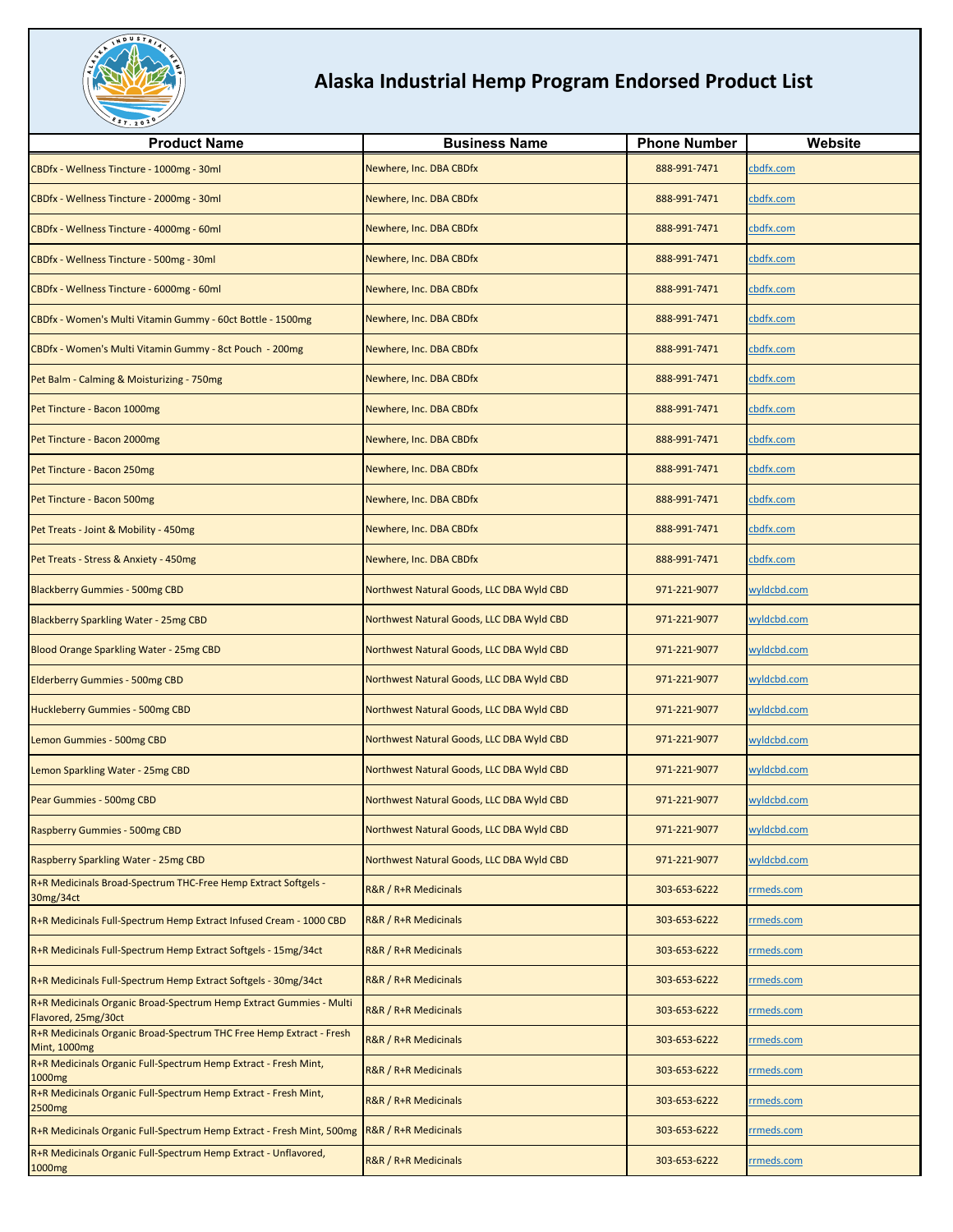

| <b>Product Name</b>                                                                                    | <b>Business Name</b>            | <b>Phone Number</b> | Website           |
|--------------------------------------------------------------------------------------------------------|---------------------------------|---------------------|-------------------|
| R+R Medicinals Organic Full-Spectrum Hemp Extract - Unflavored,<br>2500mg                              | R&R / R+R Medicinals            | 303-653-6222        | rrmeds.com        |
| R+R Medicinals Organic Full-Spectrum Hemp Extract - Unflavored, 500mg R&R / R+R Medicinals             |                                 | 303-653-6222        | rmeds.com         |
| R+R Medicinals Organic Full-Spectrum Hemp Extract Cat Chews - Trout &<br>Chicken Flavored, 1.5mg/100ct | <b>R&amp;R / R+R Medicinals</b> | 303-653-6222        | rmeds.com         |
| R+R Medicinals Organic Full-Spectrum Hemp Extract Dog Chews - Chicken<br>Flavored, 5mg/60ct            | R&R / R+R Medicinals            | 303-653-6222        | rmeds.com         |
| R+R Medicinals Organic Full-Spectrum Hemp Extract Gummies - Multi<br>Flavored, 25mg/30ct               | R&R / R+R Medicinals            | 303-653-6222        | rmeds.com         |
| R+R Medicinals Organic Full-Spectrum Hemp Extract Pet Formula - 500mg<br>$_{\mathsf{CBD}}$             | <b>R&amp;R / R+R Medicinals</b> | 303-653-6222        | rmeds.com         |
| CBD Freeze Cold Therapy Topical Gel- Airless Pump Application, 750mg                                   | <b>Red Raven CBD</b>            | 907-385-2573        | redravencbd.com   |
| CBD Freeze Cold Therapy Topical Gel- Roll-On, 750mg                                                    | <b>Red Raven CBD</b>            | 907-385-2573        | redravencbd.com   |
| Happy Dance All-over Whipped Body Butter + CBD, 200 mg                                                 | <b>Redwood Wellness, LLC</b>    | 310-321-8189        | doahappydance.com |
| Happy Dance Head-To-Toe Coconut Melt + CBD, 225 mg                                                     | <b>Redwood Wellness, LLC</b>    | 310-321-8189        | doahappydance.com |
| Happy Dance Look Alive Eye Cream + CBD                                                                 | <b>Redwood Wellness, LLC</b>    | 310-321-8189        | doahappydance.com |
| Happy Dance Look Alive Face Moisturizer + CBD                                                          | <b>Redwood Wellness, LLC</b>    | 310-321-8189        | doahappydance.com |
| Happy Dance Soul Reviving Hand Cream CBD+CBG                                                           | <b>Redwood Wellness, LLC</b>    | 310-321-8189        | doahappydance.com |
| Happy Dance Stress Away Bath Bomb + CBD, 60 mg                                                         | <b>Redwood Wellness, LLC</b>    | 310-321-8189        | doahappydance.com |
| CBD Bath Fizzy- Lavender, 5 oz, 250 mg                                                                 | <b>Sana Vos Corporation</b>     | 907-232-3727        | sanavos.com       |
| CBD Pain Relief Salve- 2 oz., 1000 mg                                                                  | <b>Sana Vos Corporation</b>     | 907-232-3727        | sanavos.com       |
| CBD Pet Treats - Sweet Potato Spice, 150 mg CBD, 30 pieces                                             | <b>Sana Vos Corporation</b>     | 907-232-3727        | sanavos.com       |
| Renovo CBD Isolate Drops- 1 oz, 1000 mg                                                                | <b>Sana Vos Corporation</b>     | 907-232-3727        | sanavos.com       |
| Somnus CBD Isolate Drops- 1 oz, 1000 mg                                                                | <b>Sana Vos Corporation</b>     | 907-232-3727        | sanavos.com       |
| Sati CBD Soda - Chill Ginger, 23mg                                                                     | Sati Soda LLC                   | 970-270-6089        | satisoda.com      |
| Sati CBD Soda - Clarity Lemon-Lime, 23mg                                                               | Sati Soda LLC                   | 970-270-6089        | satisoda.com      |
| Sati CBD Soda - Energy Berry, 23mg                                                                     | Sati Soda LLC                   | 970-270-6089        | satisoda.com      |
| 24K Gold Serum 1 oz 100mg CBD                                                                          | Seia Studios LLC DBA 907 EMU    | 907-775-7000        | 907emu.com        |
| 24K Gold Serum 5ml 20mg CBD                                                                            | Seia Studios LLC DBA 907 EMU    | 907-775-7000        | 907emu.com        |
| Emu Oil Tincture Bacon 1oz 500mg CBD                                                                   | Seia Studios LLC DBA 907 EMU    | 907-775-7000        | 907emu.com        |
| Emu Oil Tincture Blueberry 1oz 1200mg                                                                  | Seia Studios LLC DBA 907 EMU    | 907-775-7000        | 907emu.com        |
| Emu Oil Tincture Blueberry 1oz 300mg                                                                   | Seia Studios LLC DBA 907 EMU    | 907-775-7000        | 907emu.com        |
| Emu Oil Tincture Blueberry 1oz 300mg                                                                   | Seia Studios LLC DBA 907 EMU    | 907-775-7000        | 907emu.com        |
| Emu Oil Tincture Orange 1oz 1200mg                                                                     | Seia Studios LLC DBA 907 EMU    | 907-775-7000        | 907emu.com        |
| Emu Oil Tincture Orange 1oz 300mg                                                                      | Seia Studios LLC DBA 907 EMU    | 907-775-7000        | 907emu.com        |
| Emu Oil Tincture Orange 1oz 300mg                                                                      | Seia Studios LLC DBA 907 EMU    | 907-775-7000        | 907emu.com        |
| Grizzly Skin Soothing Salve 1oz 60mg CBD                                                               | Seia Studios LLC DBA 907 EMU    | 907-775-7000        | 907emu.com        |
| Grizzly Skin Soothing Salve 4oz 250mg CBD                                                              | Seia Studios LLC DBA 907 EMU    | 907-775-7000        | 907emu.com        |
| Mt Marathon Muscle Salve 0.5oz 60mg CBD                                                                | Seia Studios LLC DBA 907 EMU    | 907-775-7000        | 907emu.com        |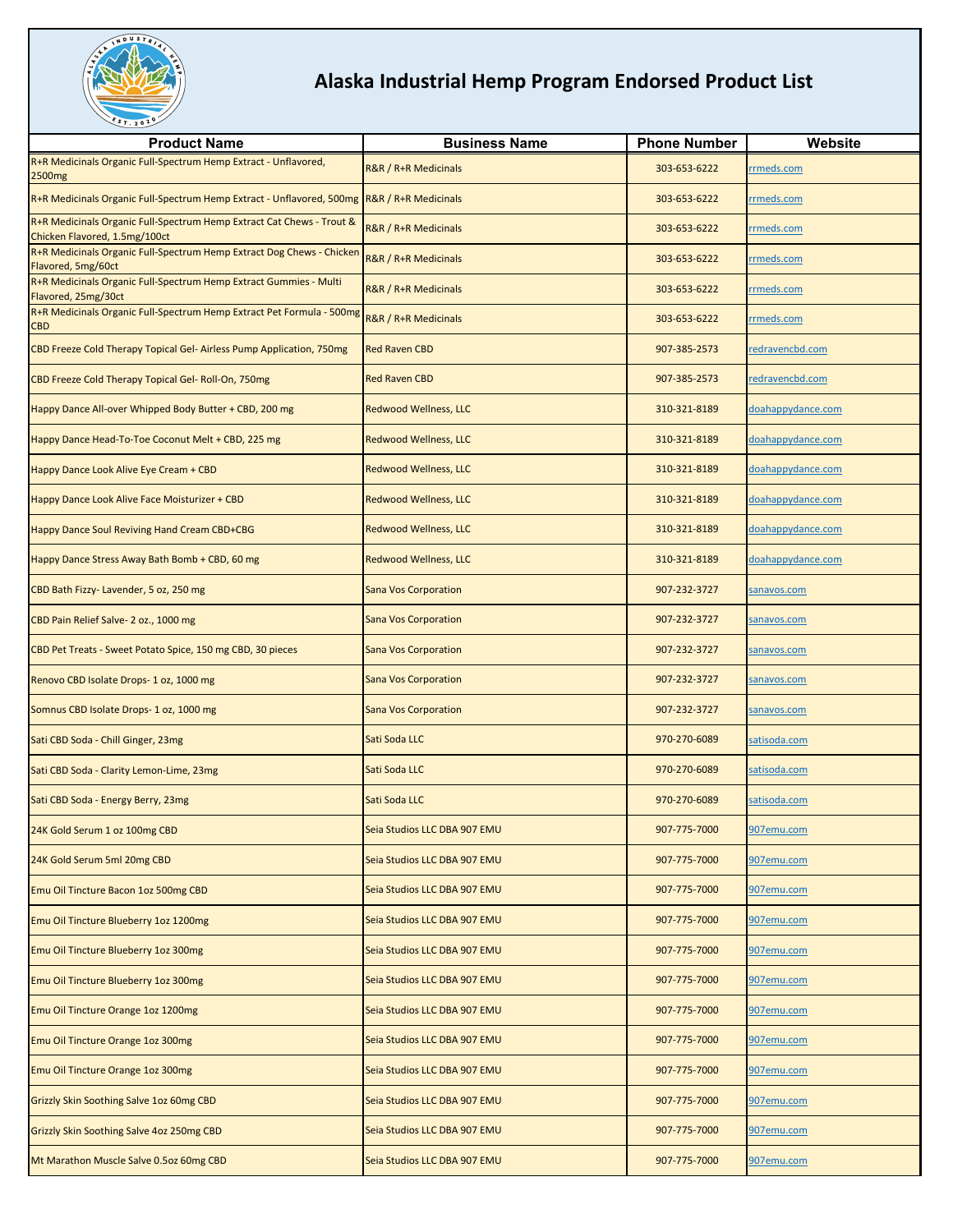

| <b>Product Name</b>                      | <b>Business Name</b>         | <b>Phone Number</b> | Website                   |
|------------------------------------------|------------------------------|---------------------|---------------------------|
| Mt Marathon Muscle Salve 2.2oz 250mg CBD | Seia Studios LLC DBA 907 EMU | 907-775-7000        | 907emu.com                |
| Pet Protector Salve 20mg CBd             | Seia Studios LLC DBA 907 EMU | 907-775-7000        | 907emu.com                |
| Pet Protector Salve 2oz 250mg CBd        | Seia Studios LLC DBA 907 EMU | 907-775-7000        | 907emu.com                |
| Plague Doctor's Personal Shield          | Seia Studios LLC DBA 907 EMU | 907-775-7000        | 907emu.com                |
| <b>Sleeping Lady Lotion 1oz 60mg CBD</b> | Seia Studios LLC DBA 907 EMU | 907-775-7000        | 907emu.com                |
| Sleeping Lady Lotion 4oz 250mg CBD       | Seia Studios LLC DBA 907 EMU | 907-775-7000        | 907emu.com                |
| CannaBiDevil Cream 250 mg                | <b>Snowy Summit LLC</b>      | 541-907-6038        | snowysummitcbd.com        |
| CannaBiDevil Cream Lavendar 250 mg       | <b>Snowy Summit LLC</b>      | 541-907-6038        | snowysummitcbd.com        |
| CannaBiDevil Healing Balm 100 mg         | <b>Snowy Summit LLC</b>      | 541-907-6038        | snowysummitcbd.com        |
| CannaBiDevil Lip Balm                    | <b>Snowy Summit LLC</b>      | 541-907-6038        | snowysummitcbd.com        |
| CannaBiDevil Salve Lavendar 100 mg       | <b>Snowy Summit LLC</b>      | 541-907-6038        | snowysummitcbd.com        |
| CannaBiDevil Salve Lavendar 1000 mg      | <b>Snowy Summit LLC</b>      | 541-907-6038        | snowysummitcbd.com        |
| CannaBiDevil Salve Lavendar 250 mg       | <b>Snowy Summit LLC</b>      | 541-907-6038        | snowysummitcbd.com        |
| CannaBiDevil Salve Lavendar 500 mg       | <b>Snowy Summit LLC</b>      | 541-907-6038        | snowysummitcbd.com        |
| CannaBiDevil Salve Original 100 mg       | <b>Snowy Summit LLC</b>      | 541-907-6038        | snowysummitcbd.com        |
| CannaBiDevil Salve Original 1000 mg      | <b>Snowy Summit LLC</b>      | 541-907-6038        | snowysummitcbd.com        |
| CannaBiDevil Salve Original 250 mg       | <b>Snowy Summit LLC</b>      | 541-907-6038        | snowysummitcbd.com        |
| CannaBiDevil Salve Original 500 mg       | <b>Snowy Summit LLC</b>      | 541-907-6038        | snowysummitcbd.com        |
| CBD Soap 200 mg                          | <b>Snowy Summit LLC</b>      | 541-907-6038        | snowysummitcbd.com        |
| Gold Reserve Cream 1000 mg               | Snowy Summit LLC             | 541-907-6038        | snowysummitcbd.com        |
| Gold Reserve Cream 2000 mg               | <b>Snowy Summit LLC</b>      | 541-907-6038        | snowysummitcbd.com        |
| Gold Reserve Cream 750 mg                | <b>Snowy Summit LLC</b>      | 541-907-6038        | snowysummitcbd.com        |
| Gold Reserve Salve 1000 mg               | <b>Snowy Summit LLC</b>      | 541-907-6038        | <u>snowysummitcbd.com</u> |
| Gold Reserve Salve 2000 mg               | <b>Snowy Summit LLC</b>      | 541-907-6038        | snowysummitcbd.com        |
| Gold Reserve Salve 750 mg                | <b>Snowy Summit LLC</b>      | 541-907-6038        | snowysummitcbd.com        |
| Snowy Summit Sport Cream 1000 mg         | <b>Snowy Summit LLC</b>      | 541-907-6038        | snowysummitcbd.com        |
| Snowy Summit Sport Cream 500 mg          | <b>Snowy Summit LLC</b>      | 541-907-6038        | snowysummitcbd.com        |
| Snowy Summit Sport Healing Balm 500 mg   | <b>Snowy Summit LLC</b>      | 541-907-6038        | snowysummitcbd.com        |
| <b>Snowy Summit Sport Lip Balm</b>       | <b>Snowy Summit LLC</b>      | 541-907-6038        | snowysummitcbd.com        |
| Snowy Summit Sport Salve 1000 mg         | <b>Snowy Summit LLC</b>      | 541-907-6038        | snowysummitcbd.com        |
| Snowy Summit Sport Salve 500 mg          | <b>Snowy Summit LLC</b>      | 541-907-6038        | snowysummitcbd.com        |
| <b>Wildflower Cream 250 mg</b>           | <b>Snowy Summit LLC</b>      | 541-907-6038        | snowysummitcbd.com        |
| Wildflower Lotion 250 mg                 | <b>Snowy Summit LLC</b>      | 541-907-6038        | snowysummitcbd.com        |
| 100mg CBD Capsule                        | <b>Solution C</b>            | 907-414-4014        | N/A                       |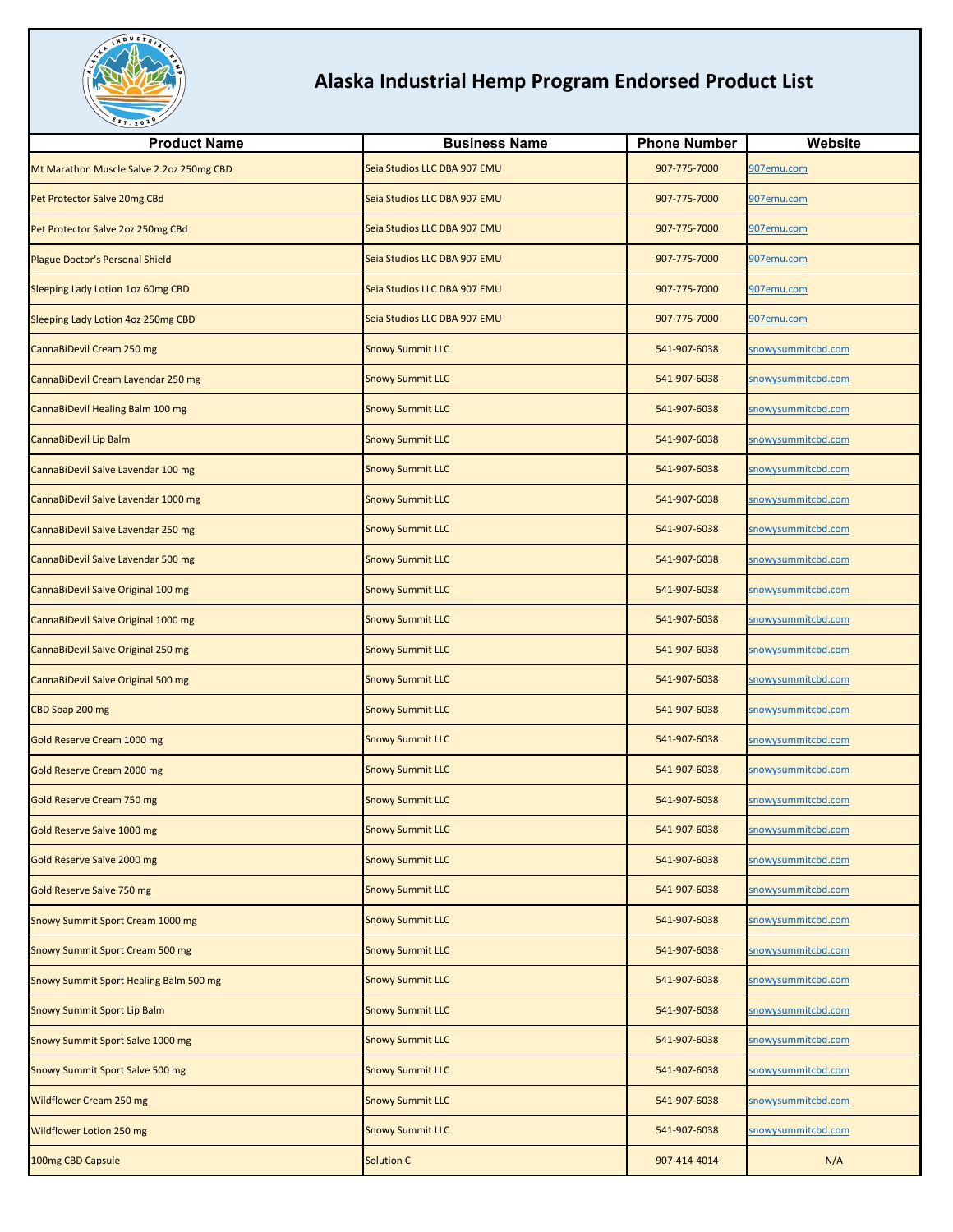

| <b>Product Name</b>                                                               | <b>Business Name</b>        | <b>Phone Number</b> | Website                  |
|-----------------------------------------------------------------------------------|-----------------------------|---------------------|--------------------------|
| 25mg CBD Capsule                                                                  | <b>Solution C</b>           | 907-414-4014        | N/A                      |
| 3 in 1-5mg Drogs                                                                  | <b>Solution C</b>           | 907-414-4014        | N/A                      |
| 400mg CBD Capsule                                                                 | Solution C                  | 907-414-4014        | N/A                      |
| Stirling CBD Oil - Berry, 1000mg, 1500mg, 3000mg                                  | <b>Stirling CBD Oils</b>    | 619-922-2990        | stirlingprofessional.com |
| Stirling CBD Oil - Citrus, 1000mg, 1500mg, 3000mg, 6000mg                         | <b>Stirling CBD Oils</b>    | 619-922-2990        | stirlingprofessional.com |
| Stirling CBD Oil - Mint, 1000mg, 1500mg, 3000mg                                   | <b>Stirling CBD Oils</b>    | 619-922-2990        | stirlingprofessional.com |
| Stirling Magnesium Infused Balm - 2000mg CBD, 2500mg CBD                          | <b>Stirling CBD Oils</b>    | 619-922-2990        | stirlingprofessional.com |
| Stirling Muscle Gel - Menthol, 2000mg CBD, 2500mg CBD                             | <b>Stirling CBD Oils</b>    | 619-922-2990        | stirlingprofessional.com |
| Stirling Topical Cream - Lavender, 2000mg CBD, 2500mg CBD                         | <b>Stirling CBD Oils</b>    | 619-922-2990        | stirlingprofessional.com |
| Broad Spectrum Tinctures (750/1500/3000/6000mg-<br>Vanilla/Unflavored/Peppermint) | <b>Sunny Skies CBD, LLC</b> | 715-672-8760        | sunnyskiescbd.com        |
| CBD Bath Bombs (25mg/ea)                                                          | <b>Sunny Skies CBD, LLC</b> | 715-672-8760        | sunnyskiescbd.com        |
| CBD Cream (750/1500/3000mg)                                                       | <b>Sunny Skies CBD, LLC</b> | 715-672-8760        | sunnyskiescbd.com        |
| CBD Freeze Gel-Pump and Roll On (750/1500/3000mg)                                 | <b>Sunny Skies CBD, LLC</b> | 715-672-8760        | sunnyskiescbd.com        |
| CBD Isolate + CBG Isolate Tincture (750/1500/3000mg - Unflavored)                 | <b>Sunny Skies CBD, LLC</b> | 715-672-8760        | sunnyskiescbd.com        |
| CBD Isolate 1 g                                                                   | <b>Sunny Skies CBD, LLC</b> | 715-672-8760        | sunnyskiescbd.com        |
| CBD Isolate Gummies (10mg/ea)                                                     | <b>Sunny Skies CBD, LLC</b> | 715-672-8760        | sunnyskiescbd.com        |
| CBD Isolate Morning Drops (750/1500/3000mg)                                       | <b>Sunny Skies CBD, LLC</b> | 715-672-8760        | sunnyskiescbd.com        |
| CBD Isolate Sleep Drops (750/1500/3000mg)                                         | Sunny Skies CBD, LLC        | 715-672-8760        | sunnyskiescbd.com        |
| CBD Isolate Tinctures (750/1500/3000/6000mg -<br>Vanilla/Unflavored/Peppermint)   | <b>Sunny Skies CBD, LLC</b> | 715-672-8760        | sunnyskiescbd.com        |
| CBD Isolate/Melatonin Gummies (25mg CBD/ea - 3mg/Melatonin)                       | <b>Sunny Skies CBD, LLC</b> | 715-672-8760        | sunnyskiescbd.com        |
| CBD Massage Oil (750mg Vanilla)                                                   | <b>Sunny Skies CBD, LLC</b> | 715-672-8760        | sunnyskiescbd.com        |
| CBD Pet Tinctures (450/900/1500mg)                                                | Sunny Skies CBD, LLC        | 715-672-8760        | sunnyskiescbd.com        |
| CBD Salve (750/1500/3000mg)                                                       | <b>Sunny Skies CBD, LLC</b> | 715-672-8760        | sunnyskiescbd.com        |
| CBD Shatter 1 g                                                                   | <b>Sunny Skies CBD, LLC</b> | 715-672-8760        | sunnyskiescbd.com        |
| Full Spectrum CBD+CBG (750/1500/3000mg - Orange Creamsicle)                       | Sunny Skies CBD, LLC        | 715-672-8760        | sunnyskiescbd.com        |
| Full Spectrum CBD+CBN (1500mg - Orange Creamsicle)                                | <b>Sunny Skies CBD, LLC</b> | 715-672-8760        | sunnyskiescbd.com        |
| Full Spectrum CBD+CBN (750/1500/3000mg - Unflavored)                              | <b>Sunny Skies CBD, LLC</b> | 715-672-8760        | sunnyskiescbd.com        |
| Full Spectrum CBG (750/1500/3000/6000mg - Coconut)                                | <b>Sunny Skies CBD, LLC</b> | 715-672-8760        | sunnyskiescbd.com        |
| Full Spectrum CBG Tincture (750/1500/3000/6000mg - Unflavored)                    | <b>Sunny Skies CBD, LLC</b> | 715-672-8760        | sunnyskiescbd.com        |
| Full Spectrum Gummies (25ng/ea)                                                   | <b>Sunny Skies CBD, LLC</b> | 715-672-8760        | sunnyskiescbd.com        |
| Full Spectrum Sleep Drops (750/1500/3000mg)                                       | <b>Sunny Skies CBD, LLC</b> | 715-672-8760        | sunnyskiescbd.com        |
| Full Spectrum Tinctures (750/1500/3000/6000mg -<br>Vanilla/Unflavored/Peppermint  | Sunny Skies CBD, LLC        | 715-672-8760        | sunnyskiescbd.com        |
| Frank White Tauri-Gum - Mint                                                      | Tauriga Sciences Inc.       | 917-796-9926        | taurigum.com             |
| Tauri-Gum - Black Currant CBG Gum                                                 | Tauriga Sciences Inc.       | 917-796-9926        | taurigum.com             |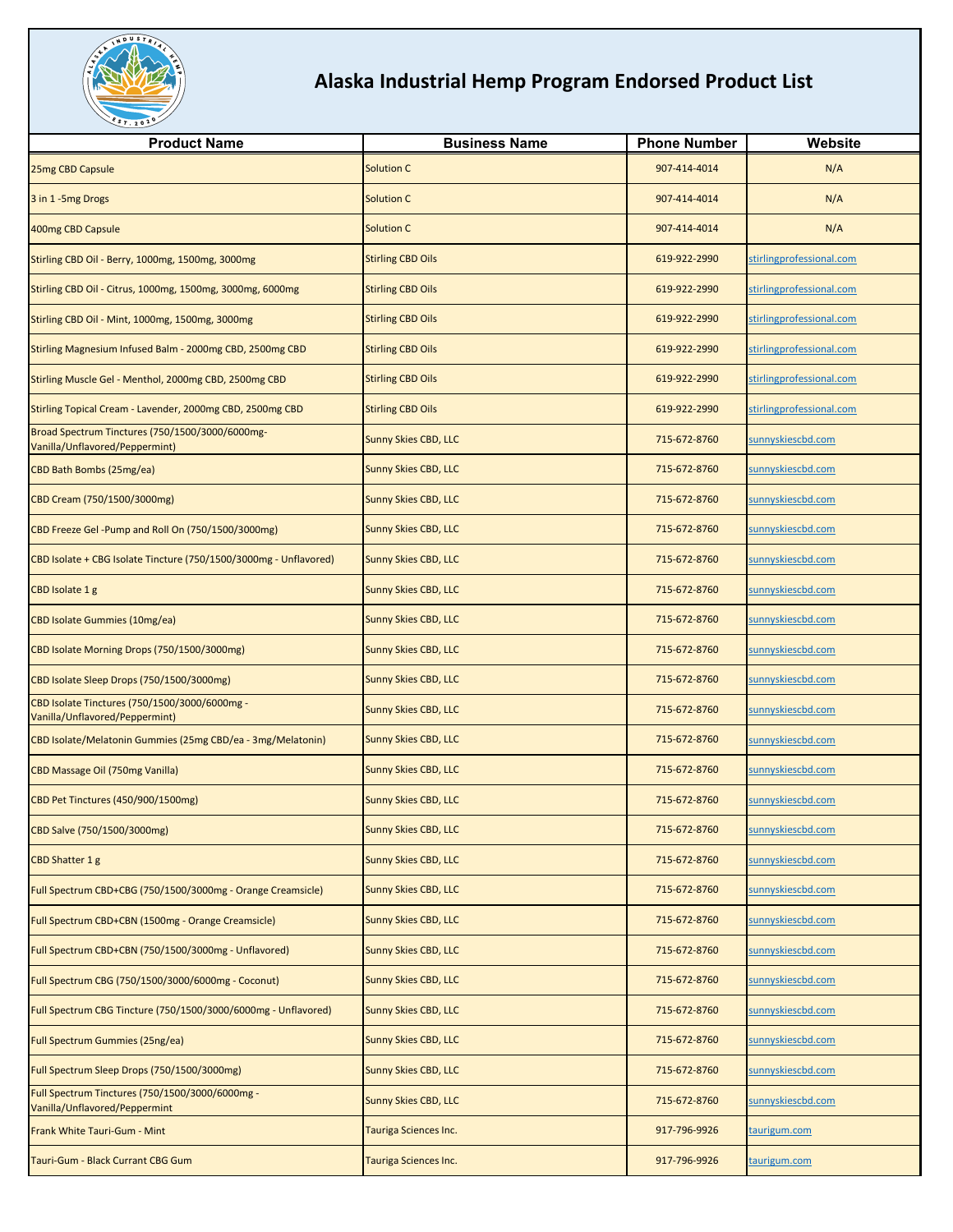

| <b>Product Name</b>                                                                 | <b>Business Name</b>         | <b>Phone Number</b> | Website                    |
|-------------------------------------------------------------------------------------|------------------------------|---------------------|----------------------------|
| Tauri-Gum - Blood Orange CBD Gum                                                    | Tauriga Sciences Inc.        | 917-796-9926        | taurigum.com               |
| Tauri-Gum - Honey Lemon CBD Gum                                                     | Tauriga Sciences Inc.        | 917-796-9926        | taurigum.com               |
| Tauri-Gum - Mint CBD Gum                                                            | Tauriga Sciences Inc.        | 917-796-9926        | taurigum.com               |
| Tauri-Gum - Peach-Lemon CBG Gum                                                     | <b>Tauriga Sciences Inc.</b> | 917-796-9926        | taurigum.com               |
| Tauri-Gum - Pomegranate CBD Gum                                                     | Tauriga Sciences Inc.        | 917-796-9926        | taurigum.com               |
| Tauri-Gum - Spearmint Delta-8 Infused Gum                                           | Tauriga Sciences Inc.        | 917-796-9926        | taurigum.com               |
| Theramu CALM 2250 Elixir - Mango Flavor                                             | Theramu, LLC                 | N/A                 | shoptheramu.com            |
| Theramu CALM 2250 Elixir - Unflavored                                               | Theramu, LLC                 | N/A                 | shoptheramu.com            |
| Theramu RELIEVE 1000 Balm (Regular)                                                 | Theramu, LLC                 | N/A                 | shoptheramu.com            |
| Theramu RELIEVE 1000 Balm with Menthol                                              | Theramu, LLC                 | N/A                 | shoptheramu.com            |
| Verywell Focus Beverage Drops Hemp CBD + Guarana, 500mg CBD, 1.7 fl<br>OZ.          | <b>Truss CBD USA LLC</b>     | 312-496-2599        | crusscbdusa.com            |
| Verywell Focus Grapefruit Tarragon Sparkling Water, 20mg CBD, 12 fl oz.             | <b>Truss CBD USA LLC</b>     | 312-496-2599        | trusscbdusa.com            |
| Verywell Mind & Body Beverage Drops Hemp CBD + Elderberry, 500mg<br>CBD, 1.7 fl oz. | <b>Truss CBD USA LLC</b>     | 312-496-2599        | trusscbdusa.com            |
| Verywell Mind & Body Strawberry Hibiscus Sparkling Water, 20mg CBD,<br>12 fl oz.    | <b>Truss CBD USA LLC</b>     | 312-496-2599        | trusscbdusa.com            |
| Verywell Unwind Beverage Drops Hemp CBD + L-Theanine, 500mg CBD,<br>1.7 fl oz.      | <b>Truss CBD USA LLC</b>     | 312-496-2599        | trusscbdusa.com            |
| Verywell Unwind Blueberry Lavender Sparkling Water, 20mg CBD, 12 fl<br>OZ.          | <b>Truss CBD USA LLC</b>     | 312-496-2599        | trusscbdusa.com            |
| <b>Green Galaxy CBD</b>                                                             | <b>Tundra Tonics</b>         | 907-251-7465        | etsy.com/shop/TundraTonics |
| <b>Herbal Tundra CBD</b>                                                            | <b>Tundra Tonics</b>         | 907-251-7465        | etsy.com/shop/TundraTonics |
| <b>Moon Bath CBD Bath Salt</b>                                                      | <b>Tundra Tonics</b>         | 907-251-7465        | etsy.com/shop/TundraTonics |
| Purple Grey Blend + CBD                                                             | <b>Tundra Tonics</b>         | 907-251-7465        | etsy.com/shop/TundraTonics |
| <b>Sleepy Tundra CBD</b>                                                            | <b>Tundra Tonics</b>         | 907-251-7465        | etsy.com/shop/TundraTonics |
| <b>Tundra Day CBD</b>                                                               | <b>Tundra Tonics</b>         | 907-251-7465        | etsy.com/shop/TundraTonics |
| Pain Relief Salve- Menthol, 1000 mg                                                 | <b>Upstream Organics</b>     | 414-899-6871        | upstreamorganics.co        |
| Pain Relief Salve- Menthol, 500 mg                                                  | <b>Upstream Organics</b>     | 414-899-6871        | upstreamorganics.co        |
| Pain Relief Salve, 500 mg                                                           | <b>Upstream Organics</b>     | 414-899-6871        | upstreamorganics.co        |
| Pet CBD Oil, 125 mg                                                                 | <b>Upstream Organics</b>     | 414-899-6871        | upstreamorganics.co        |
| Pet CBD Oil, 250 mg                                                                 | <b>Upstream Organics</b>     | 414-899-6871        | upstreamorganics.co        |
| Pet CBD Oil, 500 mg                                                                 | <b>Upstream Organics</b>     | 414-899-6871        | upstreamorganics.co        |
| Upstream Organics CBD Bath Bomb - Eucalyptus, 100mg                                 | <b>Upstream Organics</b>     | 414-899-6871        | upstreamorganics.co        |
| Upstream Organics CBD Bath Bomb - Lavender, 100mg                                   | <b>Upstream Organics</b>     | 414-899-6871        | upstreamorganics.co        |
| Upstream Organics CBD Bath Bomb Sampler - 25mg                                      | <b>Upstream Organics</b>     | 414-899-6871        | upstreamorganics.co        |
| Upstream Organics Pet CBD Oil - Wild Alaskan Salmon, 150mg                          | <b>Upstream Organics</b>     | 414-899-6871        | upstreamorganics.co        |
| Upstream Organics Pet CBD Oil - Wild Alaskan Salmon, 300mg                          | <b>Upstream Organics</b>     | 414-899-6871        | upstreamorganics.co        |
| Upstream Organics Pet CBD Oil - Wild Alaskan Salmon, 500mg                          | <b>Upstream Organics</b>     | 414-899-6871        | upstreamorganics.co        |